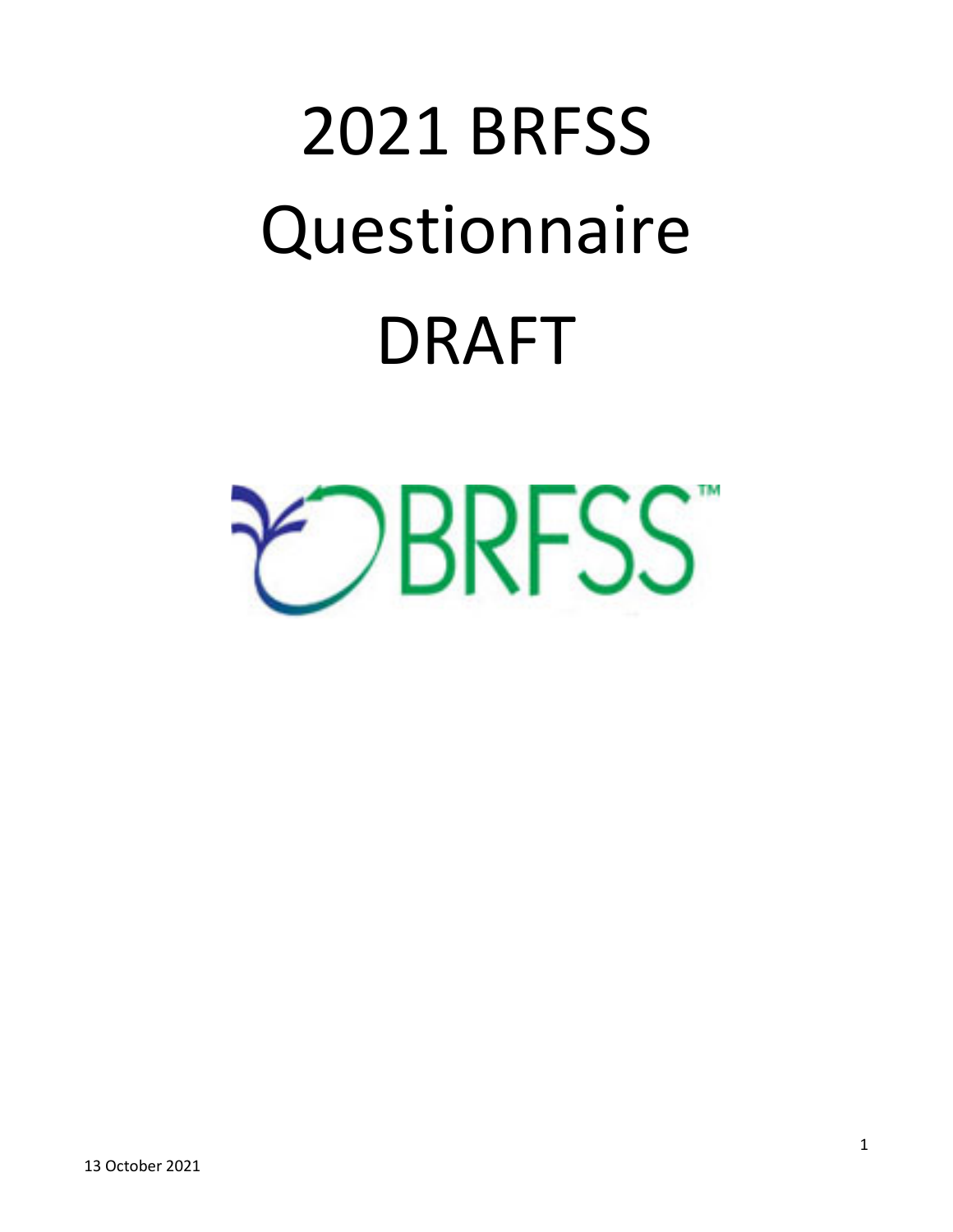# Table of Contents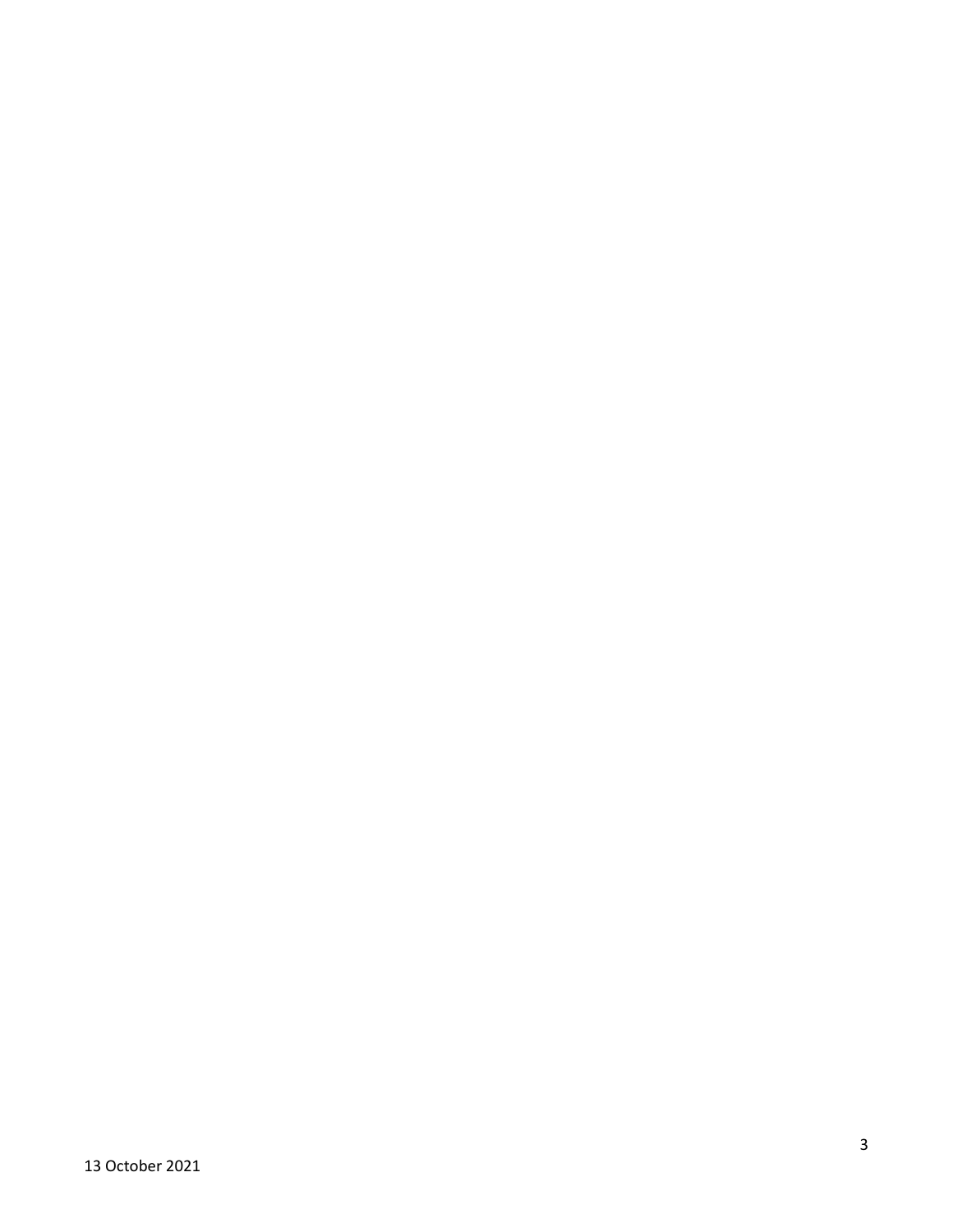<span id="page-3-0"></span>OMB Header and Introductory Text

| <b>Read if necessary</b>                                                                                                                                                                                                                                                                                                                                                                                                                                                                                                                                                                                                                                                            | Read                                                                                                                                                                                                                                                                                                                                                                                                                                     | <b>Interviewer instructions</b>                                                                                                                                                                                                                                                                                                                                                                                                                                                                                                                                                                                                        |
|-------------------------------------------------------------------------------------------------------------------------------------------------------------------------------------------------------------------------------------------------------------------------------------------------------------------------------------------------------------------------------------------------------------------------------------------------------------------------------------------------------------------------------------------------------------------------------------------------------------------------------------------------------------------------------------|------------------------------------------------------------------------------------------------------------------------------------------------------------------------------------------------------------------------------------------------------------------------------------------------------------------------------------------------------------------------------------------------------------------------------------------|----------------------------------------------------------------------------------------------------------------------------------------------------------------------------------------------------------------------------------------------------------------------------------------------------------------------------------------------------------------------------------------------------------------------------------------------------------------------------------------------------------------------------------------------------------------------------------------------------------------------------------------|
|                                                                                                                                                                                                                                                                                                                                                                                                                                                                                                                                                                                                                                                                                     |                                                                                                                                                                                                                                                                                                                                                                                                                                          | (not read)                                                                                                                                                                                                                                                                                                                                                                                                                                                                                                                                                                                                                             |
| Public reporting burden of this<br>collection of information is<br>estimated to average 27 minutes<br>per response, including the time                                                                                                                                                                                                                                                                                                                                                                                                                                                                                                                                              |                                                                                                                                                                                                                                                                                                                                                                                                                                          | Form Approved<br>OMB No. 0920-1061<br>Exp. Date 3/31/2021                                                                                                                                                                                                                                                                                                                                                                                                                                                                                                                                                                              |
| for reviewing instructions,<br>searching existing data sources,<br>gathering and maintaining the<br>data needed, and completing and<br>reviewing the collection of<br>information. An agency may not<br>conduct or sponsor, and a person<br>is not required to respond to a<br>collection of information unless it<br>displays a currently valid OMB<br>control number. Send comments<br>regarding this burden estimate or<br>any other aspect of this collection<br>of information, including<br>suggestions for reducing this<br>burden to CDC/ATSDR Reports<br><b>Clearance Officer; 1600 Clifton</b><br>Road NE, MS D-74, Atlanta,<br>Georgia 30333; ATTN: PRA (0920-<br>1061). |                                                                                                                                                                                                                                                                                                                                                                                                                                          | Interviewers do not need to<br>read any part of the burden<br>estimate nor provide the<br>OMB number unless asked<br>by the respondent for<br>specific information. If a<br>respondent asks for the<br>length of time of the<br>interview provide the most<br>accurate information based<br>on the version of the<br>questionnaire that will be<br>administered to that<br>respondent. If the<br>interviewer is not sure,<br>provide the average time as<br>indicated in the burden<br>statement. If data collectors<br>have questions concerning<br>the BRFSS OMB process,<br>please contact Carol<br>Pierannunzi at<br>ivk7@cdc.gov. |
|                                                                                                                                                                                                                                                                                                                                                                                                                                                                                                                                                                                                                                                                                     | HELLO, I am calling for the [STATE<br>OF xxx] Department of Health. My<br>name is (name). We are gathering<br>information about the health of<br>US residents. This project is<br>conducted by the health<br>department with assistance from<br>the Centers for Disease Control<br>and Prevention. Your telephone<br>number has been chosen<br>randomly, and I would like to ask<br>some questions about health and<br>health practices. |                                                                                                                                                                                                                                                                                                                                                                                                                                                                                                                                                                                                                                        |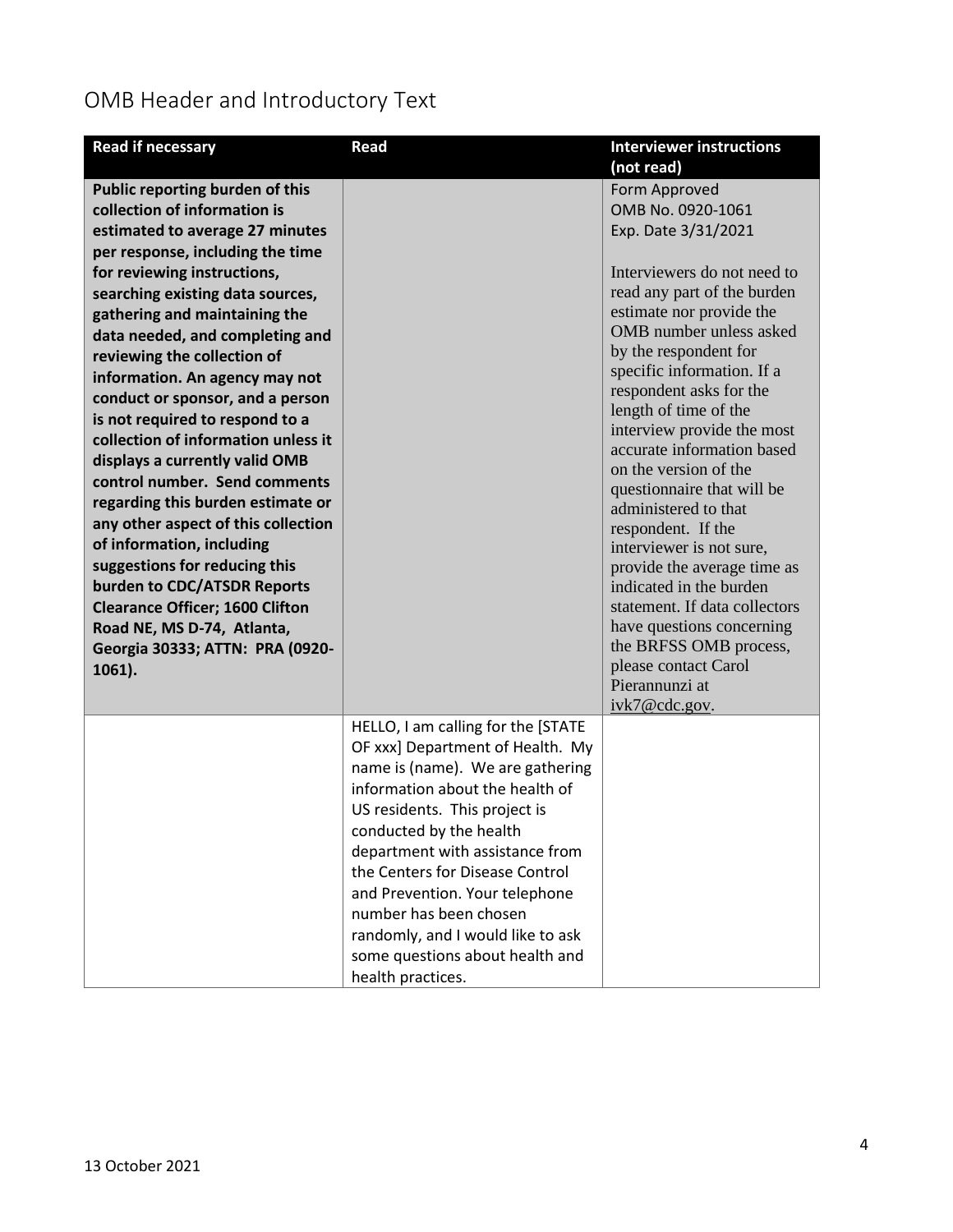## <span id="page-4-0"></span>Landline Introduction

| <b>Question</b> | <b>Question text</b>            | Variable | <b>Responses</b>                                                              | <b>SKIP INFO/</b> | <b>Interviewer Note</b>                                                                                                                                                                                                                                                                                                                              | Column(s |
|-----------------|---------------------------------|----------|-------------------------------------------------------------------------------|-------------------|------------------------------------------------------------------------------------------------------------------------------------------------------------------------------------------------------------------------------------------------------------------------------------------------------------------------------------------------------|----------|
| <b>Number</b>   |                                 | names    | (DO NOT<br><b>READ</b><br><b>UNLESS</b><br><b>OTHERWIS</b><br><b>E NOTED)</b> | <b>CATI Note</b>  | (s)                                                                                                                                                                                                                                                                                                                                                  |          |
| LL01.           | Is this [PHONE                  | CTELENM1 | 1 Yes                                                                         | Go to LL02        |                                                                                                                                                                                                                                                                                                                                                      |          |
|                 | NUMBER]?                        |          | 2 No                                                                          | <b>TERMINATE</b>  | Thank you very<br>much, but I seem<br>to have dialed<br>the wrong<br>number. It's<br>possible that<br>your number may<br>be called at a<br>later time.                                                                                                                                                                                               |          |
| LL02.           | Is this a private<br>residence? | PVTRESD1 | 1 Yes                                                                         | Go to LL04        | Read if<br>necessary: By<br>private residence<br>we mean<br>someplace like a<br>house or<br>apartment.<br>Do not read:<br>Private residence<br>includes any<br>home where the<br>respondent<br>spends at least 30<br>days including<br>vacation homes,<br>RVs or other<br>locations in which<br>the respondent<br>lives for portions<br>of the year. |          |
|                 |                                 |          | 2 No                                                                          | Go to LL03        | If no, business<br>phone only:<br>thank you very<br>much but we are<br>only interviewing<br>persons on<br>residential<br>phones lines at<br>this time.<br>NOTE: Business<br>numbers which                                                                                                                                                            |          |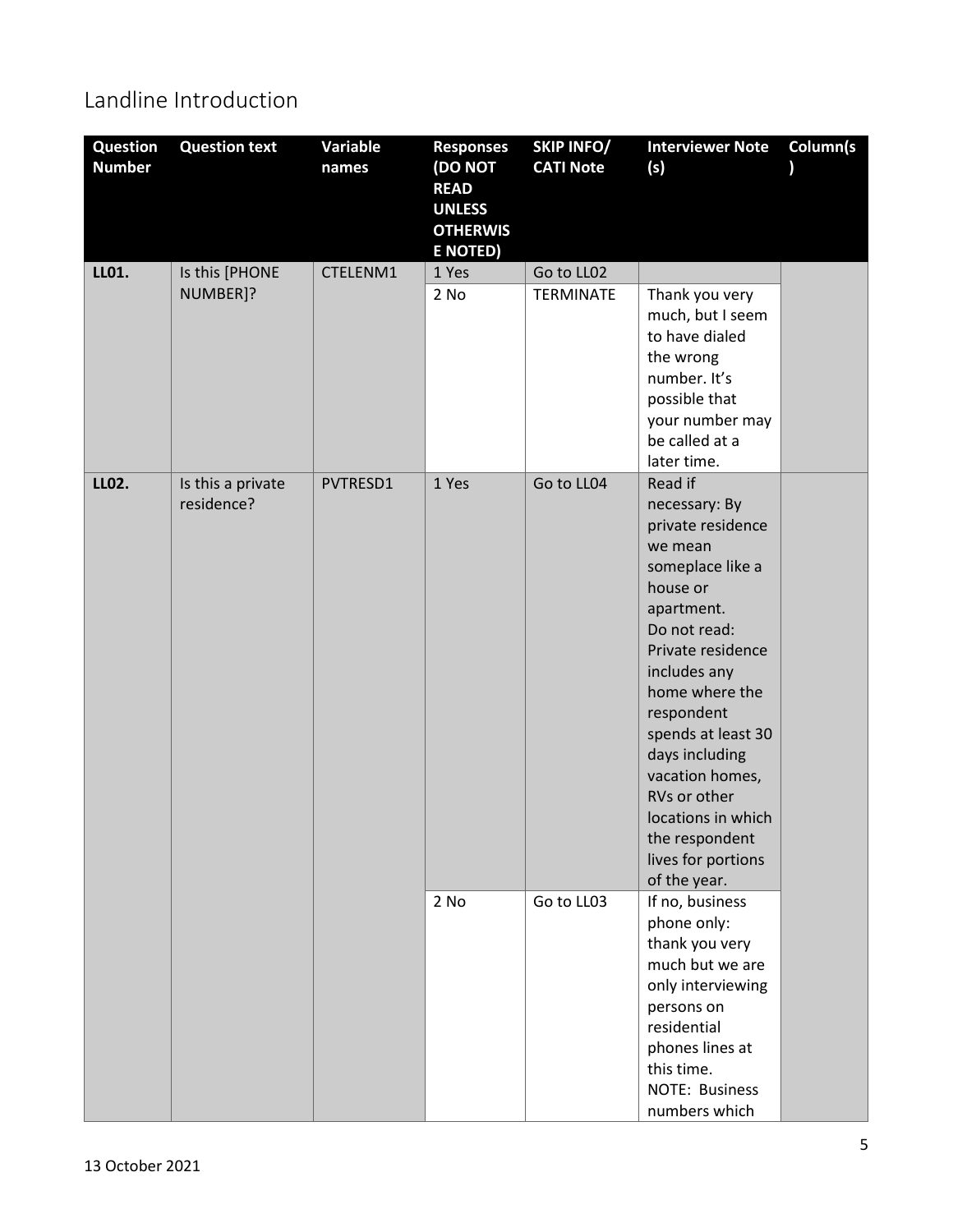|       |                                                            |                 | 3 No, this is<br>a business  |                                | are also used for<br>personal<br>communication<br>are eligible.<br>Read: Thank you<br>very much but<br>we are only<br>interviewing<br>persons on<br>residential<br>phones at this<br>time.<br><b>TERMINATE</b> |  |
|-------|------------------------------------------------------------|-----------------|------------------------------|--------------------------------|----------------------------------------------------------------------------------------------------------------------------------------------------------------------------------------------------------------|--|
| LL03. | Do you live in<br>college housing?                         | <b>COLGHOUS</b> | 1 Yes                        | Go to LL04                     | Read if<br>necessary: By<br>college housing<br>we mean<br>dormitory,<br>graduate student<br>or visiting faculty<br>housing, or other<br>housing<br>arrangement<br>provided by a<br>college or<br>university.   |  |
|       |                                                            |                 | 2 No                         | <b>TERMINATE</b>               | Read: Thank you<br>very much, but<br>we are only<br>interviewing<br>persons who live<br>in private<br>residences or<br>college housing<br>at this time.                                                        |  |
| LL04. | Do you currently<br>live<br>$in_{star}$ (state) $\qquad$ ? | STATERE1        | 1 Yes<br>$2$ No              | Go to LL05<br><b>TERMINATE</b> | Thank you very<br>much but we are<br>only interviewing<br>persons who live<br>in [STATE] at this<br>time.                                                                                                      |  |
| LL05. | Is this a cell<br>phone?                                   | <b>CELPHONE</b> | 1 Yes, it is a<br>cell phone | TERMINATE                      | Read: Thank you<br>very much but<br>we are only<br>interviewing by<br>landline<br>telephones in<br>private                                                                                                     |  |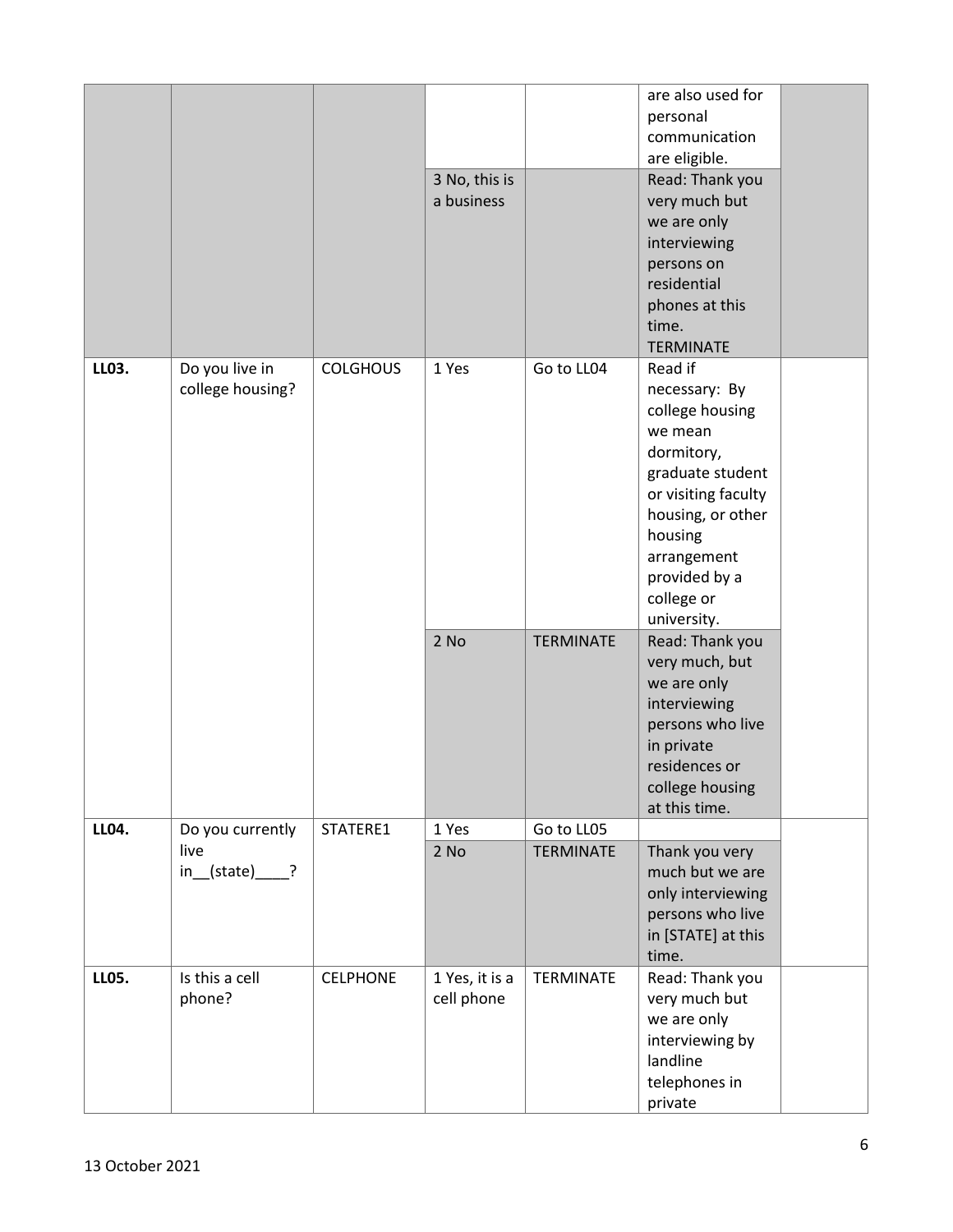|              |                                      |                |                                          |                                                                                                                            | residences or<br>college housing<br>at this time.                                                                                                                                                                                                                                                           |  |
|--------------|--------------------------------------|----------------|------------------------------------------|----------------------------------------------------------------------------------------------------------------------------|-------------------------------------------------------------------------------------------------------------------------------------------------------------------------------------------------------------------------------------------------------------------------------------------------------------|--|
|              |                                      |                | 2 Not a cell<br>phone                    | Go to LL06                                                                                                                 | Read if<br>necessary: By cell<br>phone we mean a<br>telephone that is<br>mobile and<br>usable outside<br>your<br>neighborhood.<br>Do not read:<br>Telephone<br>service over the<br>internet counts<br>as landline<br>service (includes<br>Vonage, Magic<br>Jack and other<br>home-based<br>phone services). |  |
| LL06.        | Are you 18 years<br>of age or older? | LADULT1        | 1 Yes                                    | IF COLLEGE<br>$HOUSING =$<br>"YES,"<br>CONTINUE;<br><b>OTHERWISE</b><br><b>GO TO ADULT</b><br>RANDOM<br>SELECTION]         |                                                                                                                                                                                                                                                                                                             |  |
|              |                                      |                | 2 No                                     | IF COLLEGE<br>$HOUSING =$<br>"YES,"<br>Terminate;<br><b>OTHERWISE</b><br><b>GO TO ADULT</b><br><b>RANDOM</b><br>SELECTION] | Read: Thank you<br>very much but<br>we are only<br>interviewing<br>persons aged 18<br>or older at this<br>time.                                                                                                                                                                                             |  |
| <b>LL07.</b> | Are you male or<br>female?           | <b>COLGSEX</b> | 1 Male<br>2 Female                       | ONLY for<br>respondents<br>who are LL<br>and<br>COLGHOUS=<br>1.                                                            |                                                                                                                                                                                                                                                                                                             |  |
|              |                                      |                | 7 Don't<br>know/Not<br>sure<br>9 Refused | <b>TERMINATE</b>                                                                                                           | Thank you for<br>your time, your<br>number may be<br>selected for<br>another survey in<br>the future.                                                                                                                                                                                                       |  |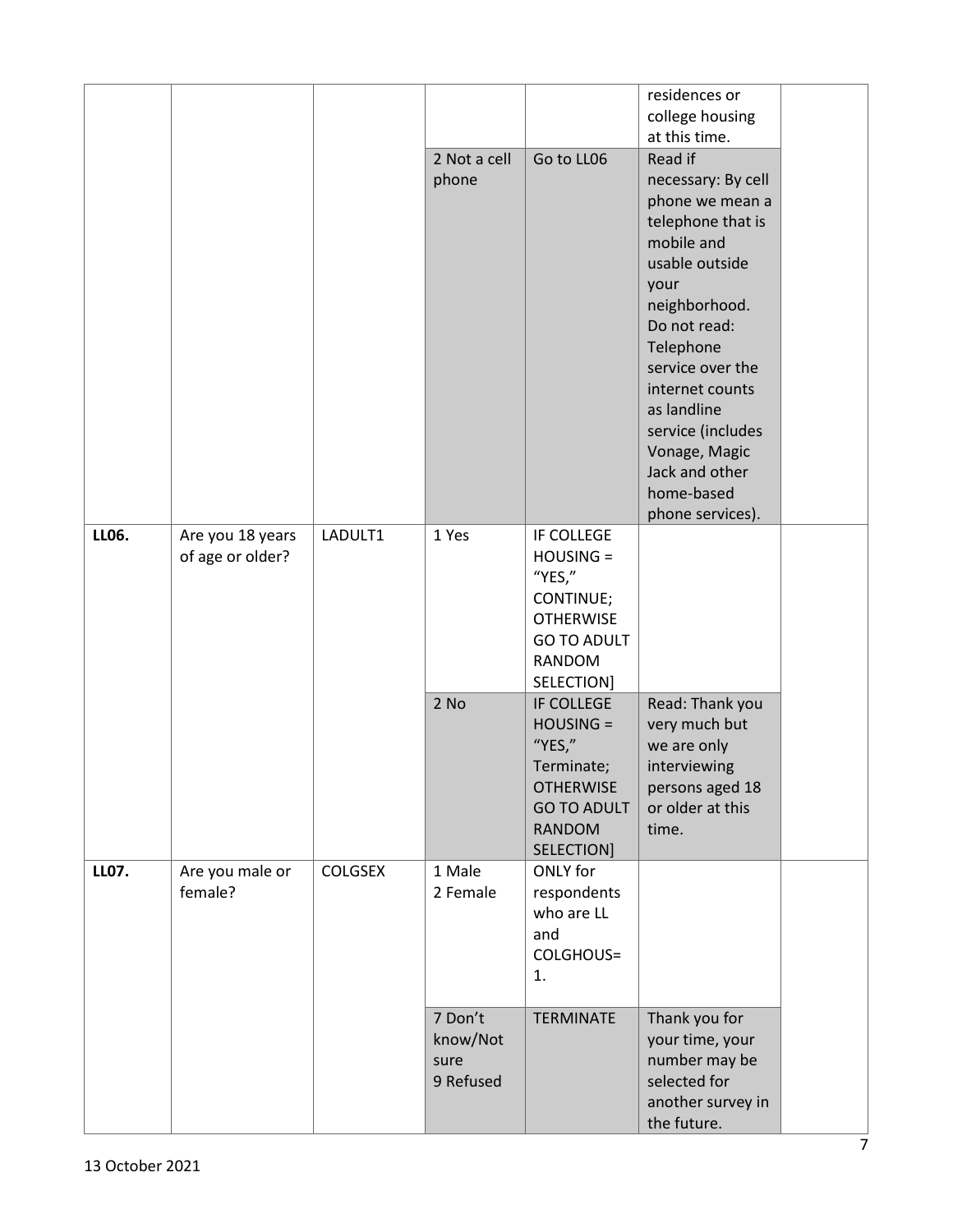| <b>LL08.</b> | I need to<br>randomly select<br>one adult who<br>lives in your<br>household to be<br>interviewed.<br><b>Excluding adults</b><br>living away from<br>home, such as<br>students away at<br>college, how<br>many members<br>of your | NUMADULT                       | $\mathbf{1}$<br>2-6 or more                          | Go to LL09<br>Go to LL10.                             | Read: Are you<br>that adult?<br>If yes: Then you<br>are the person I<br>need to speak<br>with.<br>If no: May I speak<br>with the adult in<br>the household?                                                                                                 |  |
|--------------|----------------------------------------------------------------------------------------------------------------------------------------------------------------------------------------------------------------------------------|--------------------------------|------------------------------------------------------|-------------------------------------------------------|-------------------------------------------------------------------------------------------------------------------------------------------------------------------------------------------------------------------------------------------------------------|--|
|              | household,<br>including<br>yourself, are 18<br>years of age or<br>older?                                                                                                                                                         |                                |                                                      |                                                       |                                                                                                                                                                                                                                                             |  |
| LL09.        | Are you male or<br>female?                                                                                                                                                                                                       | LANDSEX                        | 1 Male<br>2 Female<br>7 Don't                        | GO to<br>Transition<br>Section 1.<br><b>TERMINATE</b> | Thank you for                                                                                                                                                                                                                                               |  |
|              |                                                                                                                                                                                                                                  |                                | know/Not<br>sure<br>9 Refused                        |                                                       | your time, your<br>number may be<br>selected for<br>another survey in<br>the future.                                                                                                                                                                        |  |
| LL10.        | How many of<br>these adults are<br>men?                                                                                                                                                                                          | <b>NUMMEN</b>                  | Number<br>77 Don't<br>know/Not<br>sure<br>99 Refused |                                                       |                                                                                                                                                                                                                                                             |  |
| LL11.        | So the number of<br>women in the<br>household is [X].<br>Is that correct?                                                                                                                                                        | <b>NUMWOME</b><br>$\mathsf{N}$ |                                                      |                                                       | Do not read:<br>Confirm the<br>number of adult<br>women or clarify<br>the total number<br>of adults in the<br>household.<br>Read: The<br>persons in your<br>household that I<br>need to speak<br>with is<br>[Oldest/Youngest<br>/ Middle//Male<br>/Female]. |  |
| <b>LL12</b>  | The person in<br>your household<br>that I need to                                                                                                                                                                                | <b>RESPSLCT</b>                | 1 Male<br>2 Female                                   | If person<br>indicates that<br>they are not           |                                                                                                                                                                                                                                                             |  |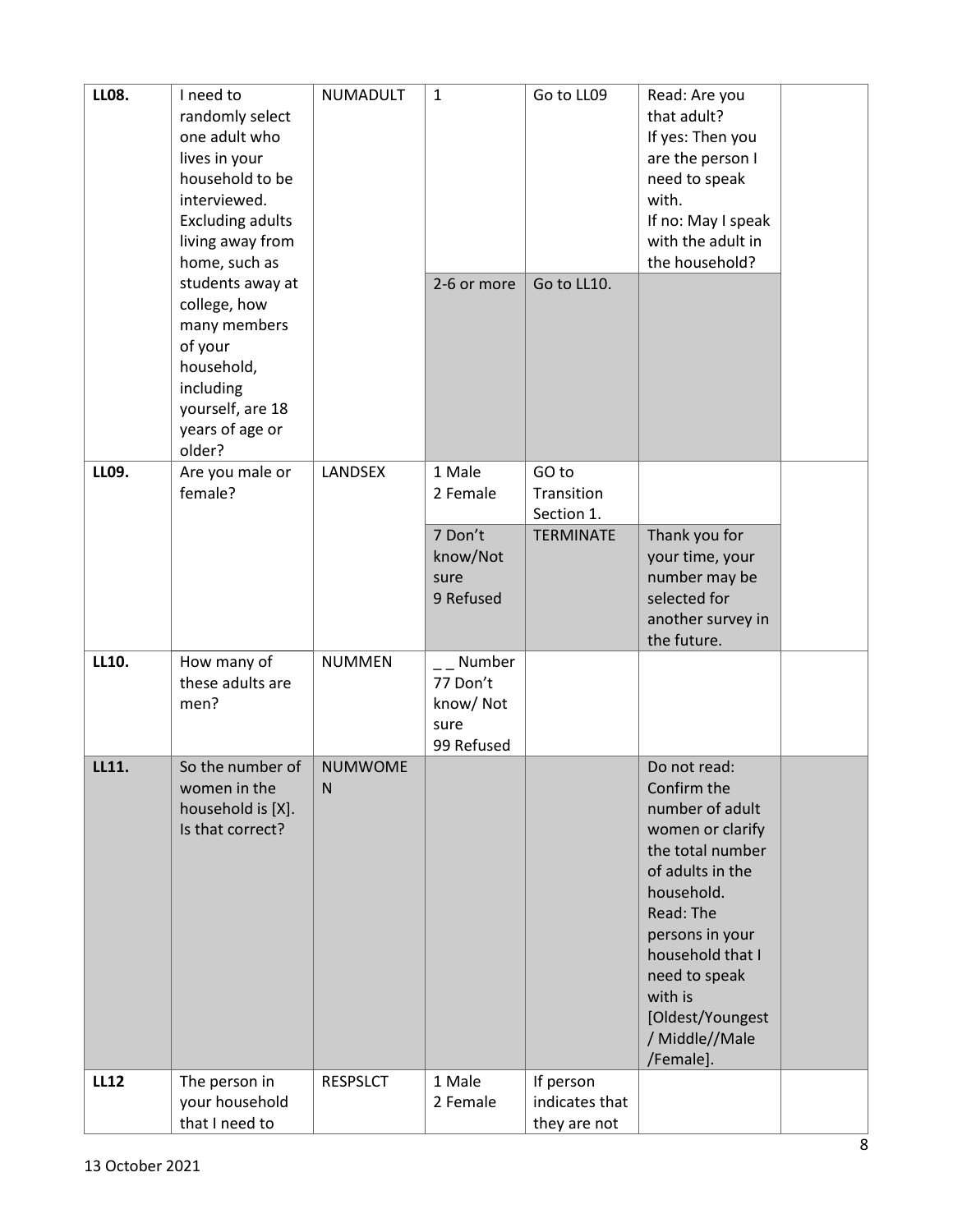|                                        | speak with is<br>[Oldest/Youngest<br>/ Middle//Male<br>/Female]. Are you<br>the<br>[Oldest/Youngest<br>/ Middle//Male<br>/Female] in this<br>household? | 7 Don't                                                                                                                                                                                                                                                                                                      | the selected<br>respondent,<br>ask for<br>correct<br>respondent<br>and re-ask<br>LL12. (See<br>CATI<br>programming |                                                                                                                                                                                                                                                                                                          |  |
|----------------------------------------|---------------------------------------------------------------------------------------------------------------------------------------------------------|--------------------------------------------------------------------------------------------------------------------------------------------------------------------------------------------------------------------------------------------------------------------------------------------------------------|--------------------------------------------------------------------------------------------------------------------|----------------------------------------------------------------------------------------------------------------------------------------------------------------------------------------------------------------------------------------------------------------------------------------------------------|--|
|                                        |                                                                                                                                                         | know/Not<br>sure<br>9 Refused                                                                                                                                                                                                                                                                                | <b>TERMINATE</b>                                                                                                   | Thank you for<br>your time, your<br>number may be<br>selected for<br>another survey in                                                                                                                                                                                                                   |  |
|                                        |                                                                                                                                                         |                                                                                                                                                                                                                                                                                                              |                                                                                                                    | the future.                                                                                                                                                                                                                                                                                              |  |
| <b>Transitio</b><br>n to<br>Section 1. |                                                                                                                                                         | I will not<br>ask for your<br>last name,<br>address, or<br>other<br>personal<br>information                                                                                                                                                                                                                  |                                                                                                                    | Do not read:<br>Introductory text<br>may be reread<br>when selected<br>respondent is<br>reached.                                                                                                                                                                                                         |  |
|                                        |                                                                                                                                                         | that can<br>identify<br>you. You<br>do not have<br>to answer<br>any<br>question<br>you do not<br>want to,<br>and you<br>can end the<br>interview<br>at any time.<br>Any<br>information<br>you give<br>me will not<br>be<br>connected<br>to any<br>personal<br>information<br>If you have<br>any<br>questions |                                                                                                                    | Do not read: The<br>sentence "Any<br>information you<br>give me will not<br>be connected to<br>any personal<br>information" may<br>be replaced by<br>"Any personal<br>information that<br>you provide will<br>not be used to<br>identify you." If<br>the state<br>coordinator<br>approves the<br>change. |  |
|                                        |                                                                                                                                                         | about the<br>survey,                                                                                                                                                                                                                                                                                         |                                                                                                                    |                                                                                                                                                                                                                                                                                                          |  |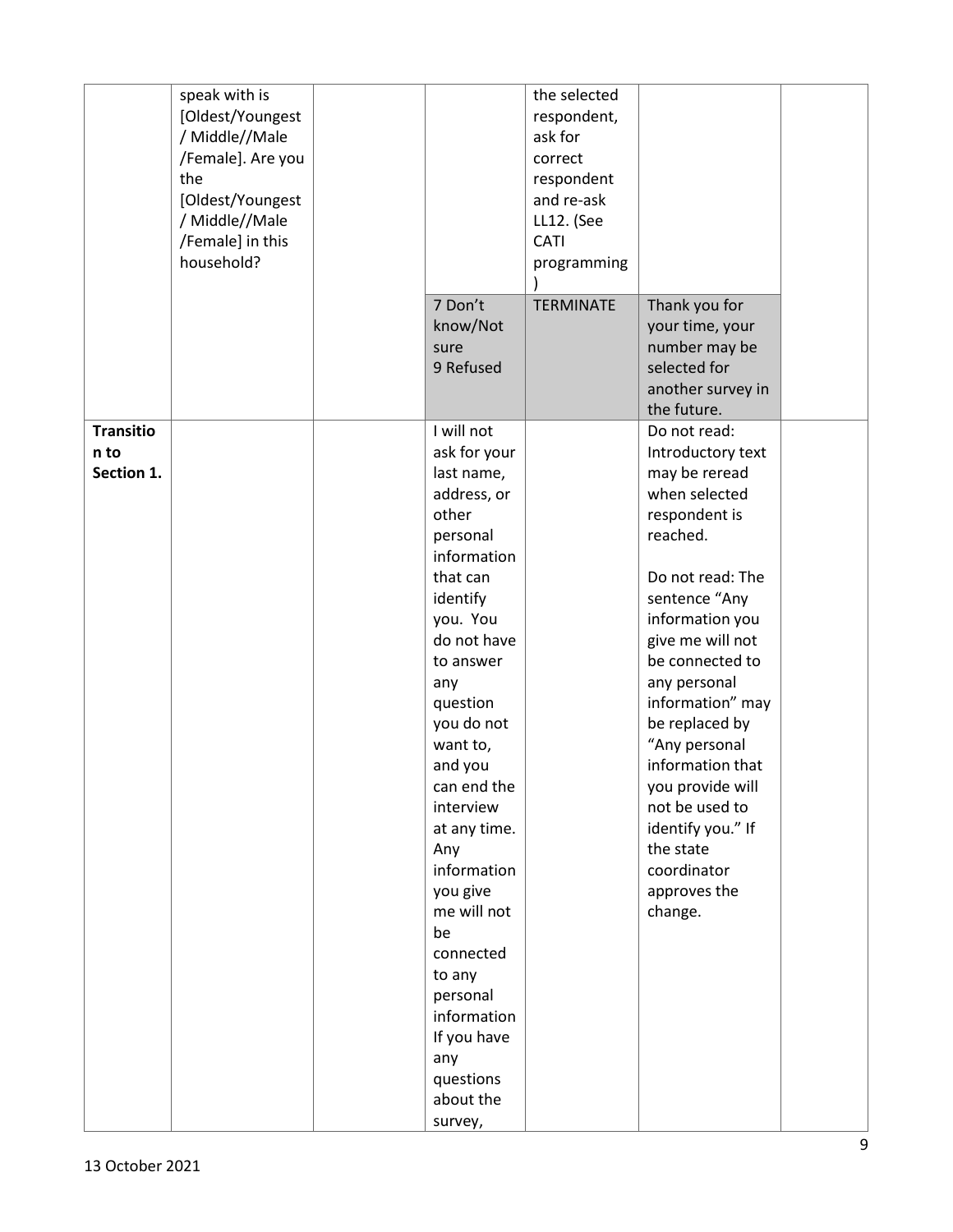| please call |  |
|-------------|--|
| (give       |  |
| appropriate |  |
| state       |  |
| telephone   |  |
| number).    |  |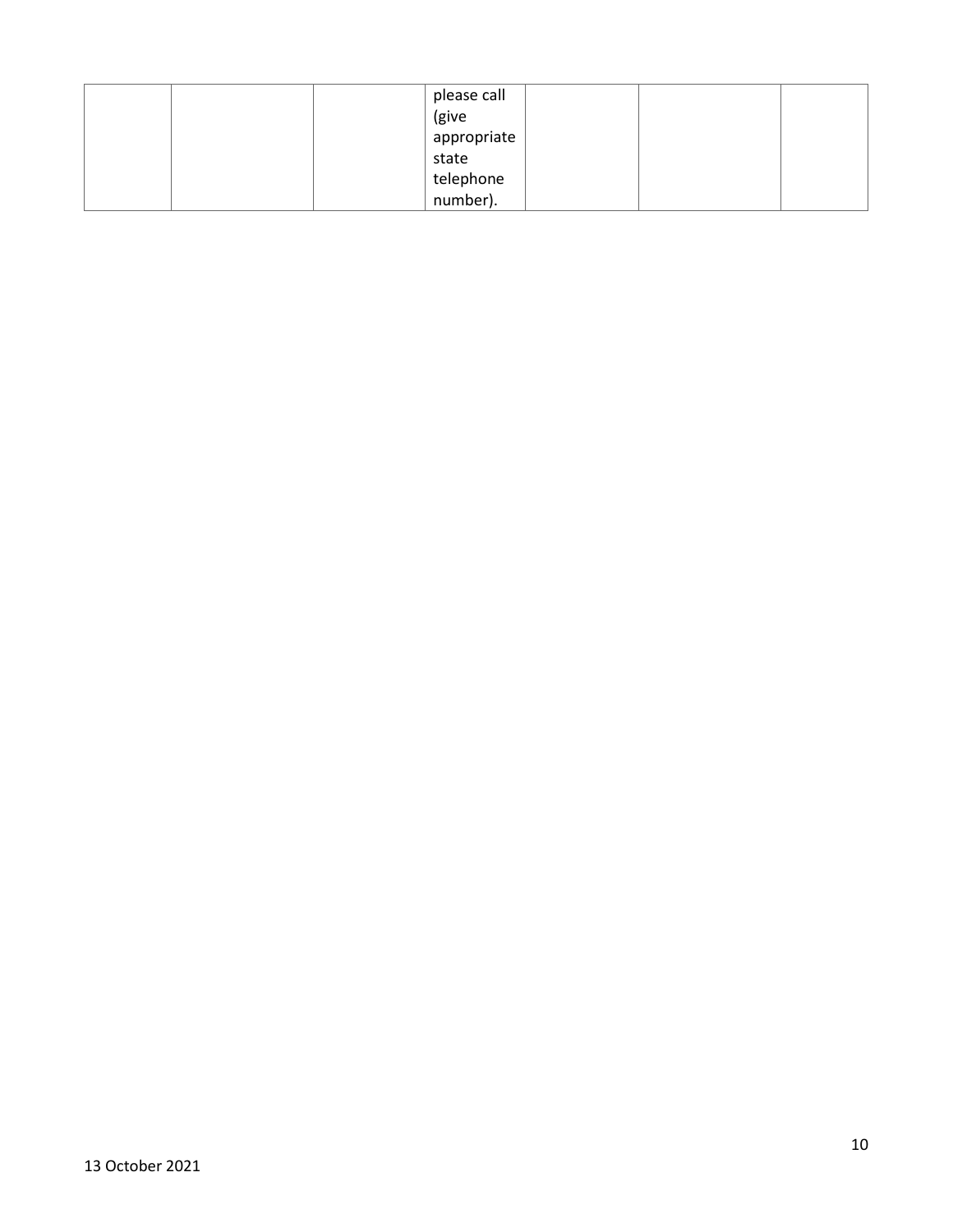# <span id="page-10-0"></span>Cell Phone Introduction

| <b>Question</b><br><b>Number</b> | <b>Question text</b>                     | Variable<br>names | <b>Responses</b><br>(DO NOT READ<br><b>UNLESS</b><br><b>OTHERWISE</b><br><b>NOTED)</b> | <b>SKIP INFO/</b><br><b>CATI Note</b>                             | <b>Interviewer</b><br>Note (s)                                                                                     | Column(s) |
|----------------------------------|------------------------------------------|-------------------|----------------------------------------------------------------------------------------|-------------------------------------------------------------------|--------------------------------------------------------------------------------------------------------------------|-----------|
|                                  |                                          |                   |                                                                                        |                                                                   |                                                                                                                    |           |
| CP01.                            | Is this a safe time<br>to talk with you? | SAFETIME          | 1 Yes<br>2 No                                                                          | Go to CP02<br>([set<br>appointment<br>if possible])<br>TERMINATE] | Thank you<br>very much.<br>We will call<br>you back at a<br>more<br>convenient<br>time.                            |           |
| CP02.                            | Is this [PHONE                           | CTELNUM1          | 1 Yes                                                                                  | Go to CP03                                                        |                                                                                                                    |           |
| CP03.                            | NUMBER]?<br>Is this a cell<br>phone?     | <b>CELLFON5</b>   | 2 No<br>1 Yes<br>2 No                                                                  | <b>TERMINATE</b><br>Go to<br>CADULT1<br><b>TERMINATE</b>          | If "no": thank<br>you very                                                                                         |           |
|                                  |                                          |                   |                                                                                        |                                                                   | much, but we<br>are only<br>interviewing<br>persons on<br>cell<br>telephones at<br>this time                       |           |
| CP04.                            | Are you 18 years<br>of age or older?     | CADULT1           | 1 Yes                                                                                  |                                                                   |                                                                                                                    |           |
|                                  |                                          |                   | 2 No                                                                                   | <b>TERMINATE</b>                                                  | Read: Thank<br>you very much<br>but we are<br>only<br>interviewing<br>persons aged<br>18 or older at<br>this time. |           |
| CP05.                            | Are you male or<br>female?               | <b>CELLSEX</b>    | 1 Male<br>2 Female                                                                     |                                                                   |                                                                                                                    |           |
|                                  |                                          |                   | 7 Don't Know/<br>Not sure<br>9 Refused                                                 | <b>TERMINATE</b>                                                  | Thank you for<br>your time,<br>your number<br>may be<br>selected for<br>another<br>survey in the<br>future.        |           |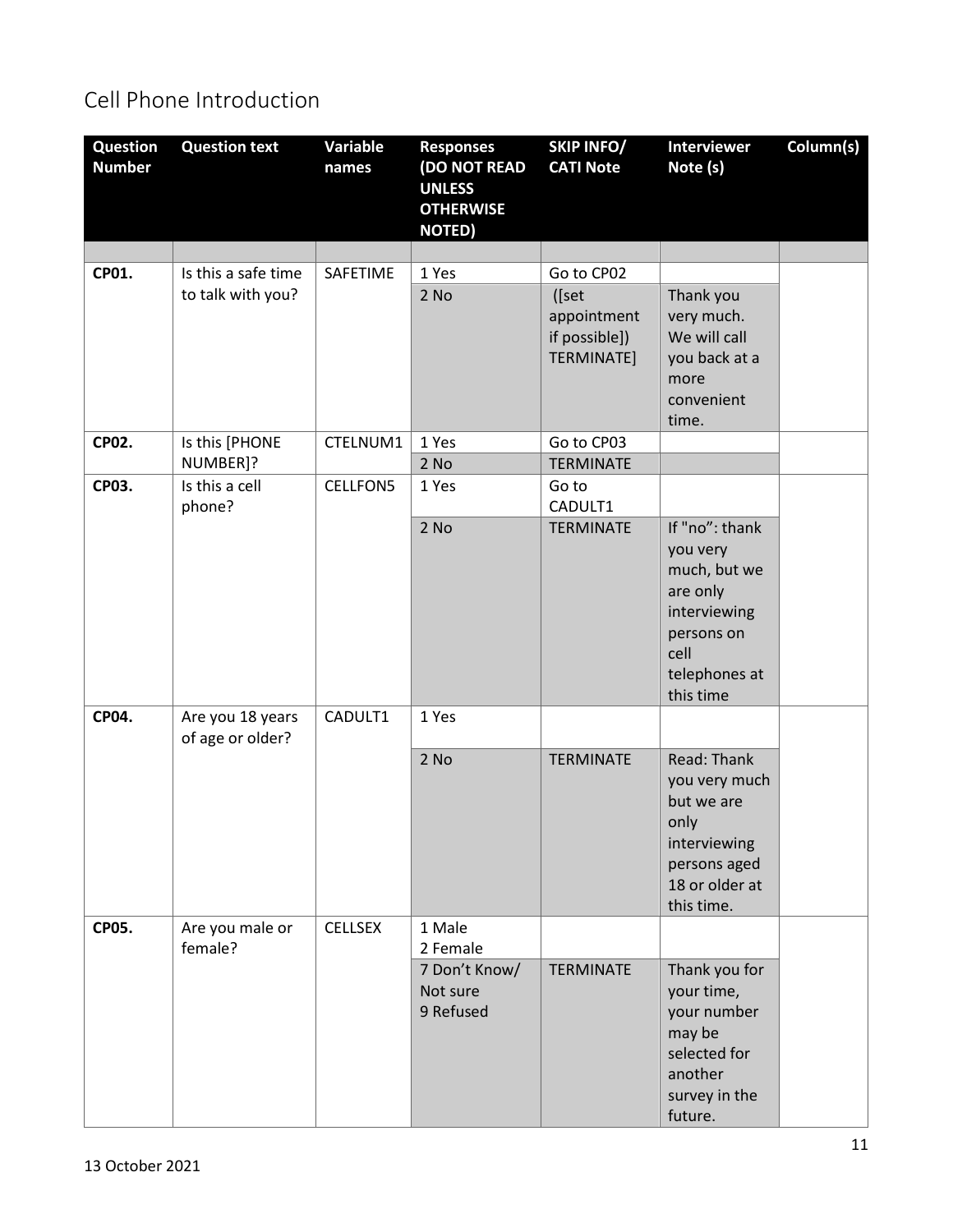| CP06. | Do you live in a | PVTRESD3        | 1 Yes  | Go to CP08       | Read if                     |  |
|-------|------------------|-----------------|--------|------------------|-----------------------------|--|
|       | private          |                 |        |                  | necessary: By               |  |
|       | residence?       |                 |        |                  | private                     |  |
|       |                  |                 |        |                  | residence we                |  |
|       |                  |                 |        |                  | mean                        |  |
|       |                  |                 |        |                  | someplace                   |  |
|       |                  |                 |        |                  | like a house or             |  |
|       |                  |                 |        |                  | apartment                   |  |
|       |                  |                 |        |                  | Do not read:                |  |
|       |                  |                 |        |                  | Private                     |  |
|       |                  |                 |        |                  | residence                   |  |
|       |                  |                 |        |                  | includes any                |  |
|       |                  |                 |        |                  | home where                  |  |
|       |                  |                 |        |                  | the                         |  |
|       |                  |                 |        |                  | respondent                  |  |
|       |                  |                 |        |                  | spends at                   |  |
|       |                  |                 |        |                  | least 30 days               |  |
|       |                  |                 |        |                  | including                   |  |
|       |                  |                 |        |                  | vacation                    |  |
|       |                  |                 |        |                  | homes, RVs or               |  |
|       |                  |                 |        |                  | other                       |  |
|       |                  |                 |        |                  | locations in                |  |
|       |                  |                 |        |                  | which the                   |  |
|       |                  |                 |        |                  | respondent                  |  |
|       |                  |                 |        |                  | lives for                   |  |
|       |                  |                 |        |                  |                             |  |
|       |                  |                 |        |                  |                             |  |
|       |                  |                 |        |                  | portions of                 |  |
|       |                  |                 |        |                  | the year.                   |  |
|       |                  |                 | 2 No   | Go to CP07       |                             |  |
| CP07. | Do you live in   | <b>CCLGHOUS</b> | 1 Yes  | Go to CP08       | Read if                     |  |
|       | college housing? |                 |        |                  | necessary: By               |  |
|       |                  |                 |        |                  | college                     |  |
|       |                  |                 |        |                  | housing we                  |  |
|       |                  |                 |        |                  | mean                        |  |
|       |                  |                 |        |                  | dormitory,                  |  |
|       |                  |                 |        |                  | graduate                    |  |
|       |                  |                 |        |                  | student or                  |  |
|       |                  |                 |        |                  | visiting faculty            |  |
|       |                  |                 |        |                  | housing, or                 |  |
|       |                  |                 |        |                  | other housing               |  |
|       |                  |                 |        |                  | arrangement                 |  |
|       |                  |                 |        |                  | provided by a               |  |
|       |                  |                 |        |                  | college or                  |  |
|       |                  |                 |        |                  | university.                 |  |
|       |                  |                 | $2$ No | <b>TERMINATE</b> | Read: Thank                 |  |
|       |                  |                 |        |                  | you very                    |  |
|       |                  |                 |        |                  | much, but we                |  |
|       |                  |                 |        |                  | are only                    |  |
|       |                  |                 |        |                  | interviewing<br>persons who |  |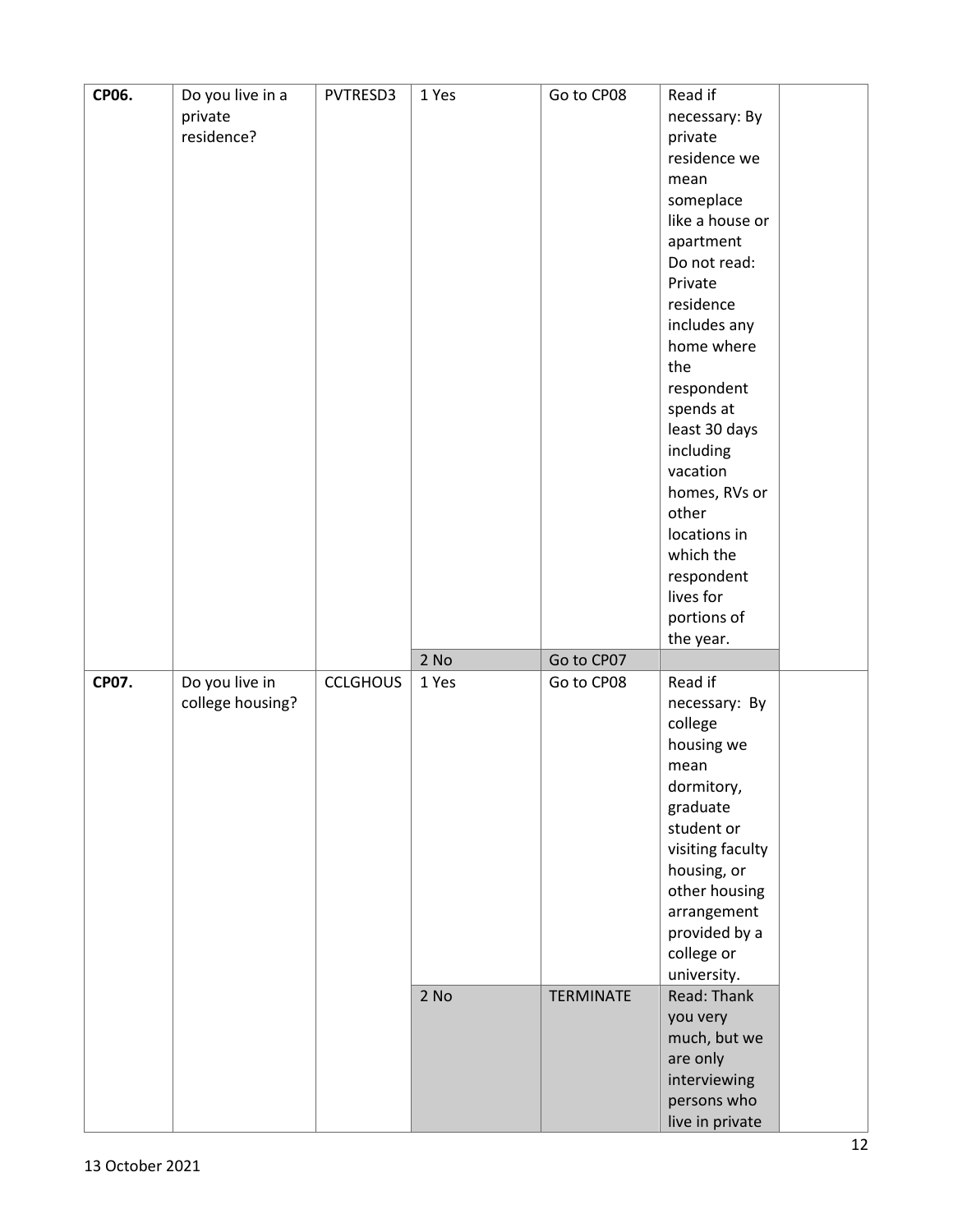|              |                                             |          |                           |            | residences or   |  |
|--------------|---------------------------------------------|----------|---------------------------|------------|-----------------|--|
|              |                                             |          |                           |            | college         |  |
|              |                                             |          |                           |            | housing at this |  |
|              |                                             |          |                           |            | time.           |  |
| <b>CP08.</b> | Do you currently                            | CSTATE1  | 1 Yes                     | Go to CP10 |                 |  |
|              | live                                        |          | $2$ No                    | Go to CP09 |                 |  |
|              | (state)<br>$\overline{\phantom{a}}$ ?<br>in |          |                           |            |                 |  |
| CP09.        | In what state do                            | RSPSTAT1 | 1 Alabama                 |            |                 |  |
|              | you currently                               |          | 2 Alaska                  |            |                 |  |
|              | live?                                       |          | 4 Arizona                 |            |                 |  |
|              |                                             |          | 5 Arkansas                |            |                 |  |
|              |                                             |          | 6 California              |            |                 |  |
|              |                                             |          | 8 Colorado                |            |                 |  |
|              |                                             |          | 9 Connecticut             |            |                 |  |
|              |                                             |          | 10 Delaware               |            |                 |  |
|              |                                             |          | 11 District of            |            |                 |  |
|              |                                             |          | Columbia                  |            |                 |  |
|              |                                             |          | 12 Florida                |            |                 |  |
|              |                                             |          | 13 Georgia                |            |                 |  |
|              |                                             |          | 15 Hawaii                 |            |                 |  |
|              |                                             |          | 16 Idaho                  |            |                 |  |
|              |                                             |          | 17 Illinois<br>18 Indiana |            |                 |  |
|              |                                             |          | 19 lowa                   |            |                 |  |
|              |                                             |          | 20 Kansas                 |            |                 |  |
|              |                                             |          | 21 Kentucky               |            |                 |  |
|              |                                             |          | 22 Louisiana              |            |                 |  |
|              |                                             |          | 23 Maine                  |            |                 |  |
|              |                                             |          | 24 Maryland               |            |                 |  |
|              |                                             |          | 25                        |            |                 |  |
|              |                                             |          | Massachusetts             |            |                 |  |
|              |                                             |          | 26 Michigan               |            |                 |  |
|              |                                             |          | 27 Minnesota              |            |                 |  |
|              |                                             |          | 28 Mississippi            |            |                 |  |
|              |                                             |          | 29 Missouri               |            |                 |  |
|              |                                             |          | 30 Montana                |            |                 |  |
|              |                                             |          | 31 Nebraska               |            |                 |  |
|              |                                             |          | 32 Nevada                 |            |                 |  |
|              |                                             |          | 33 New                    |            |                 |  |
|              |                                             |          | Hampshire                 |            |                 |  |
|              |                                             |          | 34 New Jersey             |            |                 |  |
|              |                                             |          | 35 New Mexico             |            |                 |  |
|              |                                             |          | 36 New York               |            |                 |  |
|              |                                             |          | 37 North                  |            |                 |  |
|              |                                             |          | Carolina                  |            |                 |  |
|              |                                             |          | 38 North                  |            |                 |  |
|              |                                             |          | Dakota                    |            |                 |  |
|              |                                             |          | 39 Ohio                   |            |                 |  |
|              |                                             |          | 40 Oklahoma               |            |                 |  |
|              |                                             |          | 41 Oregon                 |            |                 |  |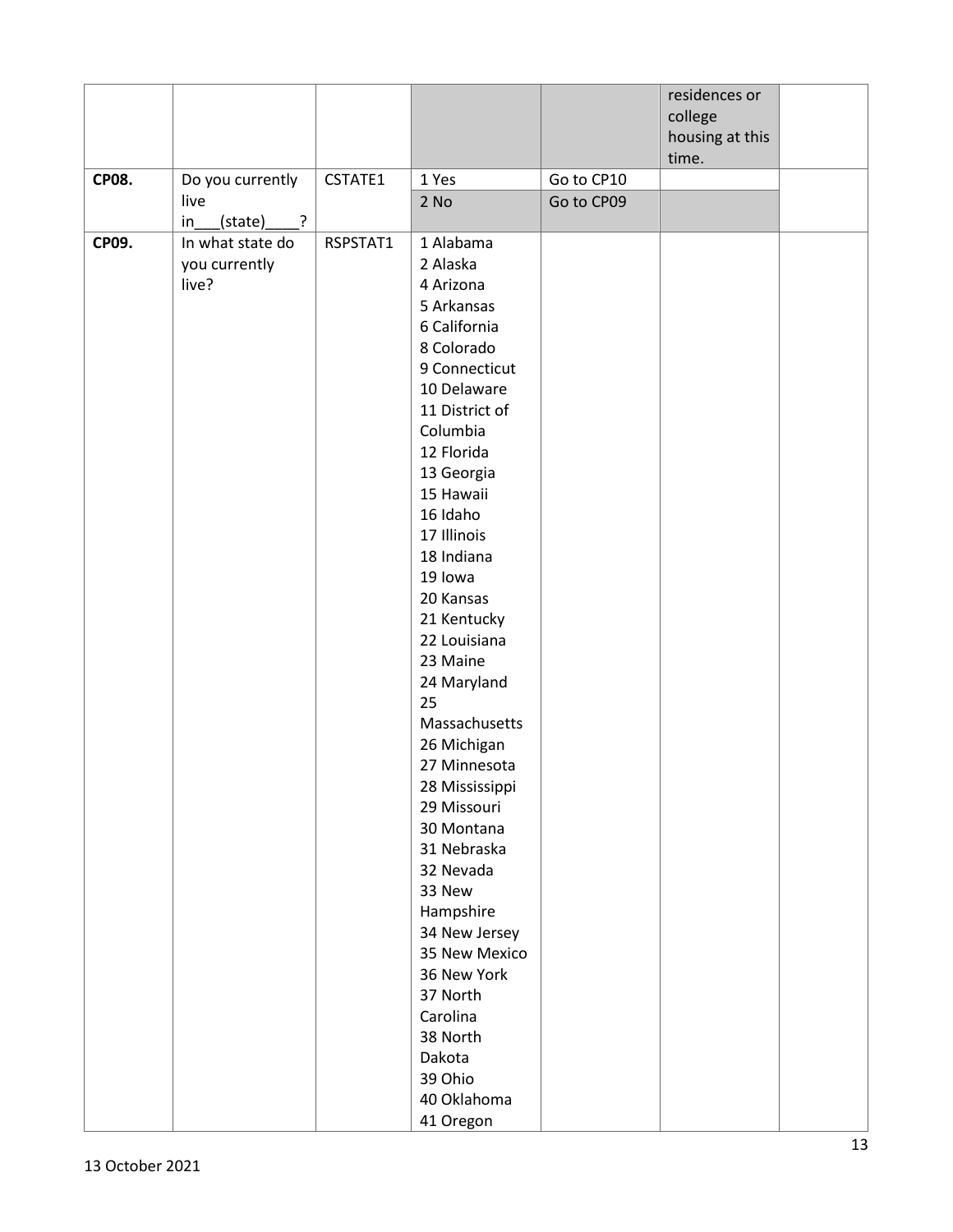|       |                                                                                                           |                | 42 Pennsylvania<br>44 Rhode Island<br>45 South<br>Carolina<br>46 South<br>Dakota<br>47 Tennessee<br>48 Texas<br>49 Utah<br>50 Vermont<br>51 Virginia<br>53 Washington<br>54 West<br>Virginia<br>55 Wisconsin |                                                                             |                                                                                                                                                                                                                                                        |  |
|-------|-----------------------------------------------------------------------------------------------------------|----------------|--------------------------------------------------------------------------------------------------------------------------------------------------------------------------------------------------------------|-----------------------------------------------------------------------------|--------------------------------------------------------------------------------------------------------------------------------------------------------------------------------------------------------------------------------------------------------|--|
|       |                                                                                                           |                | 56 Wyoming<br>66 Guam<br>72 Puerto Rico<br>78 Virgin<br>Islands                                                                                                                                              |                                                                             |                                                                                                                                                                                                                                                        |  |
|       |                                                                                                           |                | 77 Live outside<br>US and<br>participating<br>territories<br>99 Refused                                                                                                                                      | <b>TERMINATE</b>                                                            | Read: Thank<br>you very<br>much, but we<br>are only<br>interviewing<br>persons who<br>live in the US.                                                                                                                                                  |  |
| CP10. | Do you also have<br>a landline<br>telephone in your<br>home that is used<br>to make and<br>receive calls? | LANDLINE       | 1 Yes<br>2 No<br>7 Don't know/<br>Not sure<br>9 Refused                                                                                                                                                      |                                                                             | Read if<br>necessary: By<br>landline<br>telephone, we<br>mean a<br>regular<br>telephone in<br>your home<br>that is used<br>for making or<br>receiving calls.<br>Please include<br>landline<br>phones used<br>for both<br>business and<br>personal use. |  |
| CP11. | How many<br>members of your<br>household,<br>including<br>yourself, are 18                                | <b>HHADULT</b> | Number<br>77 Don't know/<br>Not sure<br>99 Refused                                                                                                                                                           | If $CPO7 = yes$<br>then number<br>of adults is<br>automatically<br>set to 1 |                                                                                                                                                                                                                                                        |  |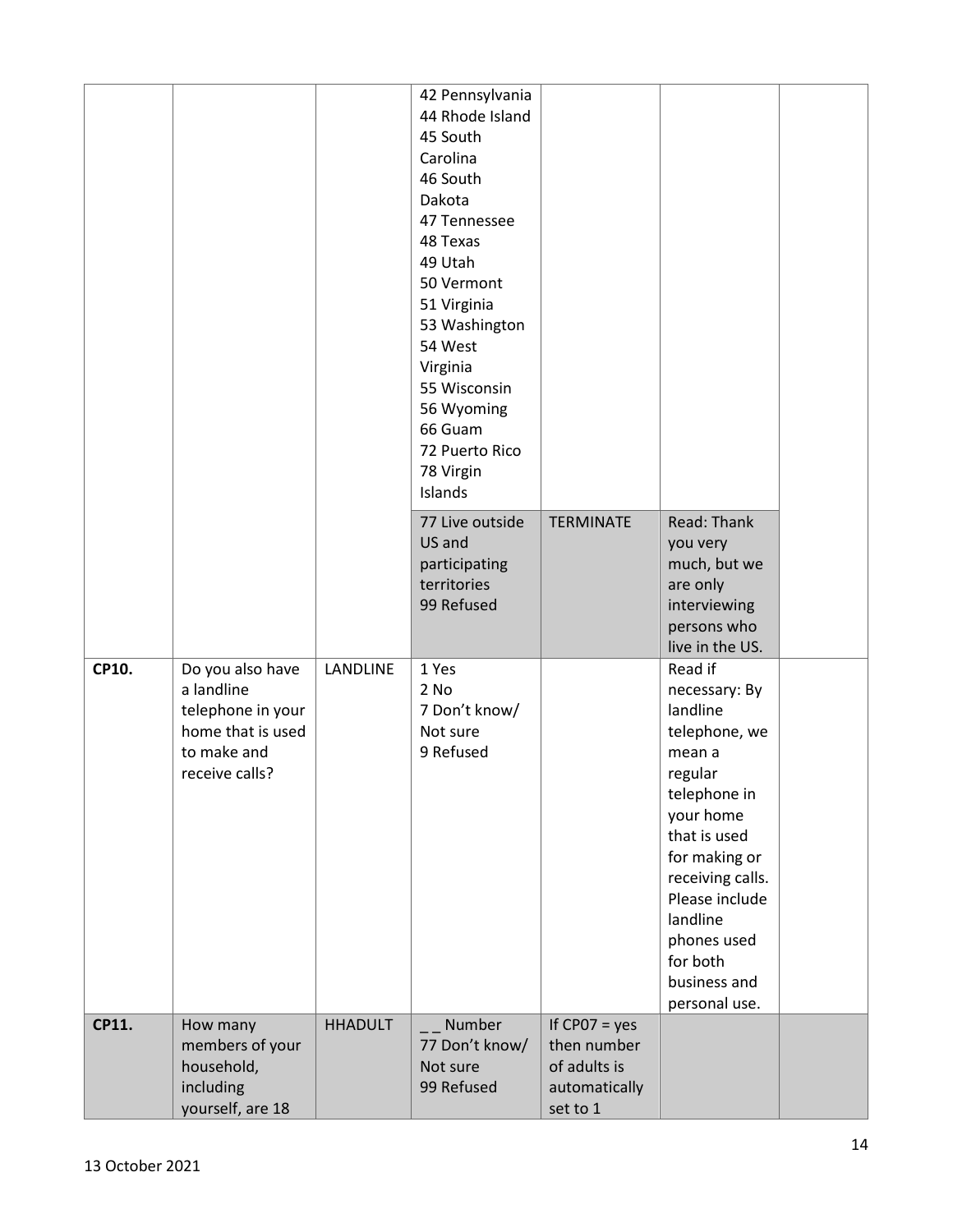|                   | years of age or<br>older? |                    |  |  |
|-------------------|---------------------------|--------------------|--|--|
| <b>Transition</b> |                           | I will not ask for |  |  |
| to section        |                           | your last name,    |  |  |
| 1.                |                           | address, or        |  |  |
|                   |                           | other personal     |  |  |
|                   |                           | information        |  |  |
|                   |                           | that can           |  |  |
|                   |                           | identify you.      |  |  |
|                   |                           | You do not         |  |  |
|                   |                           | have to answer     |  |  |
|                   |                           | any question       |  |  |
|                   |                           | you do not         |  |  |
|                   |                           | want to, and       |  |  |
|                   |                           | you can end the    |  |  |
|                   |                           | interview at any   |  |  |
|                   |                           | time. Any          |  |  |
|                   |                           | information you    |  |  |
|                   |                           | give me will not   |  |  |
|                   |                           | be connected       |  |  |
|                   |                           | to any personal    |  |  |
|                   |                           | information. If    |  |  |
|                   |                           | you have any       |  |  |
|                   |                           | questions          |  |  |
|                   |                           | about the          |  |  |
|                   |                           | survey, please     |  |  |
|                   |                           | call (give         |  |  |
|                   |                           | appropriate        |  |  |
|                   |                           | state telephone    |  |  |
|                   |                           | number).           |  |  |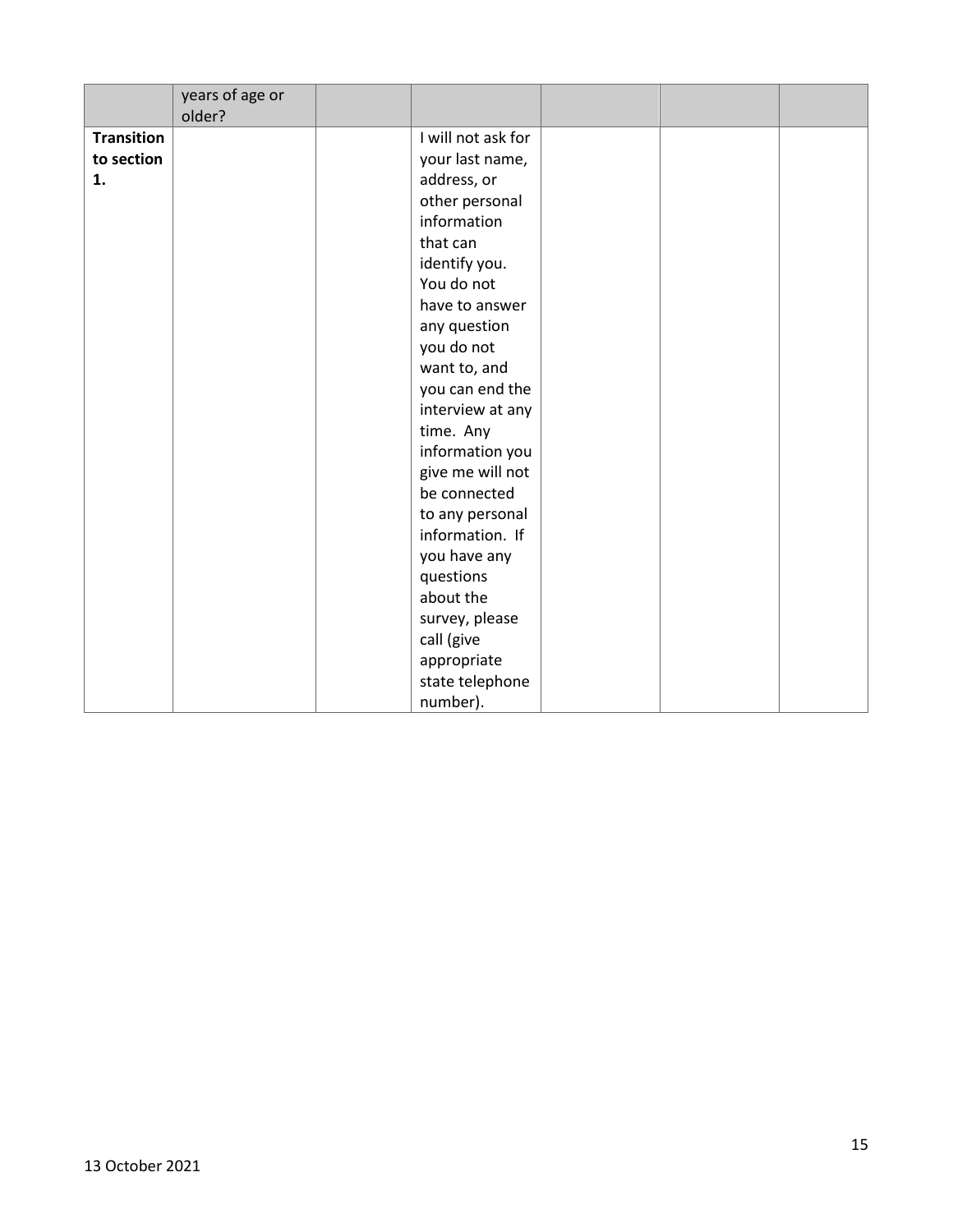## <span id="page-15-0"></span>Core Section 1: Health Status

| <b>Question</b><br><b>Number</b> | <b>Question text</b>                                     | Variable<br>names | <b>Responses</b><br><b>(DO NOT</b><br><b>READ UNLESS</b><br><b>OTHERWISE</b><br><b>NOTED</b> )                                | <b>SKIP INFO/</b><br><b>CATI Note</b> | <b>Interviewer Note (s)</b> | Column(s) |
|----------------------------------|----------------------------------------------------------|-------------------|-------------------------------------------------------------------------------------------------------------------------------|---------------------------------------|-----------------------------|-----------|
| <b>CHS.01</b>                    | Would you say<br>that in general<br>your health<br>$is-$ | <b>GENHLTH</b>    | Read:<br>1 Excellent<br>2 Very Good<br>3 Good<br>4 Fair<br>5 Poor<br>Do not read:<br>7 Don't<br>know/Not<br>sure<br>9 Refused |                                       |                             |           |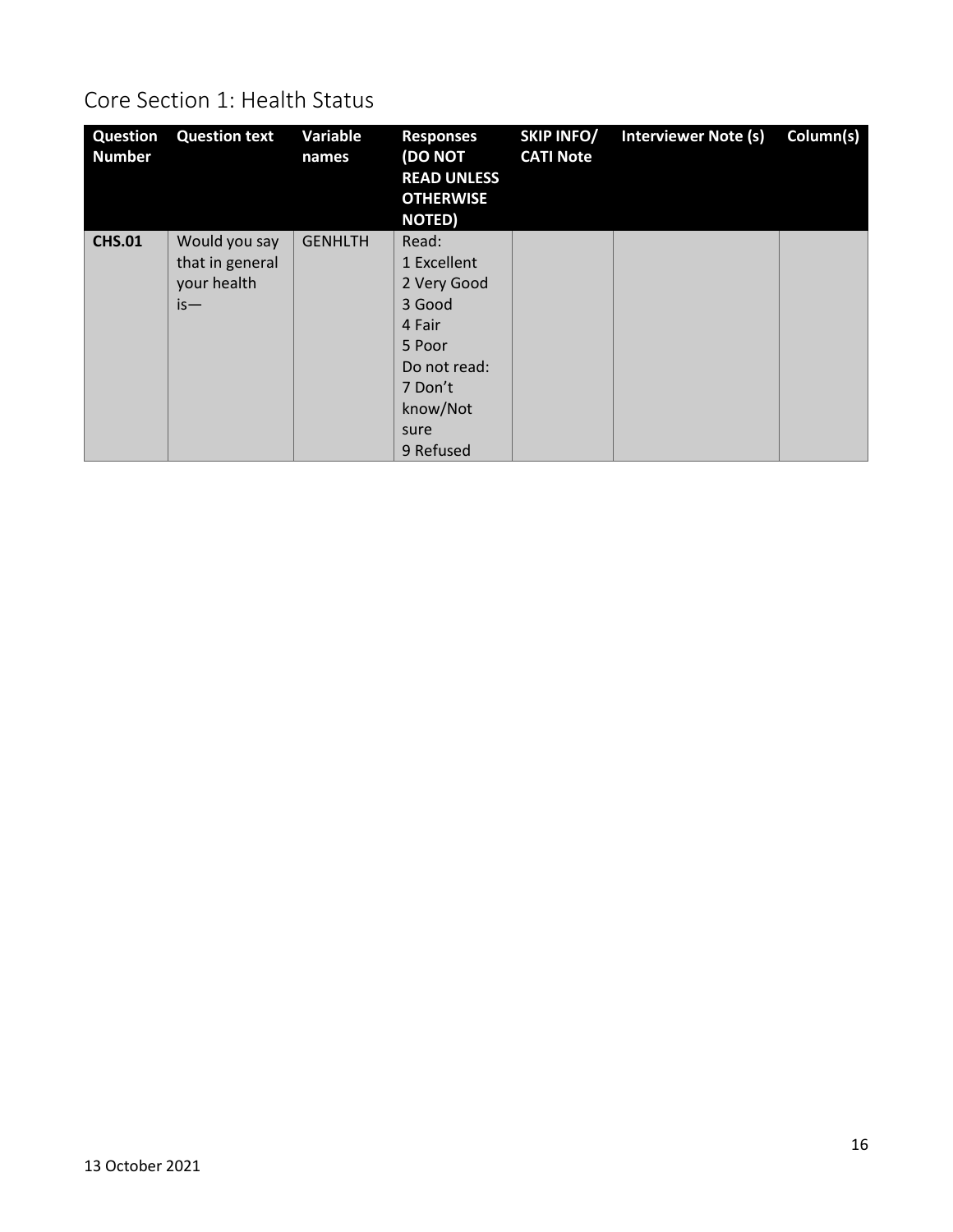# <span id="page-16-0"></span>Core Section 2: Healthy Days

| <b>Question</b><br><b>Number</b> | <b>Question text</b>                                                                                                                                                                                                    | Variable<br>names | <b>Responses</b><br><b>(DO NOT</b><br><b>READ</b><br><b>UNLESS</b><br><b>OTHERWISE</b><br><b>NOTED)</b> | <b>SKIP INFO/</b><br><b>CATI Note</b>                                                | <b>Interviewer Note</b><br>(s)                                                                                                                                                      | Column(s) |
|----------------------------------|-------------------------------------------------------------------------------------------------------------------------------------------------------------------------------------------------------------------------|-------------------|---------------------------------------------------------------------------------------------------------|--------------------------------------------------------------------------------------|-------------------------------------------------------------------------------------------------------------------------------------------------------------------------------------|-----------|
| <b>CHD.01</b>                    | Now thinking<br>about your<br>physical<br>health, which<br>includes<br>physical illness<br>and injury, for<br>how many<br>days during the<br>past 30 days<br>was your<br>physical health<br>not good?                   | <b>PHYSHLTH</b>   | Number<br>of days (01-<br>30)<br>88 None<br>77 Don't<br>know/not<br>sure<br>99 Refused                  |                                                                                      | 88 may be coded if<br>respondent says<br>"never" or "none"<br>It is not necessary<br>to ask<br>respondents to<br>provide a number<br>if they indicate<br>that this never<br>occurs. |           |
| <b>CHD.02</b>                    | Now thinking<br>about your<br>mental health,<br>which includes<br>stress,<br>depression,<br>and problems<br>with emotions,<br>for how many<br>days during the<br>past 30 days<br>was your<br>mental health<br>not good? | <b>MENTHLTH</b>   | Number<br>of days (01-<br>30)<br>88 None<br>77 Don't<br>know/not<br>sure<br>99 Refused                  |                                                                                      | 88 may be coded if<br>respondent says<br>"never" or "none"<br>It is not necessary<br>to ask<br>respondents to<br>provide a number<br>if they indicate<br>that this never<br>occurs. |           |
|                                  |                                                                                                                                                                                                                         |                   |                                                                                                         | Skip CHD.03 if<br>CHD.01,<br>PHYSHLTH, is<br>88 and<br>CHD.02,<br>MENTHLTH, is<br>88 |                                                                                                                                                                                     |           |
| <b>CHD.03</b>                    | During the past<br>30 days, for<br>about how<br>many days did<br>poor physical                                                                                                                                          | <b>POORHLTH</b>   | Number<br>of days (01-<br>30)<br>88 None                                                                |                                                                                      | 88 may be coded if<br>respondent says<br>"never" or "none"<br>It is not necessary<br>to ask                                                                                         |           |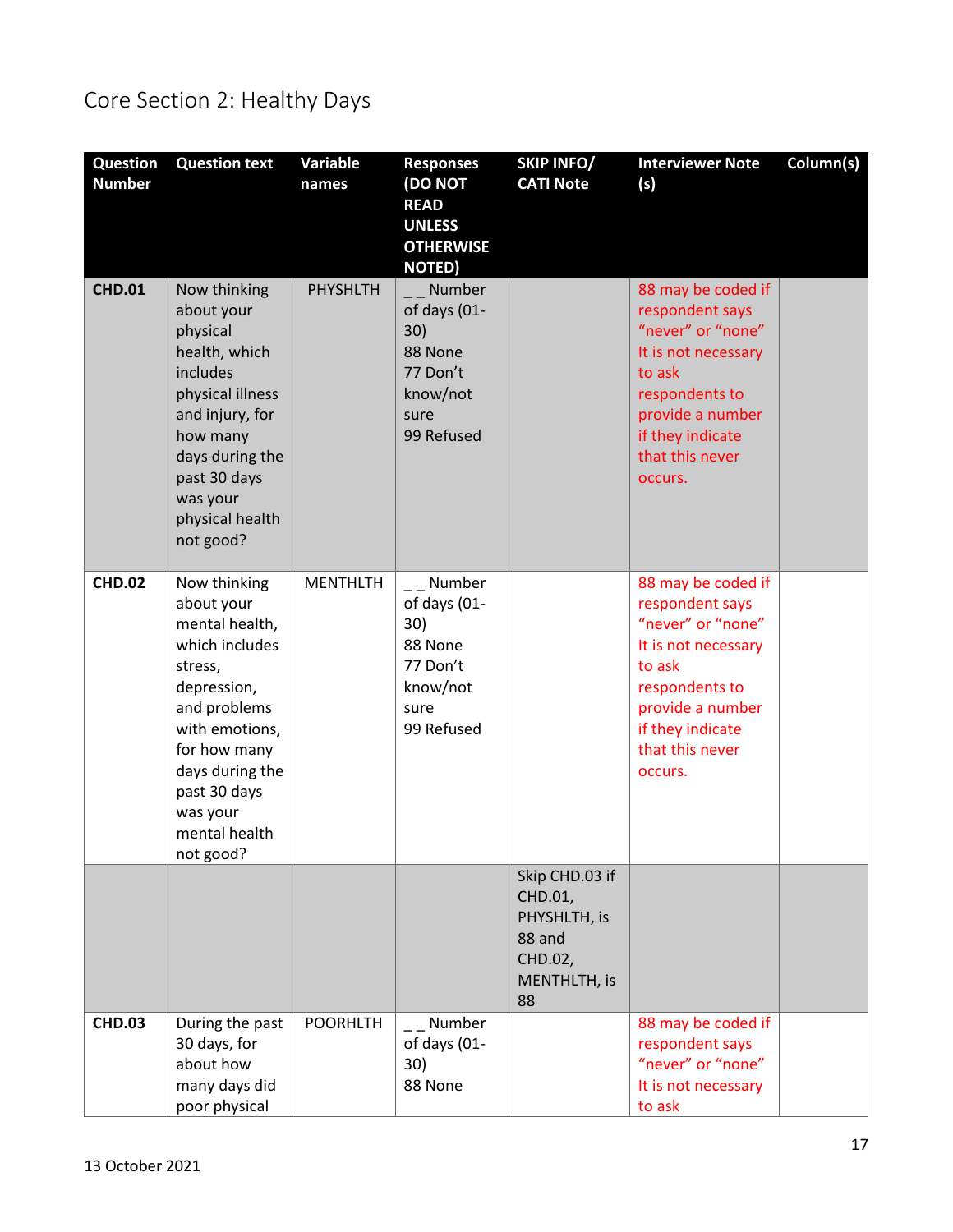| or mental        | 77 Don't   | respondents to   |
|------------------|------------|------------------|
| health keep      | know/not   | provide a number |
| you from doing   | sure       | if they indicate |
| your usual       | 99 Refused | that this never  |
| activities, such |            | occurs.          |
| as self-care,    |            |                  |
| work, or         |            |                  |
| recreation?      |            |                  |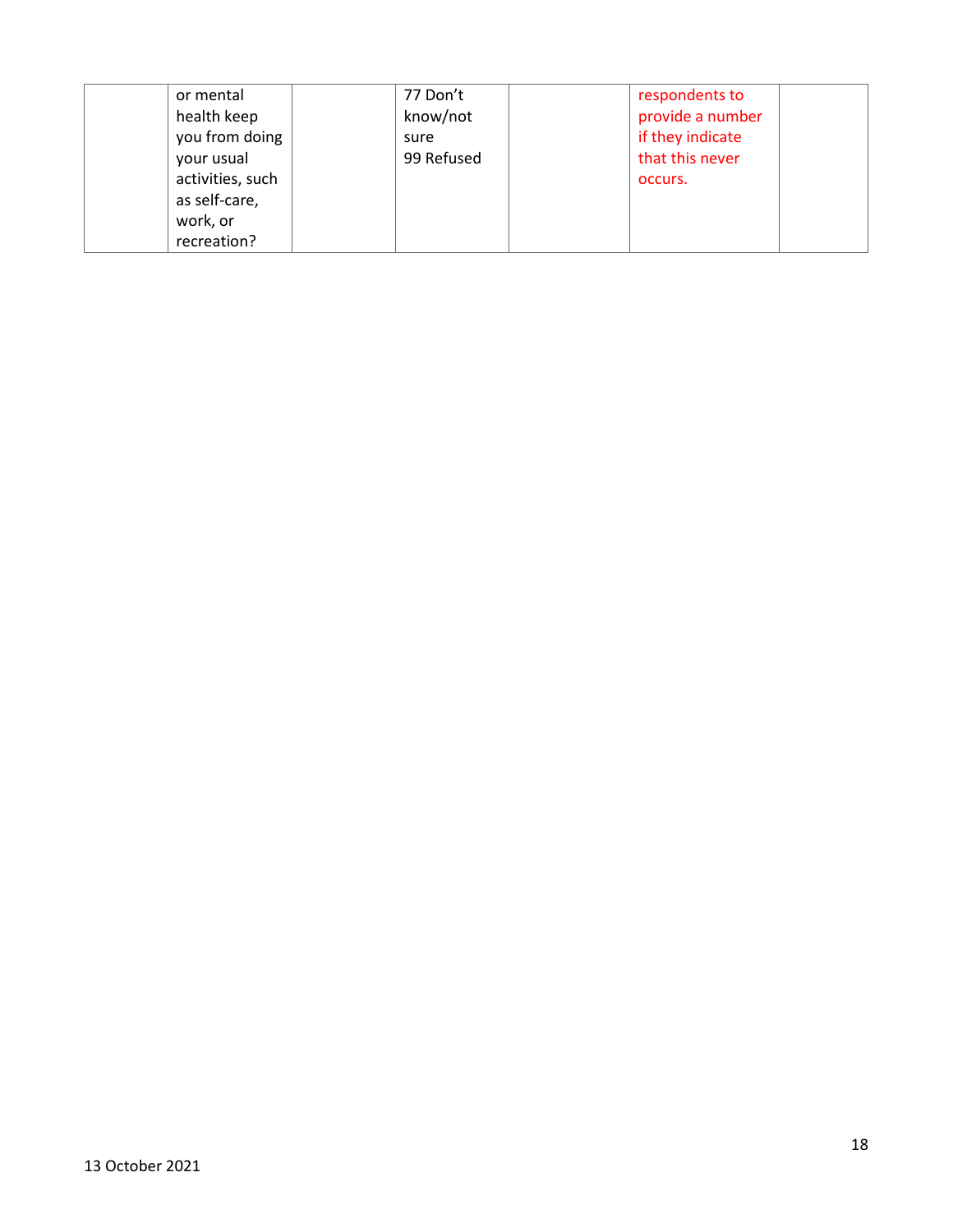# <span id="page-18-0"></span>Core Section 3: Health Care Access

| <b>Question</b> | Question    | Variable  | <b>Responses</b>                    | <b>SKIP INFO/</b> | <b>Interviewer Note</b>         | Column(s) |
|-----------------|-------------|-----------|-------------------------------------|-------------------|---------------------------------|-----------|
| <b>Number</b>   | text        | names     | (DO NOT READ                        | <b>CATI Note</b>  | (s)                             |           |
|                 |             |           | <b>UNLESS</b>                       |                   |                                 |           |
|                 |             |           | <b>OTHERWISE</b>                    |                   |                                 |           |
|                 |             |           | <b>NOTED)</b>                       |                   |                                 |           |
| <b>CHCA.01</b>  | What is the | ***NEW*** | 01 A plan                           |                   | If respondent has               |           |
|                 | current     |           | purchased                           |                   | multiple sources of             |           |
|                 | primary     |           | through an                          |                   | insurance, ask for              |           |
|                 | source of   |           | employer or                         |                   | the one used most               |           |
|                 | your health |           | union (including                    |                   | often.                          |           |
|                 | insurance?  |           | plans purchased                     |                   | If respondents give             |           |
|                 |             |           | through another                     |                   | the name of a                   |           |
|                 |             |           | person's                            |                   | health plan rather              |           |
|                 |             |           | employer)                           |                   | than the type of                |           |
|                 |             |           | 02 A private                        |                   | coverage<br>ask whether this is |           |
|                 |             |           | nongovernmental<br>plan that you or |                   | insurance                       |           |
|                 |             |           | another family                      |                   | purchased                       |           |
|                 |             |           | member buys on                      |                   | independently,                  |           |
|                 |             |           | your own                            |                   | through their                   |           |
|                 |             |           | 03 Medicare                         |                   | employer, or                    |           |
|                 |             |           | 04 Medigap                          |                   | whether it is                   |           |
|                 |             |           | 05 Medicaid                         |                   | through Medicaid                |           |
|                 |             |           | 06 Children's                       |                   | or CHIP.                        |           |
|                 |             |           | <b>Health Insurance</b>             |                   |                                 |           |
|                 |             |           | Program (CHIP)                      |                   |                                 |           |
|                 |             |           | 07 Military                         |                   |                                 |           |
|                 |             |           | related health                      |                   |                                 |           |
|                 |             |           | care: TRICARE                       |                   |                                 |           |
|                 |             |           | (CHAMPUS) / VA                      |                   |                                 |           |
|                 |             |           | health care /                       |                   |                                 |           |
|                 |             |           | <b>CHAMP-VA</b>                     |                   |                                 |           |
|                 |             |           | 08<br>Indian                        |                   |                                 |           |
|                 |             |           | <b>Health Service</b>               |                   |                                 |           |
|                 |             |           | 09<br><b>State</b>                  |                   |                                 |           |
|                 |             |           | sponsored health                    |                   |                                 |           |
|                 |             |           | plan                                |                   |                                 |           |
|                 |             |           | 10 Other                            |                   |                                 |           |
|                 |             |           | government                          |                   |                                 |           |
|                 |             |           | program                             |                   |                                 |           |
|                 |             |           | 88 No coverage                      |                   |                                 |           |
|                 |             |           | of any type                         |                   |                                 |           |
|                 |             |           | 77 Don't                            |                   |                                 |           |
|                 |             |           | Know/Not Sure                       |                   |                                 |           |
|                 |             |           | 99 Refused                          |                   |                                 |           |
|                 |             |           |                                     |                   |                                 |           |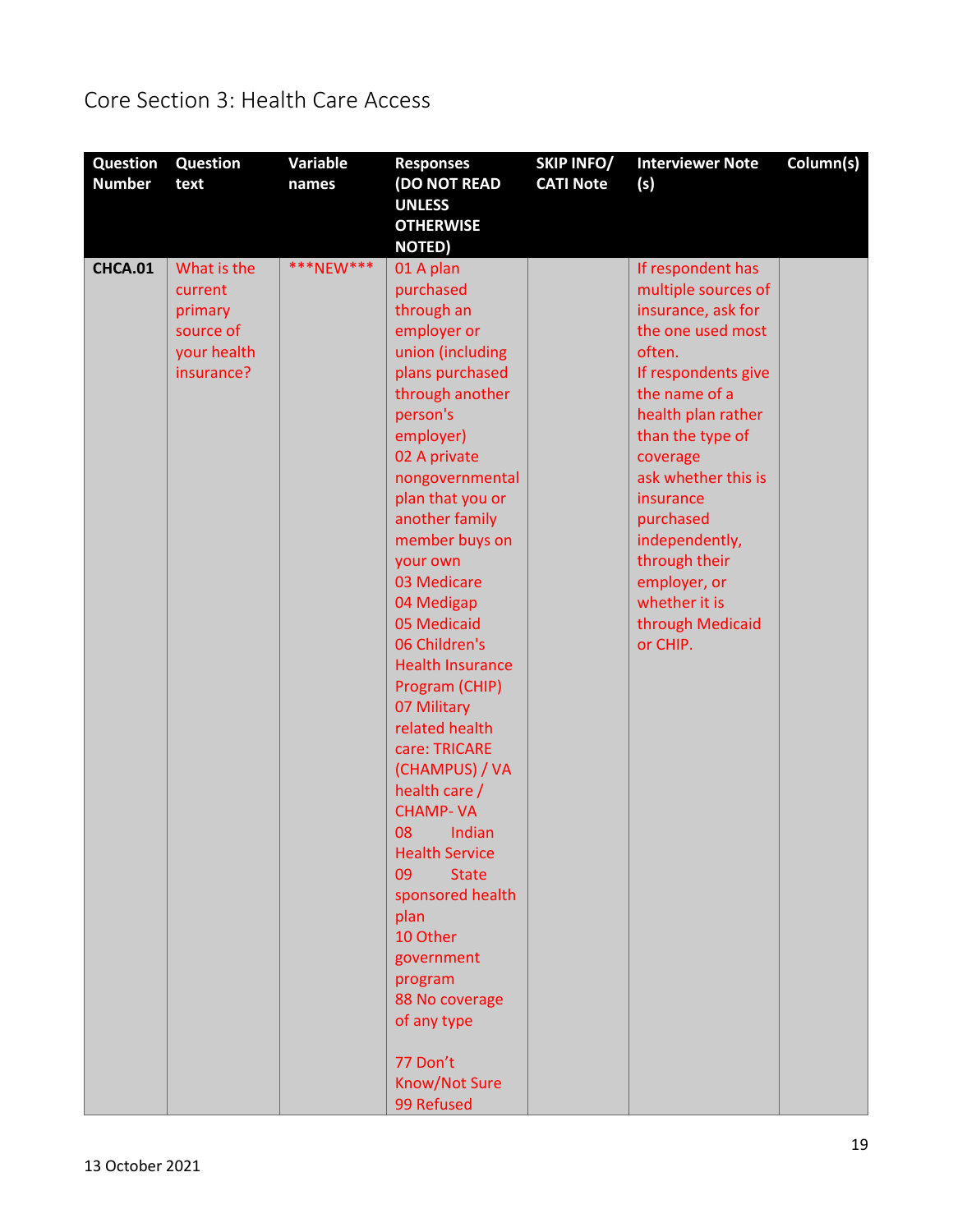| CHCA.02        | Do you have   | ***NEW*** | 1 Yes, only one   | If no, read: Is there |  |
|----------------|---------------|-----------|-------------------|-----------------------|--|
|                | one person    |           | 2 More than one   | more than one, or     |  |
|                | or a group of |           | 3 No              | is there no person    |  |
|                | doctors that  |           | 7 Don't know /    | who you think of      |  |
|                | you think of  |           | Not sure          | as your personal      |  |
|                | as your       |           | 9 Refused         | doctor or health      |  |
|                | personal      |           |                   | care provider?        |  |
|                | health care   |           |                   |                       |  |
|                | provider?     |           |                   |                       |  |
| <b>CHCA.03</b> | Was there a   | ***NEW*** | 1 Yes             |                       |  |
|                | time in the   |           | 2 No              |                       |  |
|                |               |           |                   |                       |  |
|                | past 12       |           | 7 Don't know /    |                       |  |
|                | months when   |           | Not sure          |                       |  |
|                | you needed    |           | 9 Refused         |                       |  |
|                | to see a      |           |                   |                       |  |
|                | doctor but    |           |                   |                       |  |
|                | could not     |           |                   |                       |  |
|                | because you   |           |                   |                       |  |
|                | could not     |           |                   |                       |  |
|                | afford it?    |           |                   |                       |  |
| CHCA.04        | About how     | CHECKUP1  | Read if           | Read if necessary:    |  |
|                | long has it   |           | necessary:        | A routine checkup     |  |
|                | been since    |           | 1 Within the past | is a general          |  |
|                | you last      |           | year (anytime     | physical exam, not    |  |
|                | visited a     |           | less than 12      | an exam for a         |  |
|                | doctor for a  |           | months ago)       | specific injury,      |  |
|                | routine       |           | 2 Within the past | illness, or           |  |
|                | checkup?      |           | 2 years (1 year   | condition.            |  |
|                |               |           | but less than 2   |                       |  |
|                |               |           | years ago)        |                       |  |
|                |               |           | 3 Within the past |                       |  |
|                |               |           |                   |                       |  |
|                |               |           | 5 years (2 years  |                       |  |
|                |               |           | but less than 5   |                       |  |
|                |               |           | years ago)        |                       |  |
|                |               |           | 4 5 or more years |                       |  |
|                |               |           | ago               |                       |  |
|                |               |           | Do not read:      |                       |  |
|                |               |           | 7 Don't know /    |                       |  |
|                |               |           | Not sure          |                       |  |
|                |               |           | 8 Never           |                       |  |
|                |               |           | 9 Refused         |                       |  |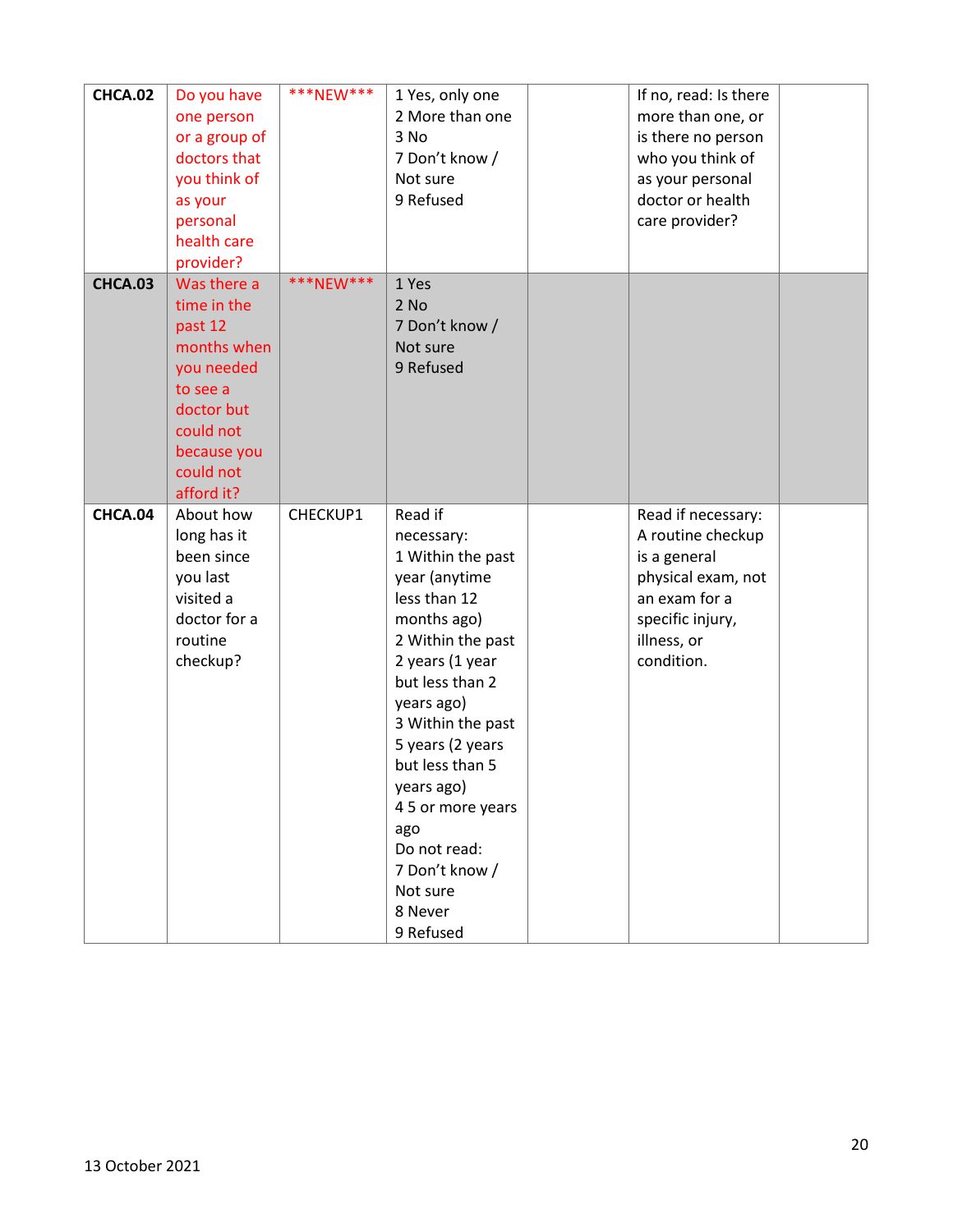#### <span id="page-20-0"></span>Core Section 4: Exercise

| <b>Question</b><br><b>Number</b> | <b>Question text</b>                                                                                                                                                                                                         | Variable<br>names | <b>Responses</b><br><b>(DO NOT</b><br><b>READ UNLESS</b><br><b>OTHERWISE</b><br><b>NOTED)</b> | <b>SKIP INFO/</b><br><b>CATI Note</b> | <b>Interviewer Note</b><br>(s)                                                                                                                   | Column(s) |
|----------------------------------|------------------------------------------------------------------------------------------------------------------------------------------------------------------------------------------------------------------------------|-------------------|-----------------------------------------------------------------------------------------------|---------------------------------------|--------------------------------------------------------------------------------------------------------------------------------------------------|-----------|
| <b>CEX.01</b>                    | During the past<br>month, other<br>than your<br>regular job, did<br>you participate<br>in any physical<br>activities or<br>exercises such as<br>running,<br>calisthenics,<br>golf, gardening,<br>or walking for<br>exercise? | EXERANY2          | 1 Yes<br>2 No<br>7 Don't know<br>/ Not sure<br>9 Refused                                      |                                       | Do not read: If<br>respondent does<br>not have a regular<br>job or is retired,<br>they may count any<br>physical activity or<br>exercise they do |           |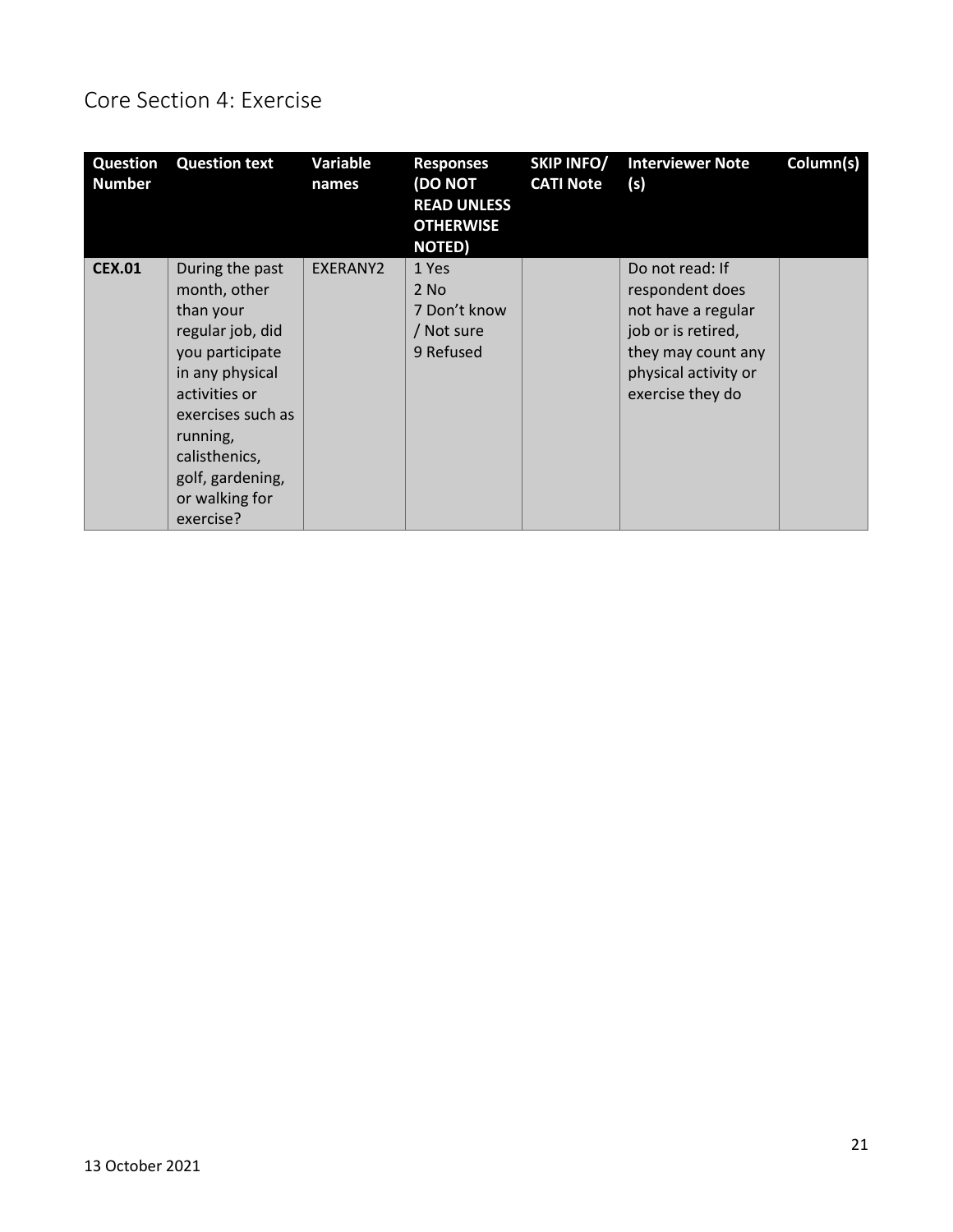# <span id="page-21-0"></span>Core Section 5: Hypertension Awareness

| Question<br>Number | Question text                                                                                                                    | Variable<br>names | Responses<br>(DO NOT<br><b>READ UNLESS</b><br><b>OTHERWISE</b><br>NOTED)                                                                                                  | SKIP INFO/<br><b>CATI Note</b> | Interviewer Note (s)                                                                                                                                                                                                                            | Column(s) |
|--------------------|----------------------------------------------------------------------------------------------------------------------------------|-------------------|---------------------------------------------------------------------------------------------------------------------------------------------------------------------------|--------------------------------|-------------------------------------------------------------------------------------------------------------------------------------------------------------------------------------------------------------------------------------------------|-----------|
| C05.01             | Have you ever<br>been told by a<br>doctor, nurse, or<br>other health<br>professional<br>that you have<br>high blood<br>pressure? | <b>BPHIGH4</b>    | 1 Yes<br>2 Yes, but<br>female told<br>only during<br>pregnancy<br>3 No<br>4 Told<br>borderline<br>high or pre-<br>hypertensive<br>7 Don't know<br>/ Not sure<br>9 Refused | Go to next<br>section          | If "Yes" and<br>respondent is<br>female, ask: "Was<br>this only when you<br>were pregnant?"<br>By other health<br>professional we<br>mean nurse<br>practitioner, a<br>physician assistant,<br>or some other<br>licensed health<br>professional. |           |
| C05.02             | Are you<br>currently taking<br>prescription<br>medicine for<br>your high blood<br>pressure?                                      | <b>BPMEDS</b>     | 1 Yes<br>$2$ No<br>7 Don't know<br>/ Not sure<br>9 Refused                                                                                                                |                                |                                                                                                                                                                                                                                                 |           |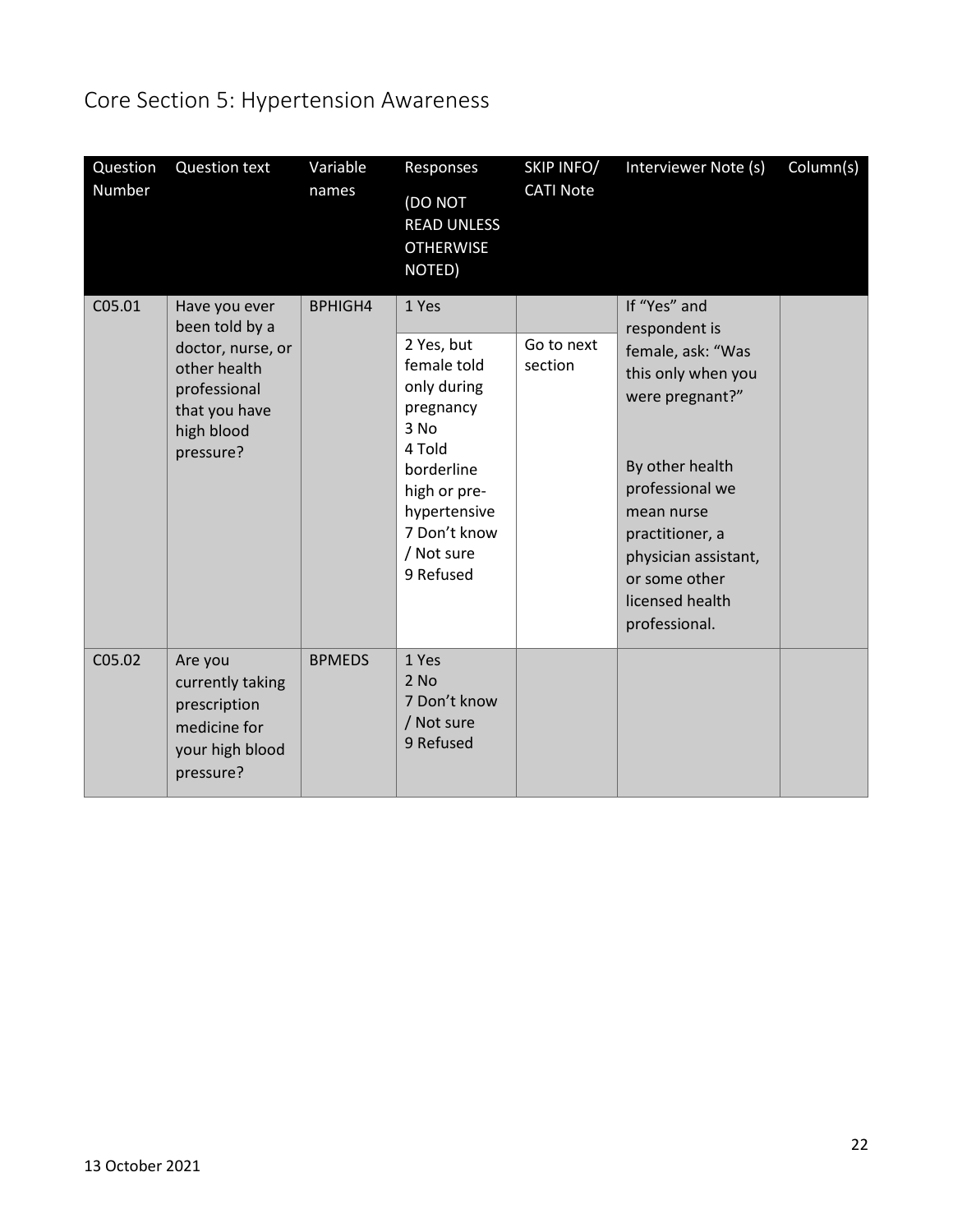# <span id="page-22-0"></span>Core Section 6: Cholesterol Awareness

| <b>Question</b><br><b>Question text</b>                                                                                                                                    | Variable | <b>Responses</b>                                                                                                                                                                                                                                                                                                                                                                                                             | <b>SKIP INFO/</b>      | <b>Interviewer Note</b> | Column(s) |
|----------------------------------------------------------------------------------------------------------------------------------------------------------------------------|----------|------------------------------------------------------------------------------------------------------------------------------------------------------------------------------------------------------------------------------------------------------------------------------------------------------------------------------------------------------------------------------------------------------------------------------|------------------------|-------------------------|-----------|
| <b>Number</b>                                                                                                                                                              | names    | <b>(DO NOT</b><br><b>READ UNLESS</b><br><b>OTHERWISE</b><br><b>NOTED)</b>                                                                                                                                                                                                                                                                                                                                                    | <b>CATI Note</b>       | (s)                     |           |
| C06.01<br>Cholesterol is<br>a fatty<br>substance<br>found in the<br>blood. About<br>how long has<br>it been since<br>you last had<br>your-blood<br>cholesterol<br>checked? | CHOLCHK2 | 1 Never<br>2 Within the<br>past year<br>(anytime less<br>than one<br>year ago)<br>3 Within the<br>past 2 years<br>(1 year but<br>less than 2<br>years ago)<br>4 Within the<br>past 3 years<br>(2 years but<br>less than 3<br>years ago)<br>5 Within the<br>past 4 years<br>(3 years but<br>less than 4<br>years ago)<br>6 Within the<br>past 5 years<br>(4 years but<br>less than 5<br>years ago)<br>85 or more<br>years ago | Go to next<br>section. |                         |           |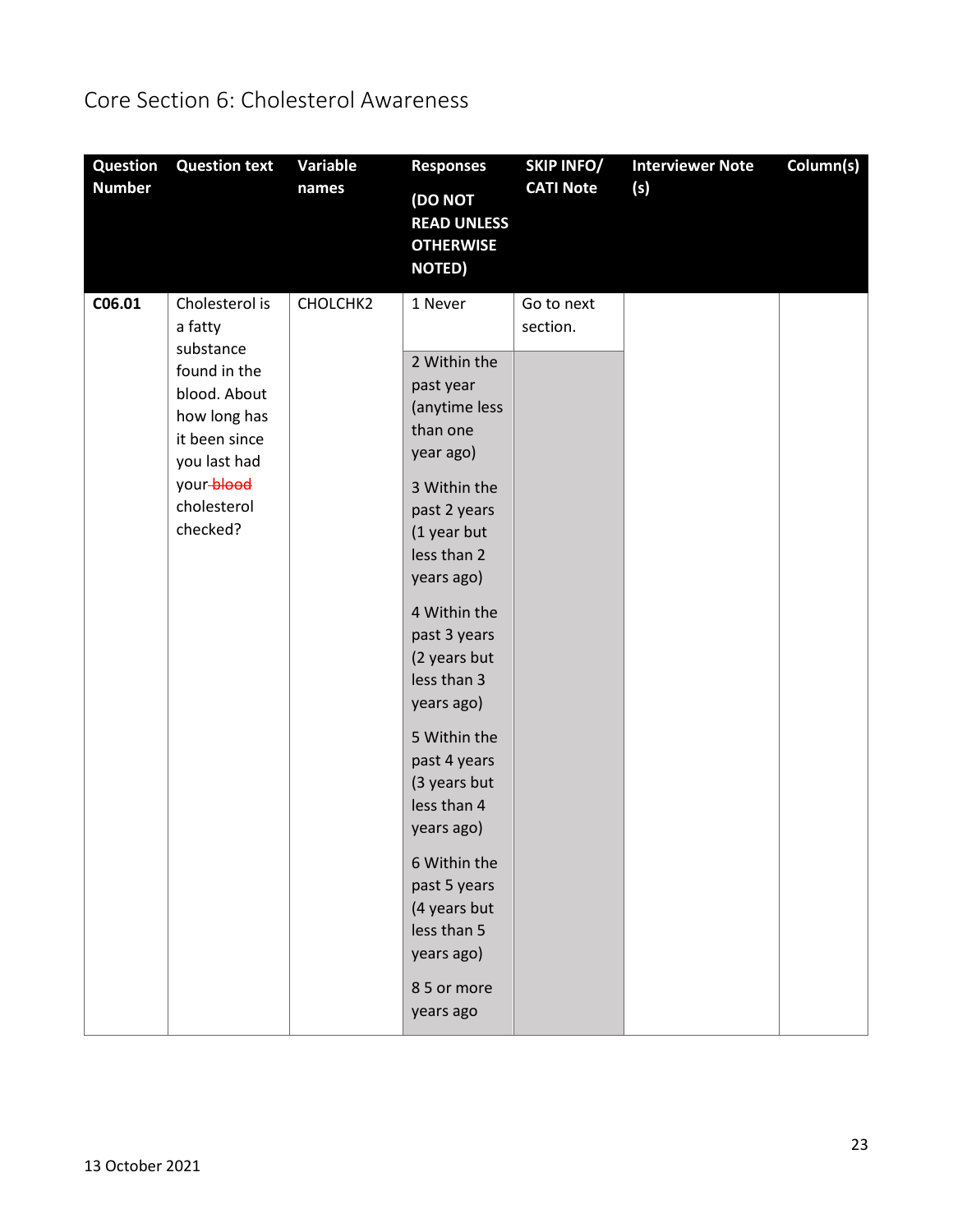|        |                                                                                                                                                 |          | 7 Don't<br>know/Not<br>sure<br>9 Refused                   | Go to next<br>section  |                                                                                                                                                  |  |
|--------|-------------------------------------------------------------------------------------------------------------------------------------------------|----------|------------------------------------------------------------|------------------------|--------------------------------------------------------------------------------------------------------------------------------------------------|--|
| C06.02 | Have you ever<br>been told by a<br>doctor, nurse<br>or other<br>health<br>professional<br>that your<br>blood<br>cholesterol is<br>high?         | TOLDHI2  | 1 Yes<br>$2$ No<br>7 Don't know<br>/ Not sure<br>9 Refused | Go to next<br>section. | By other health<br>professional we<br>mean nurse<br>practitioner, a<br>physician assistant,<br>or some other<br>licensed health<br>professional. |  |
| C06.03 | Are you<br>currently<br>taking<br>medicine<br>prescribed by<br>your doctor or<br>other health<br>professional<br>for your blood<br>cholesterol? | CHOLMED2 | 1 Yes<br>2 No<br>7 Don't know<br>/ Not sure<br>9 Refused   |                        |                                                                                                                                                  |  |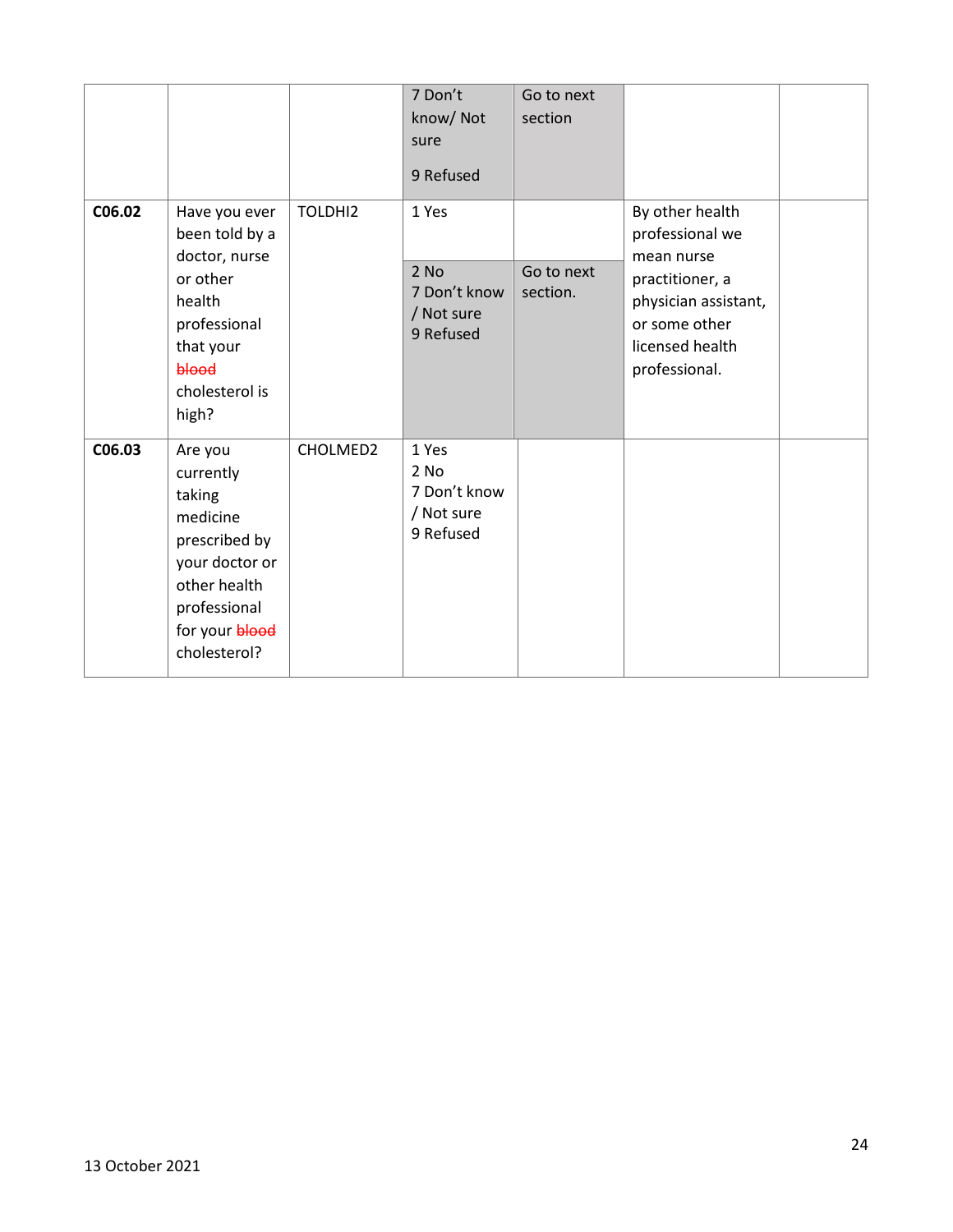# <span id="page-24-0"></span>Core Section 7: Chronic Health Conditions

| <b>Question</b><br><b>Number</b> | <b>Question text</b>                                                                                                                                                               | Variable<br>names | <b>Responses</b><br>(DO NOT<br><b>READ</b><br><b>UNLESS</b><br><b>OTHERWISE</b><br><b>NOTED)</b> | <b>SKIP INFO/</b><br><b>CATI Note</b> | <b>Interviewer Note</b><br>(s) | Column(s) |
|----------------------------------|------------------------------------------------------------------------------------------------------------------------------------------------------------------------------------|-------------------|--------------------------------------------------------------------------------------------------|---------------------------------------|--------------------------------|-----------|
| Prologue                         | Has a doctor,<br>nurse, or other<br>health<br>professional<br>ever told you<br>that you had<br>any of the<br>following? For<br>each, tell me<br>Yes, No, Or<br>You're Not<br>Sure. |                   |                                                                                                  |                                       |                                |           |
| CCHC.01                          | Ever told you<br>that you had a<br>heart attack<br>also called a<br>myocardial<br>infarction?                                                                                      | <b>CVDINFR4</b>   | 1 Yes<br>2 No<br>7 Don't know<br>/ Not sure<br>9 Refused                                         |                                       |                                |           |
| CCHC.02                          | (Ever told) (you<br>had) angina or<br>coronary heart<br>disease?                                                                                                                   | CVDCRHD4          | 1 Yes<br>2 No<br>7 Don't know<br>/ Not sure<br>9 Refused                                         |                                       |                                |           |
| <b>CCHC.03</b>                   | (Ever told) (you<br>had) a stroke?                                                                                                                                                 | CVDSTRK3          | 1 Yes<br>2 No<br>7 Don't know<br>/ Not sure<br>9 Refused                                         |                                       |                                |           |
| CCHC.04                          | (Ever told) (you<br>had) asthma?                                                                                                                                                   | ASTHMA3           | 1 Yes<br>2 No<br>7 Don't know<br>/ Not sure<br>9 Refused                                         | Go to<br>CCHC.06                      |                                |           |
| <b>CCHC.05</b>                   | Do you still<br>have asthma?                                                                                                                                                       | <b>ASTHNOW</b>    | 1 Yes<br>$2$ No<br>7 Don't know<br>/ Not sure<br>9 Refused                                       |                                       |                                |           |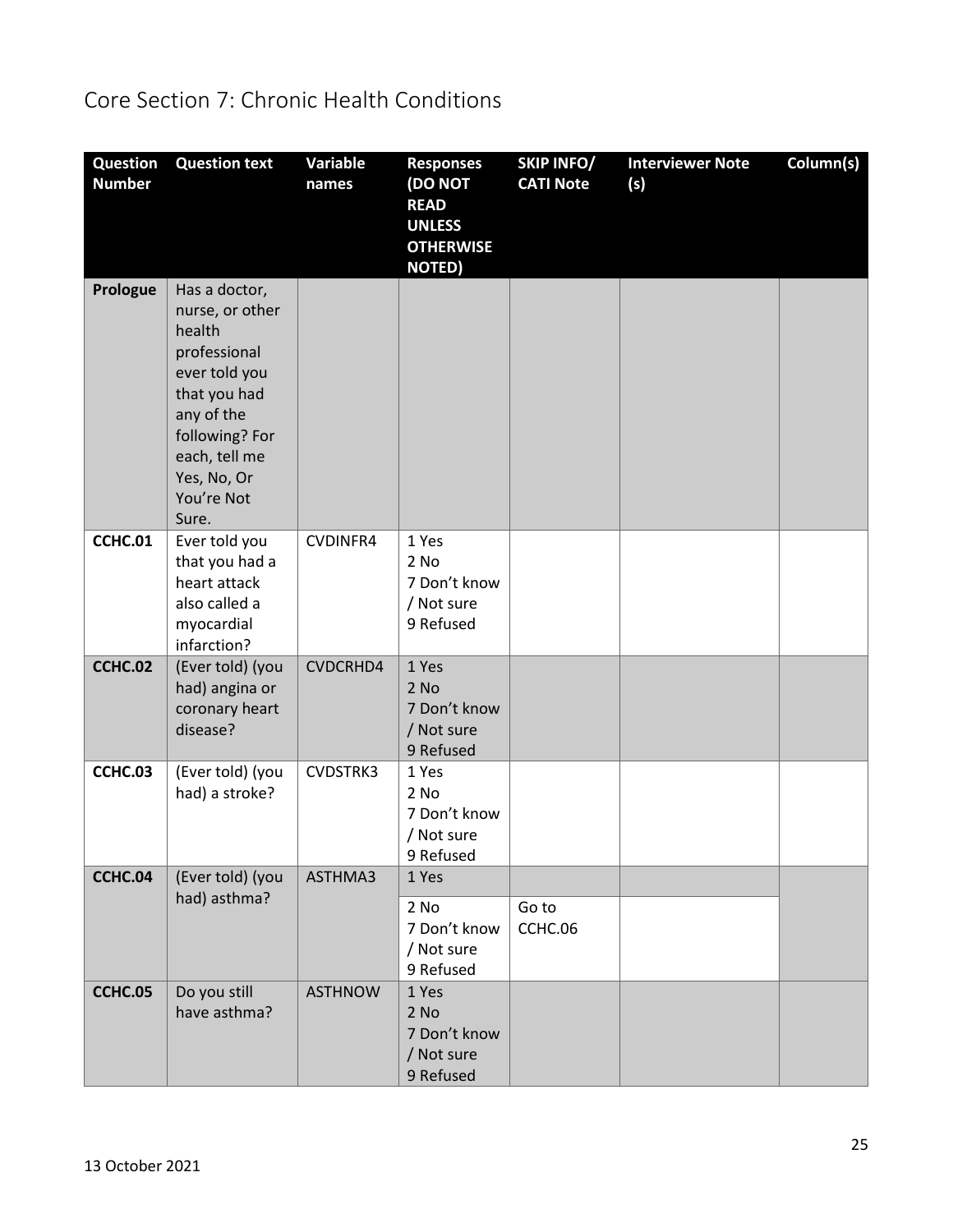| <b>CCHC.06</b><br><b>CCHC.07</b> | (Ever told) (you<br>had) skin<br>cancer?<br>(Ever told) (you                                                                                        | <b>CHCSCNCR</b><br><b>CHCOCNCR</b> | 1 Yes<br>2 No<br>7 Don't know<br>/ Not sure<br>9 Refused<br>1 Yes |                                                                                                                                                                                     |  |
|----------------------------------|-----------------------------------------------------------------------------------------------------------------------------------------------------|------------------------------------|-------------------------------------------------------------------|-------------------------------------------------------------------------------------------------------------------------------------------------------------------------------------|--|
|                                  | had) any other<br>types of<br>cancer?                                                                                                               |                                    | 2 No<br>7 Don't know<br>/ Not sure<br>9 Refused                   |                                                                                                                                                                                     |  |
| CCHC.08                          | (Ever told) (you<br>had) C.O.P.D.<br>(chronic<br>obstructive<br>pulmonary<br>disease),<br>emphysema or<br>chronic<br>bronchitis?                    | CHCCOPD2                           | 1 Yes<br>2 No<br>7 Don't know<br>/ Not sure<br>9 Refused          |                                                                                                                                                                                     |  |
| CCHC <sub>09</sub>               | (Ever told) (you<br>had) a<br>depressive<br>disorder<br>(including<br>depression,<br>major<br>depression,<br>dysthymia, or<br>minor<br>depression)? | ADDEPEV3                           | 1 Yes<br>2 No<br>7 Don't know<br>/ Not sure<br>9 Refused          |                                                                                                                                                                                     |  |
| CCHC.10                          | Not including<br>kidney stones,<br>bladder<br>infection or<br>incontinence,<br>were you ever<br>told you had<br>kidney disease?                     | CHCKDNY2                           | 1 Yes<br>2 No<br>7 Don't know<br>/ Not sure<br>9 Refused          | Read if necessary:<br>Incontinence is not<br>being able to<br>control urine flow.                                                                                                   |  |
| <b>CCHC.11</b>                   | (Ever told) (you<br>had) diabetes?                                                                                                                  | DIABETE4                           | 1 Yes                                                             | If yes and<br>respondent is<br>female, ask: was<br>this only when you<br>were pregnant? If<br>respondent says<br>pre-diabetes or<br>borderline diabetes,<br>use response code<br>4. |  |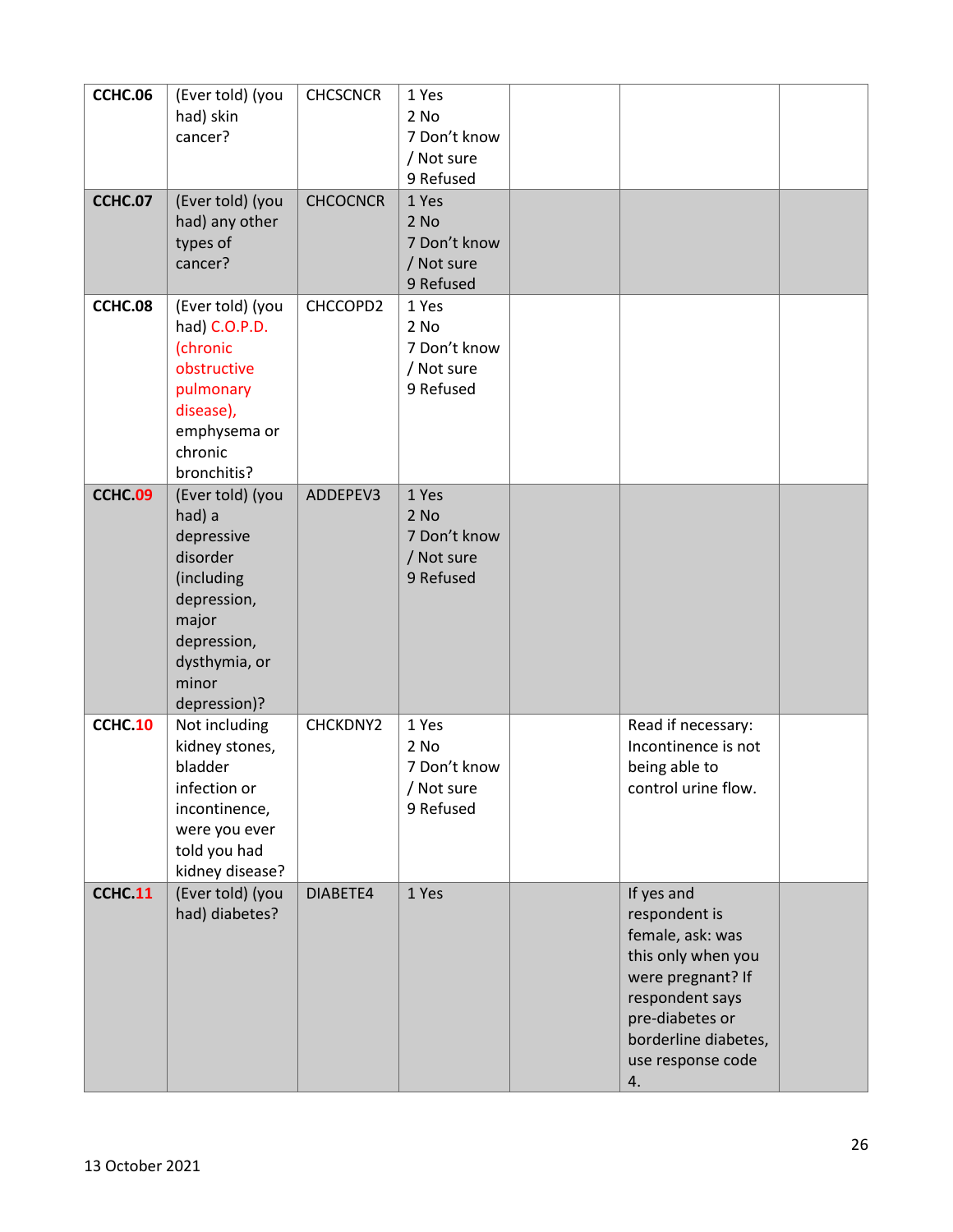|         |               |          | 2 Yes, but       | Go to Pre-      |  |
|---------|---------------|----------|------------------|-----------------|--|
|         |               |          | female told      | <b>Diabetes</b> |  |
|         |               |          | only during      | Optional        |  |
|         |               |          | pregnancy        | Module (if      |  |
|         |               |          | 3 No             | used).          |  |
|         |               |          | 4 No, pre-       | Otherwise,      |  |
|         |               |          | diabetes or      | go to next      |  |
|         |               |          | borderline       | section.        |  |
|         |               |          | diabetes         |                 |  |
|         |               |          | 7 Don't know     |                 |  |
|         |               |          | / Not sure       |                 |  |
|         |               |          | 9 Refused        |                 |  |
| CCHC.12 | How old were  | DIABAGE3 | Code age         | Go to           |  |
|         | you when you  |          | in years $[97 =$ | <b>Diabetes</b> |  |
|         | were told you |          | 97 and older]    | Module if       |  |
|         | had diabetes? |          | 98 Don't         | used,           |  |
|         |               |          | know / Not       | otherwise go    |  |
|         |               |          | sure             | to next         |  |
|         |               |          | 99 Refused       | section.        |  |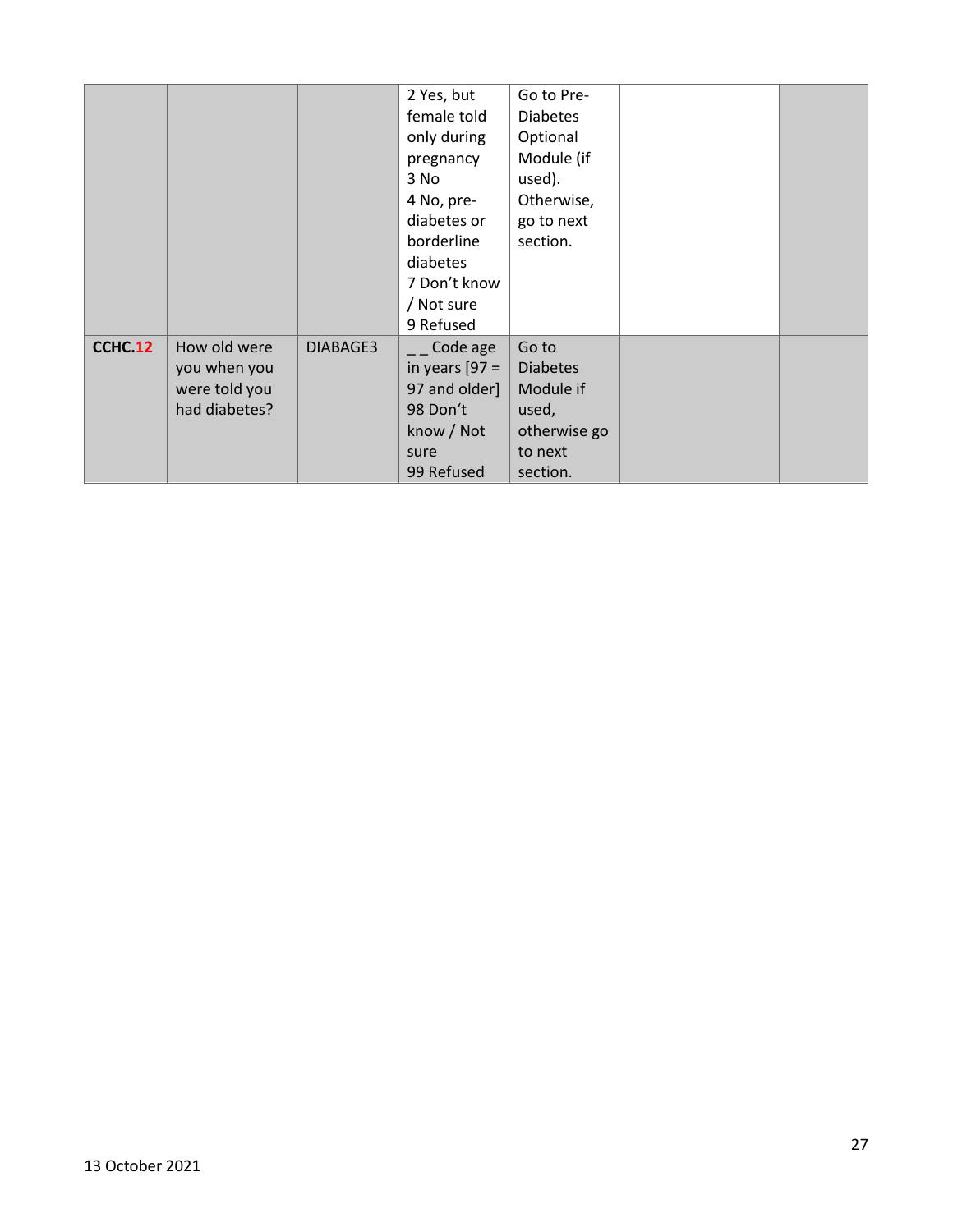#### <span id="page-27-0"></span>Core Section 8: Arthritis

| <b>Question</b> | <b>Question text</b>                                                                                                                                     | <b>Variable</b> | <b>Responses</b>                                                             | <b>SKIP INFO/</b> | <b>Interviewer Note (s)</b>                                                                                                                                                                                                                                                                                                                                                                                                                                                                    | Column(s) |
|-----------------|----------------------------------------------------------------------------------------------------------------------------------------------------------|-----------------|------------------------------------------------------------------------------|-------------------|------------------------------------------------------------------------------------------------------------------------------------------------------------------------------------------------------------------------------------------------------------------------------------------------------------------------------------------------------------------------------------------------------------------------------------------------------------------------------------------------|-----------|
| <b>Number</b>   |                                                                                                                                                          | names           | (DO NOT<br><b>READ</b><br><b>UNLESS</b><br><b>OTHERWISE</b><br><b>NOTED)</b> | <b>CATI Note</b>  |                                                                                                                                                                                                                                                                                                                                                                                                                                                                                                |           |
| C08.01          | Has a doctor,<br>nurse or other<br>health                                                                                                                | HAVARTH3        | 1 Yes<br>2 No                                                                | Go to next        | Arthritis diagnoses<br>include: rheumatism,                                                                                                                                                                                                                                                                                                                                                                                                                                                    |           |
|                 | professional<br>ever told you<br>that you had<br>some form of<br>arthritis,<br>rheumatoid<br>arthritis, gout,<br>lupus, or<br>fibromyalgia?              |                 | 7 Don't know<br>/ Not sure<br>9 Refused                                      | section           | polymyalgia<br>rheumatic,<br>osteoarthritis (not<br>osteoporosis),<br>tendonitis, bursitis,<br>bunion, tennis<br>elbow, carpal tunnel<br>syndrome, tarsal<br>tunnel syndrome,<br>joint infection,<br>Reiter's syndrome,<br>ankylosing<br>spondylitis;<br>spondylosis, rotator<br>cuff syndrome,<br>connective tissue<br>disease,<br>scleroderma,<br>polymyositis,<br>Raynaud's syndrome,<br>vasculitis, giant cell<br>arteritis, Henoch-<br>Schonlein purpura,<br>Wegener's<br>granulomatosis, |           |
| C08.02          | Has a doctor or<br>other health<br>professional<br>ever suggested<br>physical activity<br>or exercise to<br>help your<br>arthritis or joint<br>symptoms? | <b>ARTHEXER</b> | 1 Yes<br>2 No<br>7 Don't know<br>/ Not sure<br>9 Refused                     |                   | If the respondent is<br>unclear about<br>whether this means<br>increase or decrease<br>in physical activity,<br>this means increase.                                                                                                                                                                                                                                                                                                                                                           |           |
| C08.03          | Have you ever<br>taken an<br>educational                                                                                                                 | ARTHEDU         | 1 Yes<br>2 No                                                                |                   |                                                                                                                                                                                                                                                                                                                                                                                                                                                                                                |           |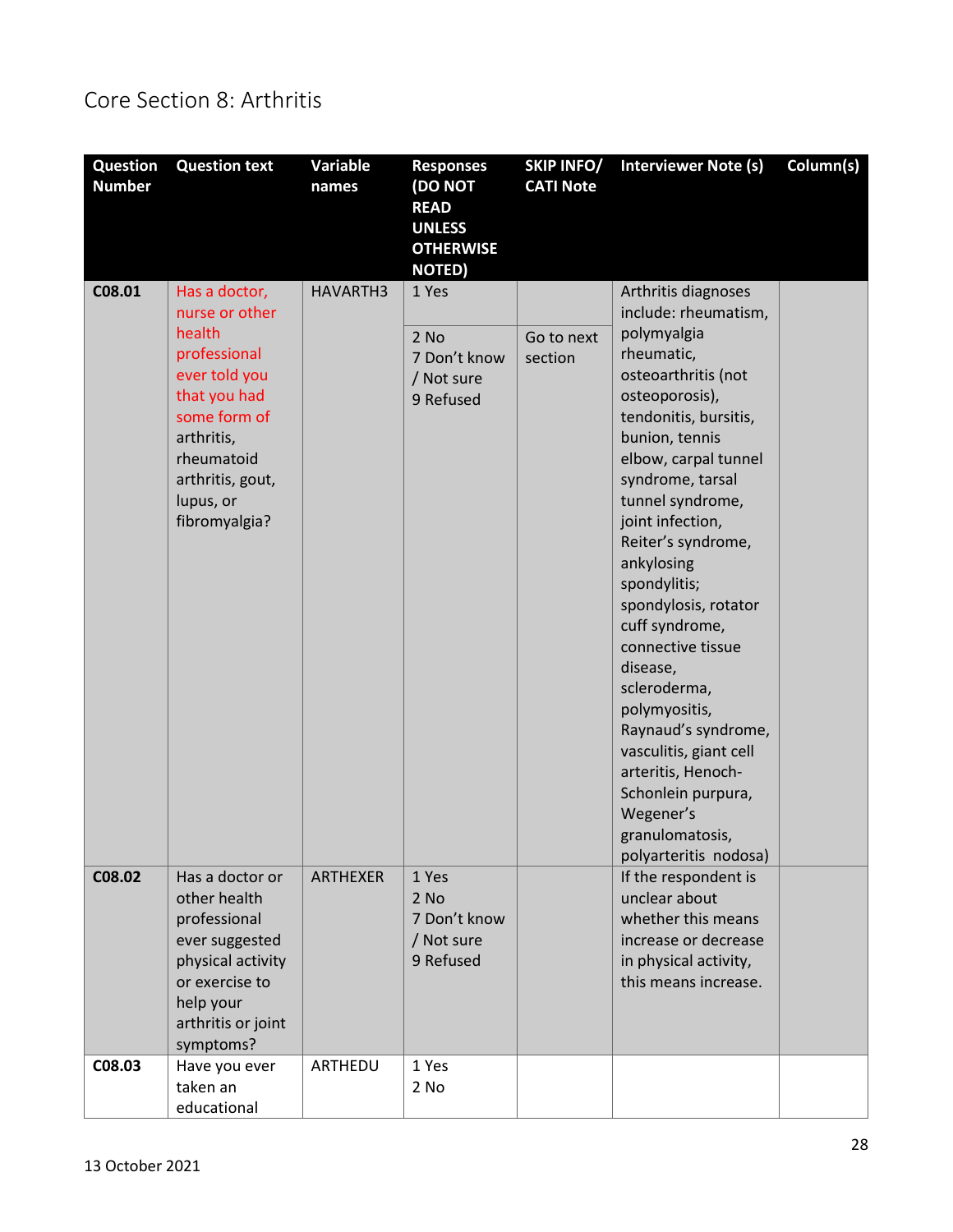|        | course or class<br>to teach you<br>how to manage<br>problems<br>related to your<br>arthritis or joint<br>symptoms?                                                                                         |                 | 7 Don't know<br>/ Not sure<br>9 Refused                                   |                                                                                                                                                                                                                                                                                                                                                                                                                                                    |  |
|--------|------------------------------------------------------------------------------------------------------------------------------------------------------------------------------------------------------------|-----------------|---------------------------------------------------------------------------|----------------------------------------------------------------------------------------------------------------------------------------------------------------------------------------------------------------------------------------------------------------------------------------------------------------------------------------------------------------------------------------------------------------------------------------------------|--|
| C08.04 | Are you now<br>limited in any<br>way in any of<br>your usual<br>activities<br>because of<br>arthritis or joint<br>symptoms?                                                                                | LMTJOIN3        | 1 Yes<br>2 No<br>7 Don't know<br>/ Not sure<br>9 Refused                  | If a respondent<br>question arises about<br>medication, then the<br>interviewer should<br>reply: "Please answer<br>the question based<br>on your current<br>experience,<br>regardless of<br>whether you are<br>taking any<br>medication or<br>treatment"                                                                                                                                                                                           |  |
| C08.05 | In the next<br>question, we are<br>referring to<br>work for pay.<br>Do arthritis or<br>joint symptoms<br>now affect<br>whether you<br>work, the type<br>of work you do<br>or the amount<br>of work you do? | ARTHDIS2        | 1 Yes<br>2 No<br>7 Don't know<br>/ Not sure<br>9 Refused                  | If respondent gives<br>an answer to each<br>issue (whether<br>works, type of work,<br>or amount of work),<br>then if any issue is<br>"yes" mark the<br>overall response as<br>"yes." If a question<br>arises about<br>medications or<br>treatment, then the<br>interviewer should<br>say: "Please answer<br>the question based<br>on your current<br>experience,<br>regardless of<br>whether you are<br>taking any<br>medication or<br>treatment." |  |
| C08.06 | Please think<br>about the past<br>30 days, keeping<br>in mind all of<br>your joint pain<br>or aching and<br>whether or not<br>you have taken                                                               | <b>JOINPAI2</b> | Enter<br>number [00-<br>10]<br>77 Don't<br>know/Not<br>sure<br>99 Refused |                                                                                                                                                                                                                                                                                                                                                                                                                                                    |  |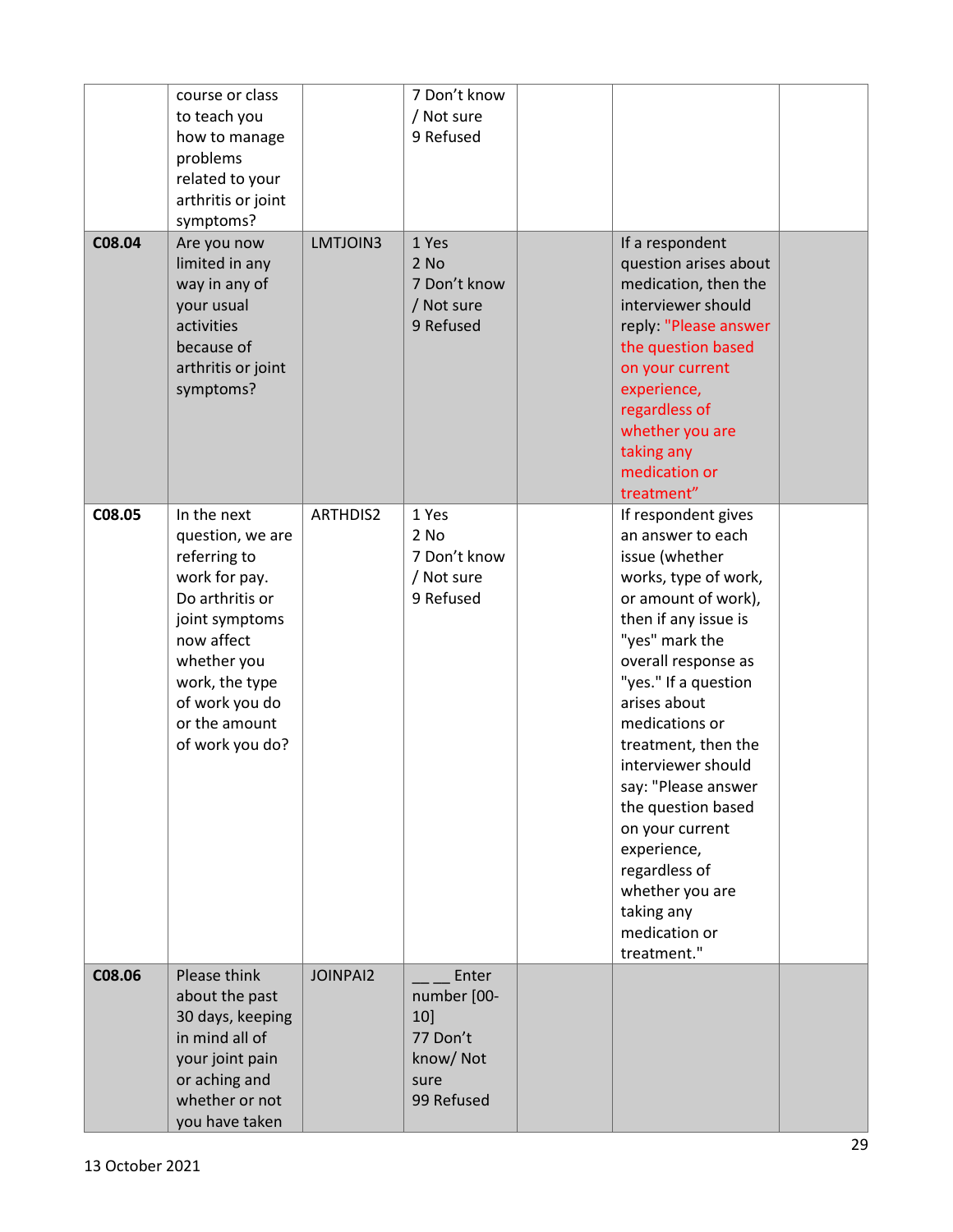| medication.       |  |  |  |
|-------------------|--|--|--|
| During the past   |  |  |  |
| 30 days, how      |  |  |  |
| bad was your      |  |  |  |
| joint pain on     |  |  |  |
| average on a      |  |  |  |
| scale of 0 to 10  |  |  |  |
| where 0 is no     |  |  |  |
| pain and 10 is    |  |  |  |
| pain or aching as |  |  |  |
| bad as it can be? |  |  |  |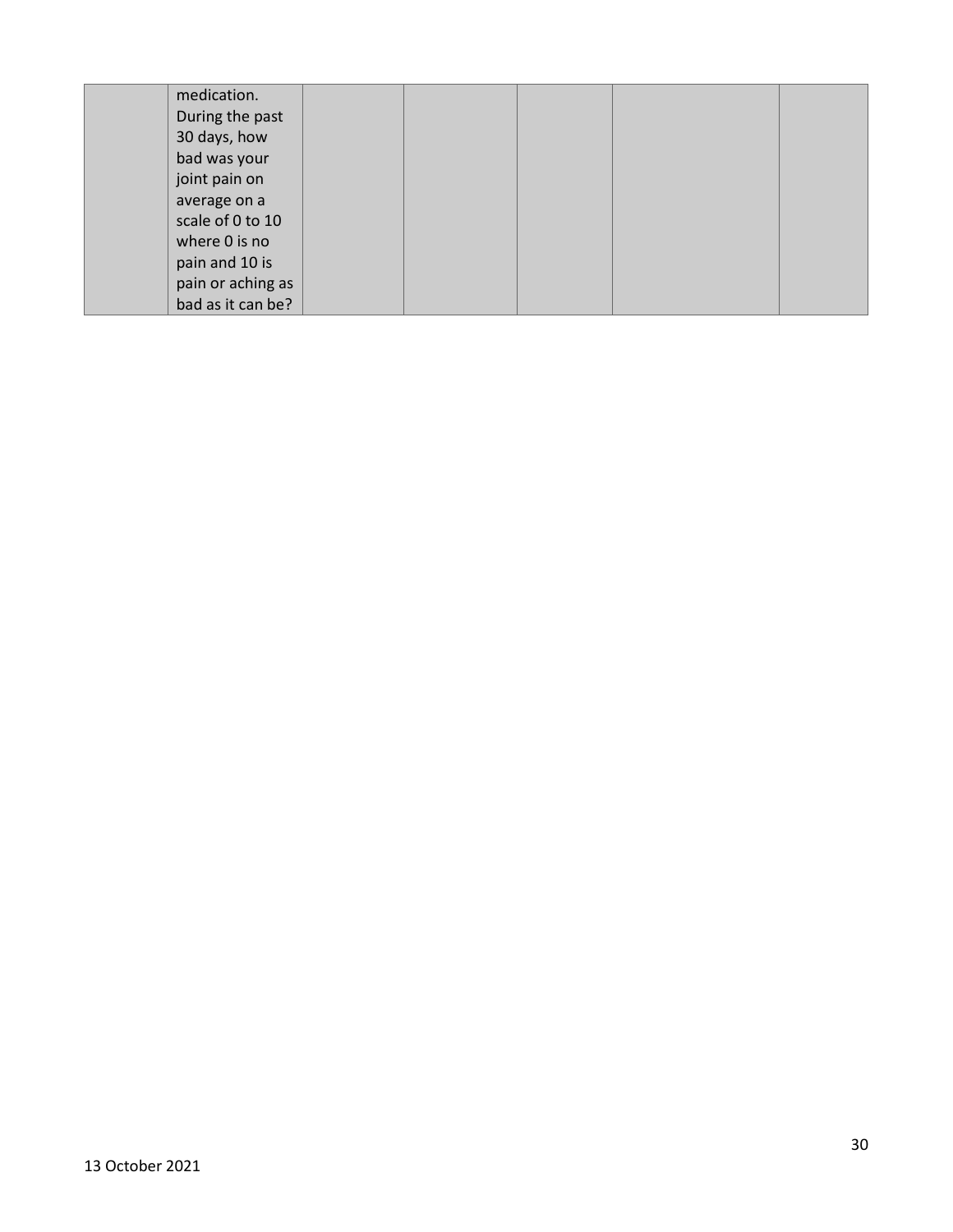# <span id="page-30-0"></span>Core Section 9: Demographics

| <b>Questio</b><br>n | <b>Question</b><br>text | Variable<br>names | <b>Responses</b><br>(DO NOT READ UNLESS | <b>SKIP INFO/ CATI</b><br><b>Note</b> | <b>Interviewer</b><br>Note (s) | Column(<br>s) |
|---------------------|-------------------------|-------------------|-----------------------------------------|---------------------------------------|--------------------------------|---------------|
| <b>Number</b>       |                         |                   | <b>OTHERWISE NOTED)</b>                 |                                       |                                |               |
| CDEM.0              | What is                 | <b>AGE</b>        | Code age in years                       |                                       |                                |               |
| $\overline{1}$      | your age?               |                   | 07 Don't know / Not                     |                                       |                                |               |
|                     |                         |                   | sure<br>09 Refused                      |                                       |                                |               |
| CDEM.0              | In what                 | ***NEW**          | Code year of birth                      |                                       |                                |               |
| 1                   | year were               | ∗                 |                                         |                                       |                                |               |
|                     | you born?               |                   |                                         |                                       |                                |               |
| CDEM.0              | Are you                 | HISPANC3          | If yes, read: Are you                   |                                       | One or more                    |               |
| $\overline{2}$      | Hispanic,               |                   | 1 Mexican, Mexican                      |                                       | categories                     |               |
|                     | Latino/a,               |                   | American, Chicano/a                     |                                       | may be                         |               |
|                     | or Spanish              |                   | 2 Puerto Rican<br>3 Cuban               |                                       | selected.                      |               |
|                     | origin?                 |                   | 4 Another Hispanic,                     |                                       |                                |               |
|                     |                         |                   | Latino/a, or Spanish                    |                                       |                                |               |
|                     |                         |                   | origin                                  |                                       |                                |               |
|                     |                         |                   | Do not read:                            |                                       |                                |               |
|                     |                         |                   | 5 No                                    |                                       |                                |               |
|                     |                         |                   | 7 Don't know / Not sure                 |                                       |                                |               |
|                     |                         |                   | 9 Refused                               |                                       |                                |               |
| CDEM.0              | Which one               | MRACE1            | Please read:                            | $\cdot$                               | If 40 (Asian)                  |               |
| 3                   | or more of              |                   | 10 White                                |                                       | or 50                          |               |
|                     | the<br>following        |                   | 20 Black or African<br>American         |                                       | (Pacific<br>Islander) is       |               |
|                     | would you               |                   | 30 American Indian or                   |                                       | selected                       |               |
|                     | say is your             |                   | Alaska Native                           |                                       | read and                       |               |
|                     | race?                   |                   | 40 Asian                                |                                       | code                           |               |
|                     |                         |                   | 41 Asian Indian                         |                                       | subcategori                    |               |
|                     |                         |                   | 42 Chinese                              |                                       | es                             |               |
|                     |                         |                   | 43 Filipino                             |                                       | underneath                     |               |
|                     |                         |                   | 44 Japanese                             |                                       | major                          |               |
|                     |                         |                   | 45 Korean                               |                                       | heading.                       |               |
|                     |                         |                   | 46 Vietnamese<br>47 Other Asian         |                                       | One or more<br>categories      |               |
|                     |                         |                   | 50 Pacific Islander                     |                                       | may be                         |               |
|                     |                         |                   | 51 Native                               |                                       | selected.                      |               |
|                     |                         |                   | Hawaiian                                |                                       |                                |               |
|                     |                         |                   | 52 Guamanian or                         |                                       |                                |               |
|                     |                         |                   | Chamorro                                |                                       |                                |               |
|                     |                         |                   | 53 Samoan                               |                                       |                                |               |
|                     |                         |                   | 54 Other Pacific                        |                                       |                                |               |
|                     |                         |                   | Islander                                |                                       |                                |               |
|                     |                         |                   | Do not read:                            |                                       |                                |               |
|                     |                         |                   | 60 Other                                |                                       |                                |               |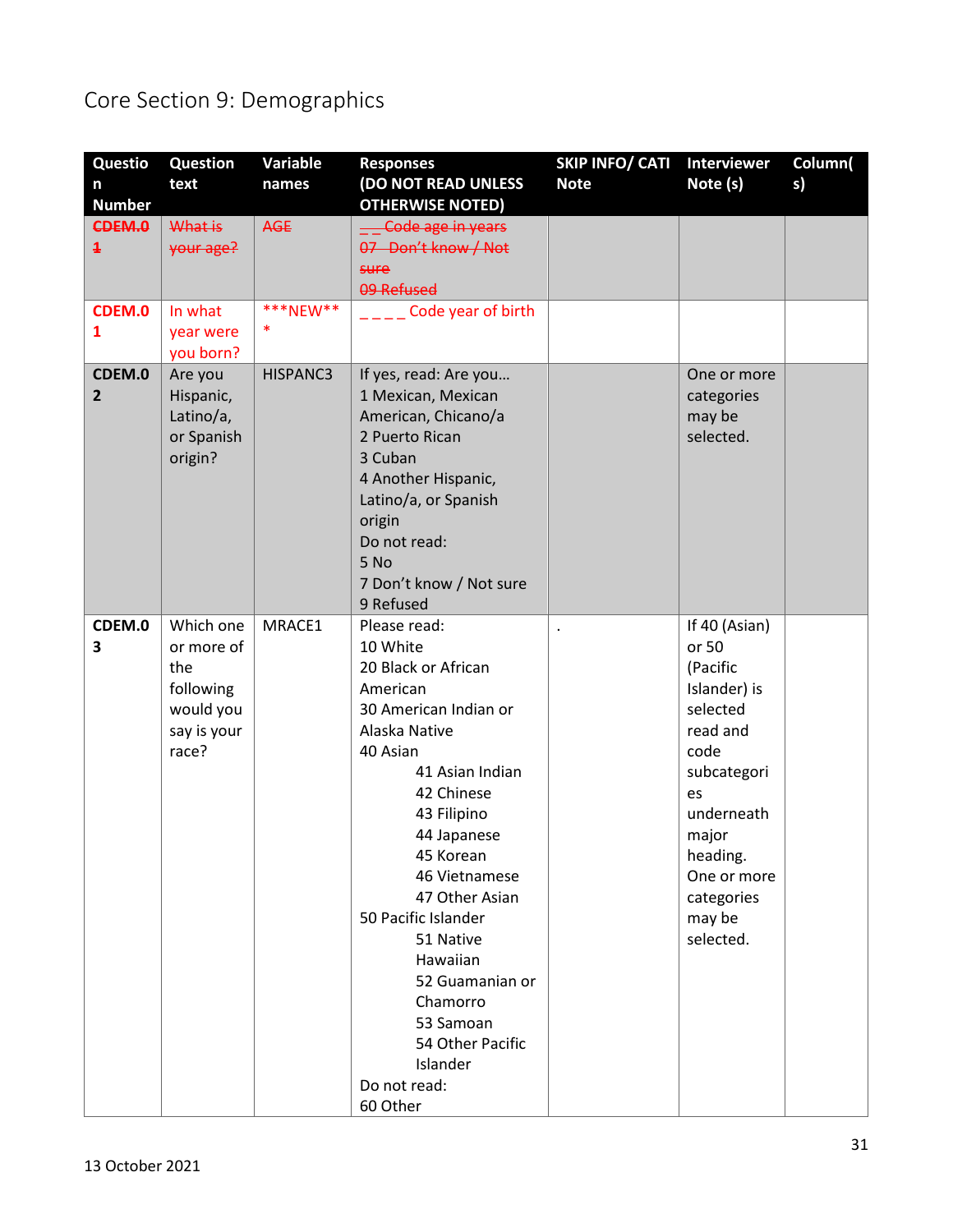|        |            |                | 88 No additional choices |                 |               |  |
|--------|------------|----------------|--------------------------|-----------------|---------------|--|
|        |            |                | 77 Don't know / Not sure |                 |               |  |
|        |            |                | 99 Refused               |                 |               |  |
|        |            |                |                          | If more than    |               |  |
|        |            |                |                          | one response to |               |  |
|        |            |                |                          | CDEM.03;        |               |  |
|        |            |                |                          | continue.       |               |  |
|        |            |                |                          | Otherwise, go   |               |  |
|        |            |                |                          | to CDEM.05      |               |  |
| CDEM.0 | Which one  | ORACE3         | Please read:             |                 | If 40 (Asian) |  |
| 4      | of these   |                | 10 White                 |                 | or 50         |  |
|        | groups     |                | 20 Black or African      |                 | (Pacific      |  |
|        | would you  |                | American                 |                 | Islander) is  |  |
|        | say best   |                | 30 American Indian or    |                 | selected      |  |
|        | represents |                | Alaska Native            |                 | read and      |  |
|        | your race? |                | 40 Asian                 |                 | code          |  |
|        |            |                | 41 Asian Indian          |                 |               |  |
|        |            |                | 42 Chinese               |                 | subcategori   |  |
|        |            |                |                          |                 | es            |  |
|        |            |                | 43 Filipino              |                 | underneath    |  |
|        |            |                | 44 Japanese              |                 | major         |  |
|        |            |                | 45 Korean                |                 | heading.      |  |
|        |            |                | 46 Vietnamese            |                 |               |  |
|        |            |                | 47 Other Asian           |                 | If            |  |
|        |            |                | 50 Pacific Islander      |                 | respondent    |  |
|        |            |                | 51 Native                |                 | has selected  |  |
|        |            |                | Hawaiian                 |                 | multiple      |  |
|        |            |                | 52 Guamanian or          |                 | races in      |  |
|        |            |                | Chamorro                 |                 | previous      |  |
|        |            |                | 53 Samoan                |                 | and refuses   |  |
|        |            |                | 54 Other Pacific         |                 | to select a   |  |
|        |            |                | Islander                 |                 | single race,  |  |
|        |            |                | Do not read:             |                 | code          |  |
|        |            |                | 60 Other                 |                 | refused       |  |
|        |            |                | 77 Don't know / Not sure |                 |               |  |
|        |            |                | 99 Refused               |                 |               |  |
|        |            |                |                          | If using Sex at |               |  |
|        |            |                |                          | Birth Module,   |               |  |
|        |            |                |                          | insert here     |               |  |
| CDEM.0 | Are you    | <b>MARITAL</b> | Please read:             |                 |               |  |
| 5      |            |                | 1 Married                |                 |               |  |
|        |            |                | 2 Divorced               |                 |               |  |
|        |            |                | 3 Widowed                |                 |               |  |
|        |            |                |                          |                 |               |  |
|        |            |                | 4 Separated              |                 |               |  |
|        |            |                | 5 Never married          |                 |               |  |
|        |            |                | <b>Or</b>                |                 |               |  |
|        |            |                | 6 A member of an         |                 |               |  |
|        |            |                | unmarried couple         |                 |               |  |
|        |            |                | Do not read:             |                 |               |  |
|        |            |                | 9 Refused                |                 |               |  |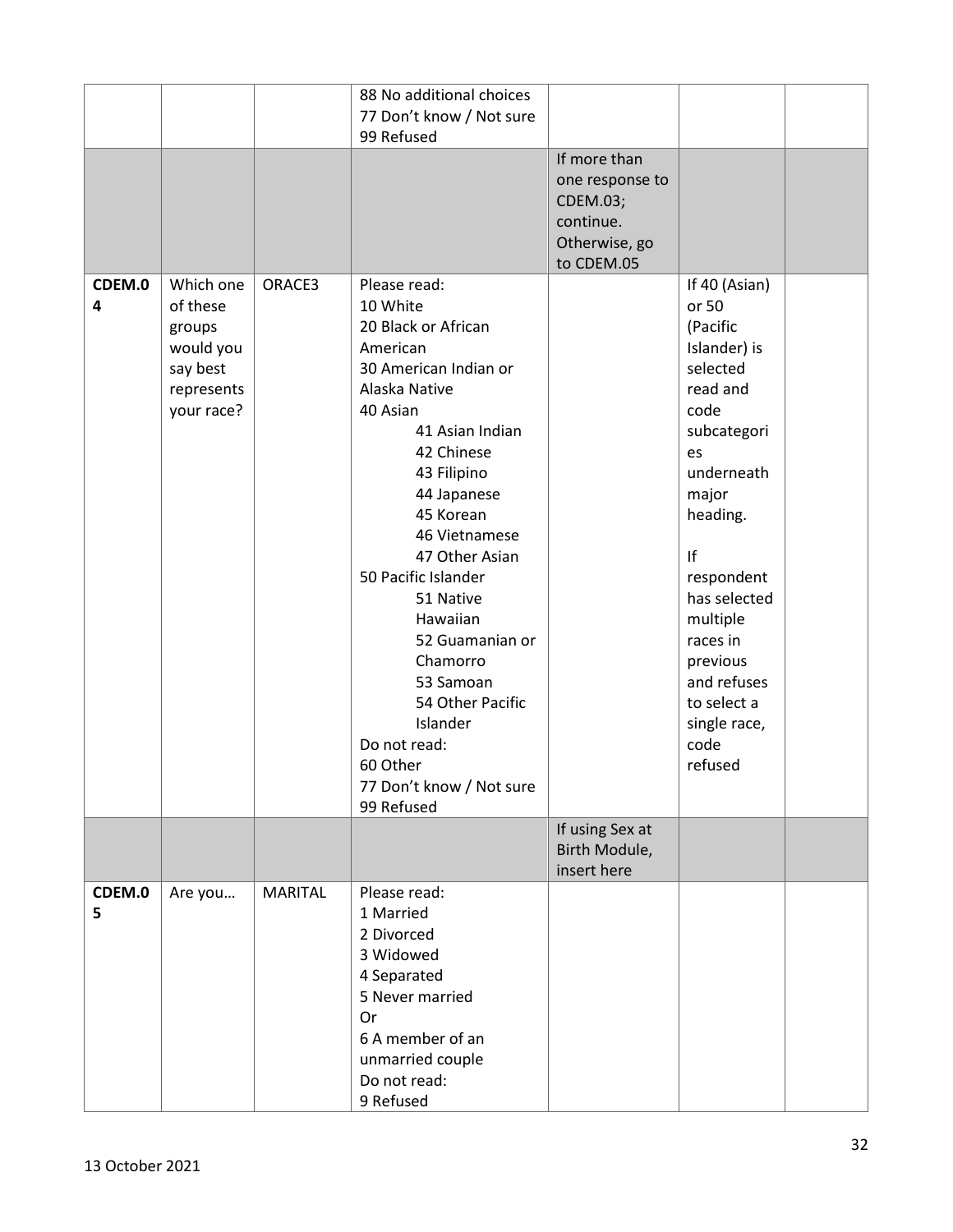| CDEM.0<br>$\boldsymbol{6}$        | What is<br>the<br>highest<br>grade or<br>year of<br>school you<br>completed<br>? | <b>EDUCA</b>                   | Read if necessary:<br>1 Never attended school<br>or only attended<br>kindergarten<br>2 Grades 1 through 8<br>(Elementary)<br>3 Grades 9 through 11<br>(Some high school)<br>4 Grade 12 or GED (High<br>school graduate)<br>5 College 1 year to 3<br>years (Some college or<br>technical school)<br>6 College 4 years or more<br>(College graduate)<br>Do not read:<br>9 Refused |                                                                                                                                                                                                                                                                                                                                                                                                                  |  |
|-----------------------------------|----------------------------------------------------------------------------------|--------------------------------|---------------------------------------------------------------------------------------------------------------------------------------------------------------------------------------------------------------------------------------------------------------------------------------------------------------------------------------------------------------------------------|------------------------------------------------------------------------------------------------------------------------------------------------------------------------------------------------------------------------------------------------------------------------------------------------------------------------------------------------------------------------------------------------------------------|--|
| CDEM.0<br>$\overline{\mathbf{z}}$ | Do you<br>own or<br>rent your<br>home?                                           | <b>RENTHOM</b><br>$\mathbf{1}$ | 1 Own<br>2 Rent<br>3 Other arrangement<br>7 Don't know / Not sure<br>9 Refused                                                                                                                                                                                                                                                                                                  | Other<br>arrangemen<br>t may<br>include<br>group<br>home,<br>staying with<br>friends or<br>family<br>without<br>paying rent.<br>Home is<br>defined as<br>the place<br>where you<br>live most of<br>the time/the<br>majority of<br>the year.<br>Read if<br>necessary:<br>We ask this<br>question in<br>order to<br>compare<br>health<br>indicators<br>among<br>people with<br>different<br>housing<br>situations. |  |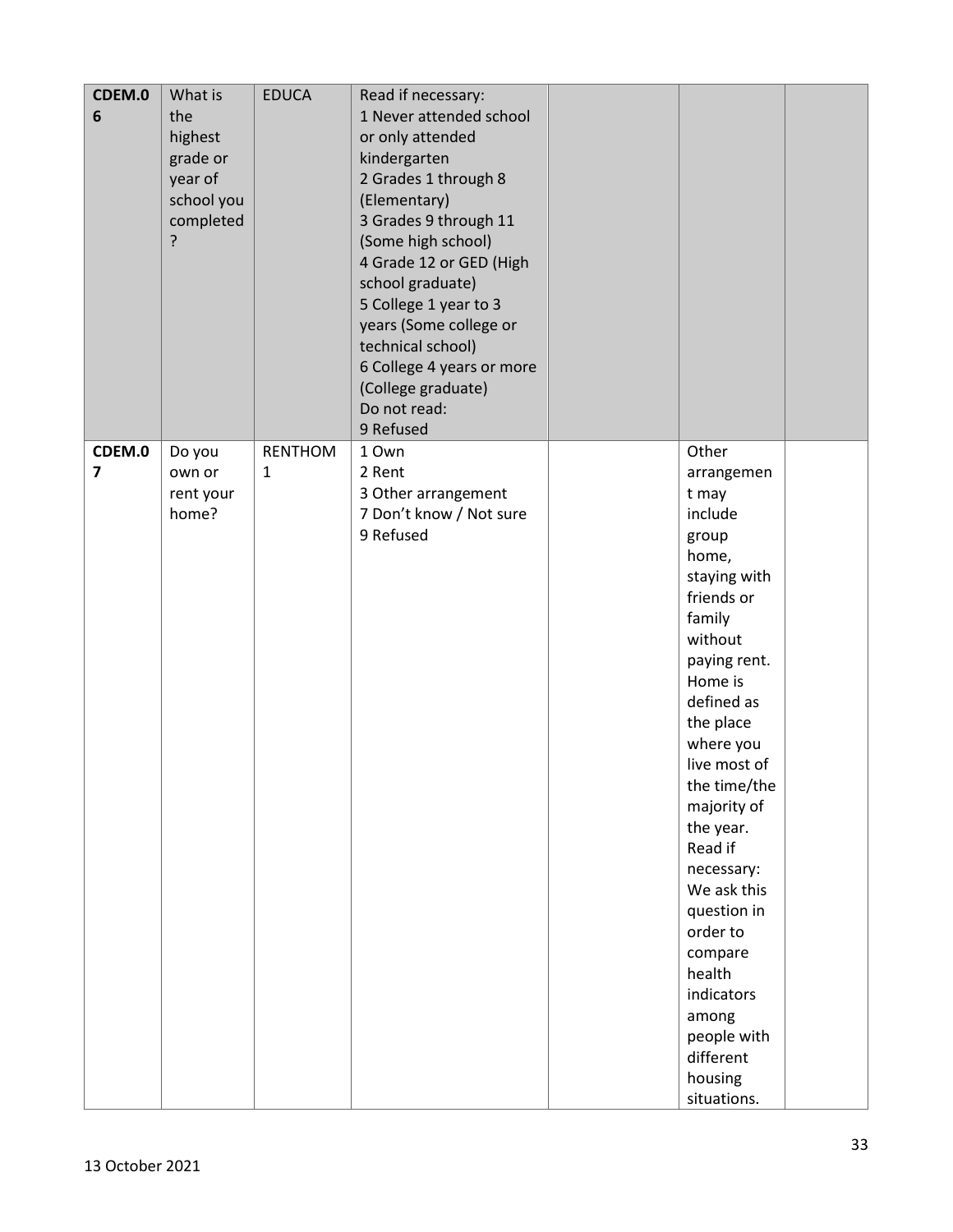| CDEM.0<br>8              | In what<br>county do<br>you<br>currently<br>live?                                                                                                                                                                | CTYCODE2            | _ANSI County Code<br>777 Don't know / Not<br>sure<br>999 Refused                      |                                                     |                                                                                                         |  |
|--------------------------|------------------------------------------------------------------------------------------------------------------------------------------------------------------------------------------------------------------|---------------------|---------------------------------------------------------------------------------------|-----------------------------------------------------|---------------------------------------------------------------------------------------------------------|--|
| CDEM.0<br>9              | What is<br>the ZIP<br>Code<br>where you<br>currently<br>live?                                                                                                                                                    | ZIPCODE1            | 77777 Do not know<br>99999 Refused                                                    |                                                     |                                                                                                         |  |
|                          |                                                                                                                                                                                                                  |                     |                                                                                       | If cell interview<br>go to CDEM12                   |                                                                                                         |  |
| CDEM.1<br>$\mathbf 0$    | Not<br>including<br>cell<br>phones or<br>numbers<br>used for<br>computers<br>, fax<br>machines<br>or security<br>systems,<br>do you<br>have more<br>than one<br>telephone<br>number in<br>your<br>household<br>P | <b>NUMHHOL</b><br>3 | 1 Yes<br>2 No<br>7 Don't know / Not sure<br>9 Refused                                 | Go to CDEM.12                                       |                                                                                                         |  |
| CDEM.1<br>$\mathbf{1}$   | How many<br>of these<br>telephone<br>numbers<br>are<br>residential<br>numbers?                                                                                                                                   | <b>NUMPHON</b><br>3 | Enter number (1-5)<br>6 Six or more<br>7 Don't know / Not sure<br>8 None<br>9 Refused |                                                     |                                                                                                         |  |
| CDEM.1<br>$\overline{2}$ | How many<br>cell<br>phones do<br>you have<br>for<br>personal<br>use?                                                                                                                                             | CPDEMO1<br>B        | Enter number (1-5)<br>6 Six or more<br>7 Don't know / Not sure<br>8 None<br>9 Refused | Last question<br>needed for<br>partial<br>complete. | Read if<br>necessary:<br>Include cell<br>phones used<br>for both<br>business<br>and<br>personal<br>use. |  |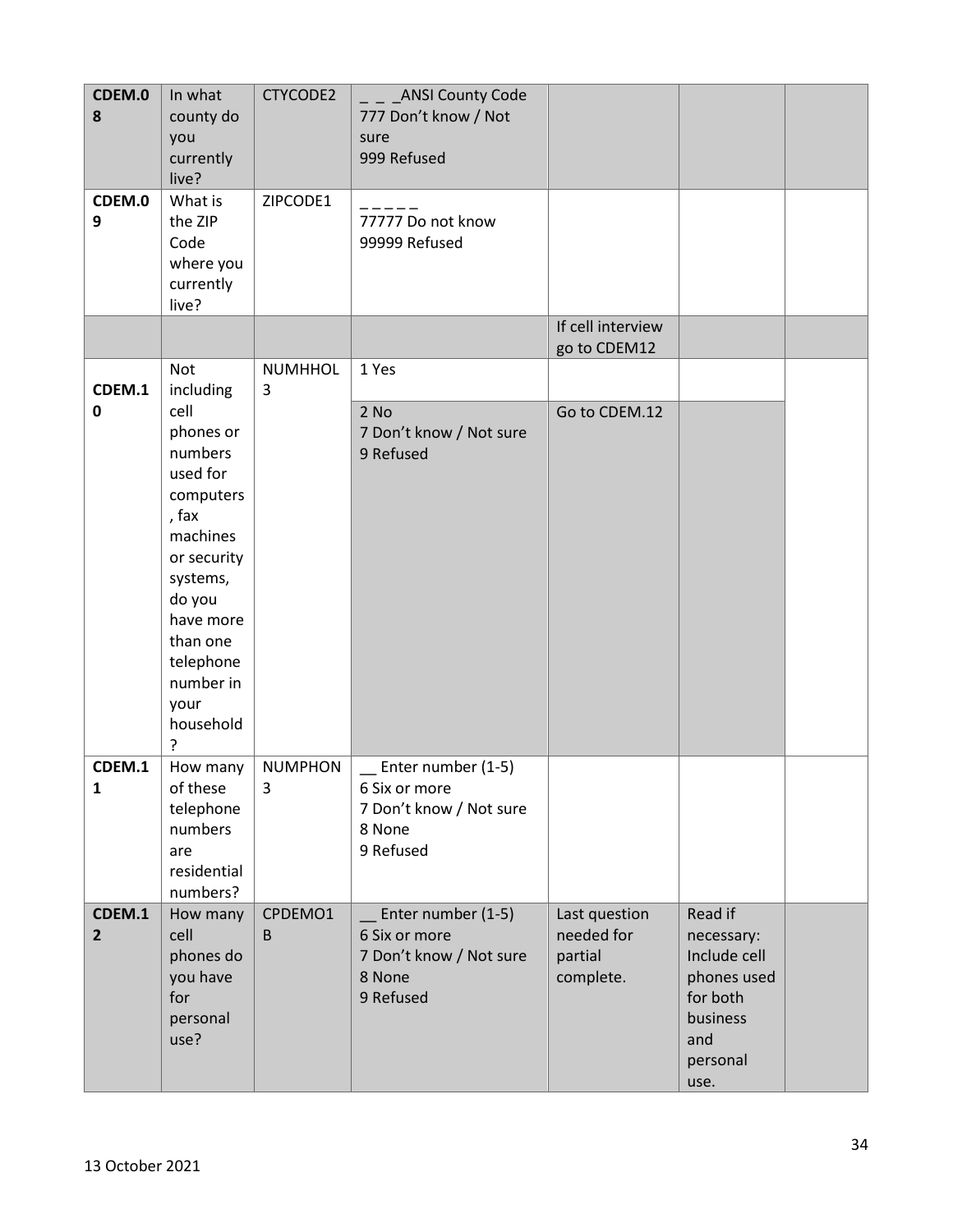| CDEM.1 | Have you              | VETERAN3        | 1 Yes                                |                 | Read if                 |  |
|--------|-----------------------|-----------------|--------------------------------------|-----------------|-------------------------|--|
| 3      | ever                  |                 | 2 No                                 |                 | necessary:              |  |
|        | served on             |                 | 7 Don't know / Not sure              |                 | Active duty             |  |
|        | active                |                 | 9 Refused                            |                 | does not                |  |
|        | duty in the<br>United |                 |                                      |                 | include                 |  |
|        | <b>States</b>         |                 |                                      |                 | training for<br>the     |  |
|        | Armed                 |                 |                                      |                 |                         |  |
|        |                       |                 |                                      |                 | Reserves or<br>National |  |
|        | Forces,<br>either in  |                 |                                      |                 | Guard, but              |  |
|        | the                   |                 |                                      |                 | <b>DOES</b>             |  |
|        | regular               |                 |                                      |                 | include                 |  |
|        | military or           |                 |                                      |                 | activation,             |  |
|        | in a                  |                 |                                      |                 | for example,            |  |
|        | National              |                 |                                      |                 | for the                 |  |
|        | Guard or              |                 |                                      |                 | Persian Gulf            |  |
|        | military              |                 |                                      |                 | War.                    |  |
|        | reserve               |                 |                                      |                 |                         |  |
|        | unit?                 |                 |                                      |                 |                         |  |
| CDEM.1 | Are you               | EMPLOY1         | Read:                                |                 | If more than            |  |
| 4      | currently             |                 | 1 Employed for wages                 |                 | one, say                |  |
|        | ?                     |                 | 2 Self-employed                      |                 | "select the             |  |
|        |                       |                 | 3 Out of work for 1 year             |                 | category                |  |
|        |                       |                 | or more                              |                 | which best              |  |
|        |                       |                 | 4 Out of work for less               |                 | describes               |  |
|        |                       |                 | than 1 year                          |                 | you".                   |  |
|        |                       |                 | 5 A Homemaker                        |                 |                         |  |
|        |                       |                 | 6 A Student                          |                 |                         |  |
|        |                       |                 | 7 Retired                            |                 |                         |  |
|        |                       |                 | Or                                   |                 |                         |  |
|        |                       |                 | 8 Unable to work                     |                 |                         |  |
|        |                       |                 | Do not read:                         |                 |                         |  |
| CDEM.1 | How many              | <b>CHILDREN</b> | 9 Refused<br>Number of children      |                 |                         |  |
| 5      | children              |                 | 88 None                              |                 |                         |  |
|        | less than             |                 | 99 Refused                           |                 |                         |  |
|        | 18 years              |                 |                                      |                 |                         |  |
|        | of age live           |                 |                                      |                 |                         |  |
|        | in your               |                 |                                      |                 |                         |  |
|        | household             |                 |                                      |                 |                         |  |
|        | ?                     |                 |                                      |                 |                         |  |
| CDEM.1 | Is your               | ***NEW**        | Read if necessary:                   | <b>SEE CATI</b> | If                      |  |
| 6      | annual                | $\ast$          | 01 Less than \$10,000?               | information of  | respondent              |  |
|        | household             |                 | 02 Less than \$15,000?               | order of coding | refuses at              |  |
|        | income                |                 | (\$10,000 to less than               |                 | ANY income              |  |
|        | from all              |                 | $$15,000$ )                          |                 | level, code             |  |
|        | sources-              |                 | 03 Less than \$20,000?               |                 | '99'                    |  |
|        |                       |                 | (\$15,000 to less than               |                 | (Refused)               |  |
|        |                       |                 |                                      |                 |                         |  |
|        |                       |                 | $$20,000$ )<br>04 Less than \$25,000 |                 |                         |  |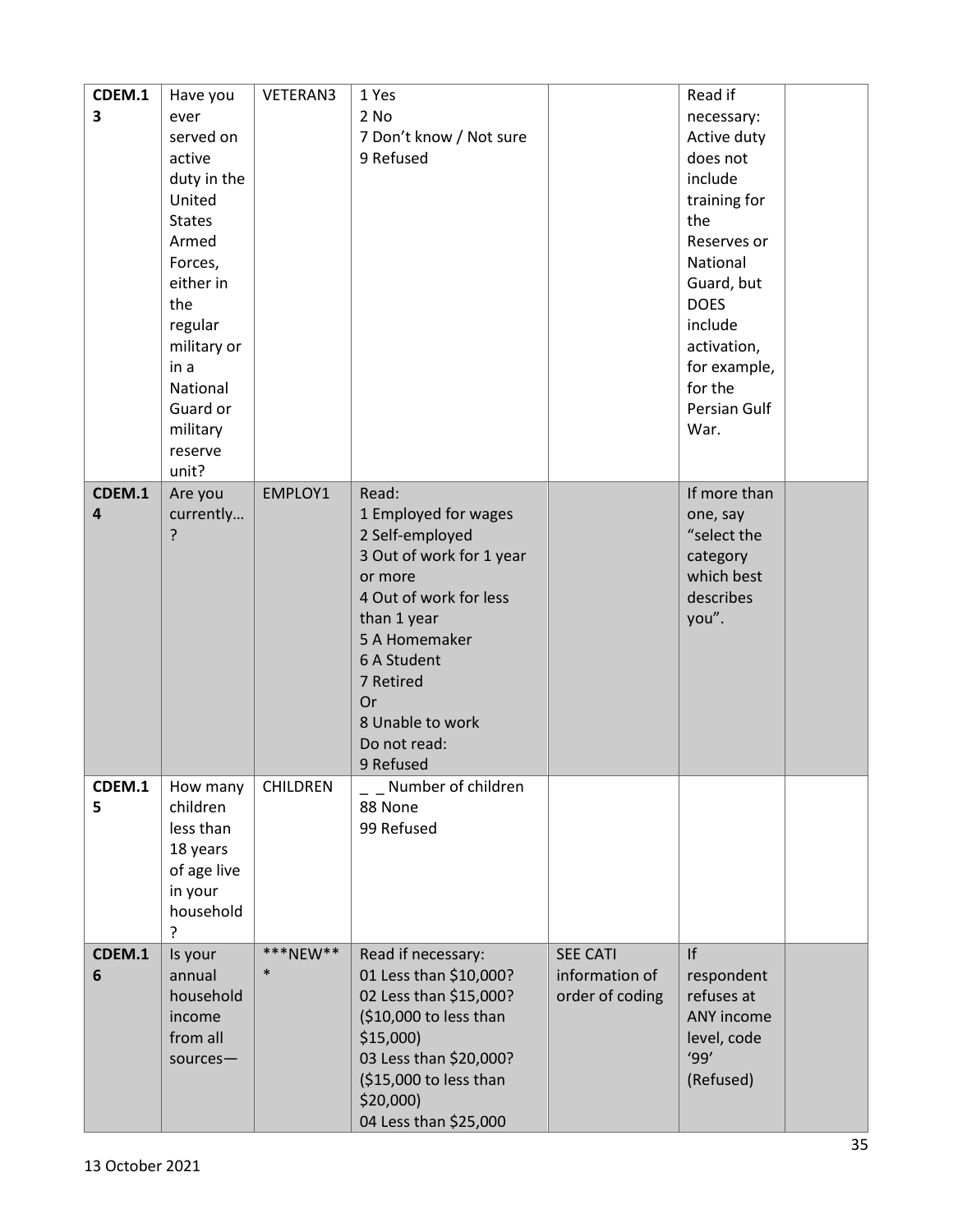|                          |                      |          | If no, ask 05; if yes, ask<br>05 Less than \$35,000 If<br>(\$25,000 to less than<br>$$35,000$ )<br>06 Less than \$50,000 If<br>(\$35,000 to less than<br>\$50,000<br>07 Less than \$75,000?<br>(\$50,000 to less than<br>\$75,000)<br>08 Less than \$100,000?<br>(\$75,000 to less than<br>\$100,000<br>09 Less than \$150,000?<br>(\$100,000 to less than<br>\$150,000)?<br>10 Less than \$200,000?<br>(\$150,000 to less than<br>\$200,000<br>11 \$200,000 or more<br>Do not read:<br>77 Don't know / Not sure<br>99 Refused | Skip if Male<br>(MSAB.01,<br><b>BIRTHSEX, is</b><br>coded 1). If                                                                  |                            |  |
|--------------------------|----------------------|----------|--------------------------------------------------------------------------------------------------------------------------------------------------------------------------------------------------------------------------------------------------------------------------------------------------------------------------------------------------------------------------------------------------------------------------------------------------------------------------------------------------------------------------------|-----------------------------------------------------------------------------------------------------------------------------------|----------------------------|--|
|                          |                      |          |                                                                                                                                                                                                                                                                                                                                                                                                                                                                                                                                | MSAB.01=missi<br>ng and (CP05=1<br>or LL12=1; or<br>$LL09 = 1$ or $LL07$<br>$=1$ ).<br>or AGE<br>(CDEM.01), is<br>greater than 49 |                            |  |
| CDEM.1<br>$\overline{7}$ | To your<br>knowledge | PREGNANT | 1 Yes<br>$2$ No                                                                                                                                                                                                                                                                                                                                                                                                                                                                                                                |                                                                                                                                   |                            |  |
|                          | , are you            |          | 7 Don't know / Not sure                                                                                                                                                                                                                                                                                                                                                                                                                                                                                                        |                                                                                                                                   |                            |  |
|                          | now<br>pregnant?     |          | 9 Refused                                                                                                                                                                                                                                                                                                                                                                                                                                                                                                                      |                                                                                                                                   |                            |  |
| CDEM.1                   | About                | WEIGHT2  | Weight                                                                                                                                                                                                                                                                                                                                                                                                                                                                                                                         |                                                                                                                                   | If                         |  |
| 8                        | how much             |          | (pounds/kilograms)                                                                                                                                                                                                                                                                                                                                                                                                                                                                                                             |                                                                                                                                   | respondent                 |  |
|                          | do you               |          | 7777 Don't know / Not                                                                                                                                                                                                                                                                                                                                                                                                                                                                                                          |                                                                                                                                   | answers in                 |  |
|                          | weigh<br>without     |          | sure<br>9999 Refused                                                                                                                                                                                                                                                                                                                                                                                                                                                                                                           |                                                                                                                                   | metrics, put<br>9 in first |  |
|                          | shoes?               |          |                                                                                                                                                                                                                                                                                                                                                                                                                                                                                                                                |                                                                                                                                   | column.                    |  |
|                          |                      |          |                                                                                                                                                                                                                                                                                                                                                                                                                                                                                                                                |                                                                                                                                   | Round                      |  |
|                          |                      |          |                                                                                                                                                                                                                                                                                                                                                                                                                                                                                                                                |                                                                                                                                   | fractions up               |  |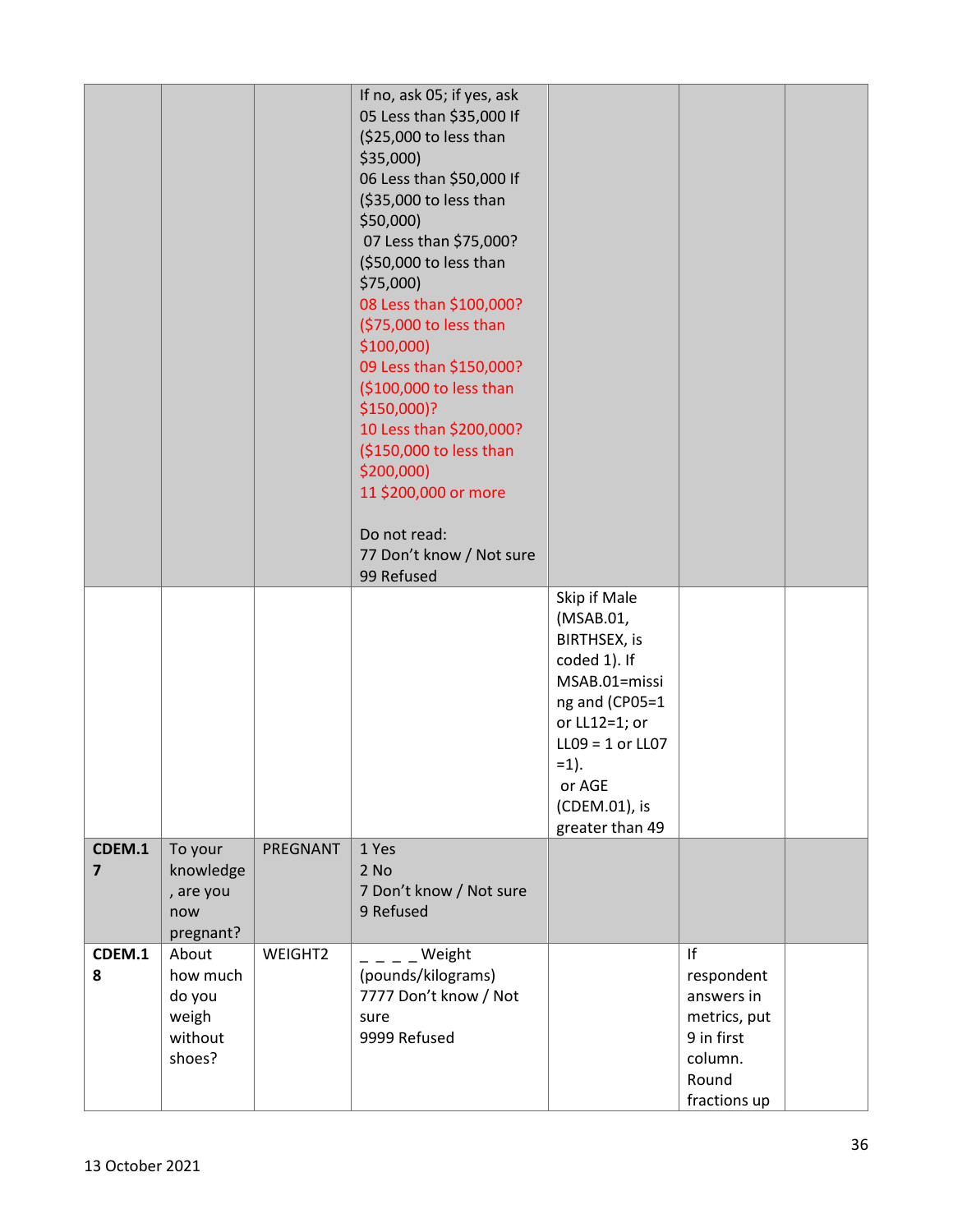| CDEM.1 | About    | HEIGHT3 | Height (ft /            | f            |  |
|--------|----------|---------|-------------------------|--------------|--|
| 9      | how tall |         | inches/meters/centimete | respondent   |  |
|        | are you  |         | rs)                     | answers in   |  |
|        | without  |         | 77/77 Don't know / Not  | metrics, put |  |
|        | shoes?   |         | sure                    | 9 in first   |  |
|        |          |         | 99/99 Refused           | column.      |  |
|        |          |         |                         | Round        |  |
|        |          |         |                         | fractions    |  |
|        |          |         |                         | down         |  |

#### Core Section 10: Disability

| <b>Question</b><br><b>Number</b> | <b>Question text</b>                                                                                                                                                                                | Variable<br>names | <b>Responses</b><br>(DO NOT READ<br><b>UNLESS</b><br><b>OTHERWISE</b><br><b>NOTED)</b> | <b>SKIP</b><br>INFO/<br><b>CATI Note</b> | <b>Interviewer Note</b><br>(s) | Column(s) |
|----------------------------------|-----------------------------------------------------------------------------------------------------------------------------------------------------------------------------------------------------|-------------------|----------------------------------------------------------------------------------------|------------------------------------------|--------------------------------|-----------|
| <b>CDIS.01</b>                   | Some people<br>who are deaf or<br>have serious<br>difficulty<br>hearing use<br>assistive devices<br>to communicate<br>by phone. Are<br>you deaf or do<br>you have<br>serious difficulty<br>hearing? | <b>DEAF</b>       | 1 Yes<br>$2$ No<br>7 Don't know /<br>Not sure<br>9 Refused                             |                                          |                                |           |
| <b>CDIS.02</b>                   | Are you blind or<br>do you have<br>serious difficulty<br>seeing, even<br>when wearing<br>glasses?                                                                                                   | <b>BLIND</b>      | 1 Yes<br>$2$ No<br>7 Don't know /<br>Not sure<br>9 Refused                             |                                          |                                |           |
| <b>CDIS.03</b>                   | Because of a<br>physical,<br>mental, or<br>emotional<br>condition, do<br>you have<br>serious difficulty<br>concentrating,<br>remembering,<br>or making<br>decisions?                                | <b>DECIDE</b>     | 1 Yes<br>2 No<br>7 Don't know /<br>Not sure<br>9 Refused                               |                                          |                                |           |
| <b>CDIS.04</b>                   | Do you have<br>serious difficulty<br>walking or<br>climbing stairs?                                                                                                                                 | <b>DIFFWALK</b>   | 1 Yes<br>2 No<br>7 Don't know /<br>Not sure                                            |                                          |                                |           |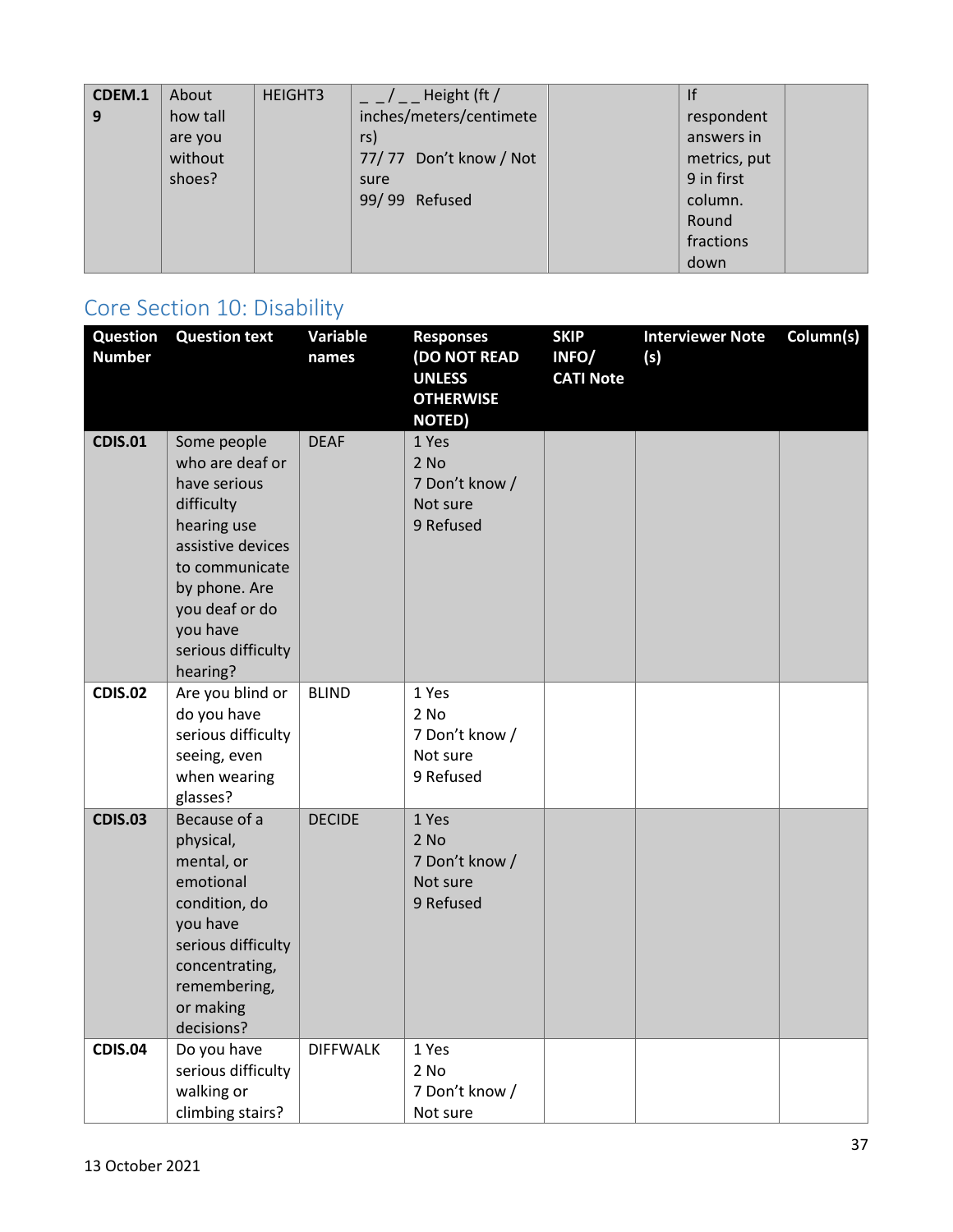|                |                                                                                                                                                                                 |                 | 9 Refused                                                  |  |  |
|----------------|---------------------------------------------------------------------------------------------------------------------------------------------------------------------------------|-----------------|------------------------------------------------------------|--|--|
| <b>CDIS.05</b> | Do you have<br>difficulty<br>dressing or<br>bathing?                                                                                                                            | <b>DIFFDRES</b> | 1 Yes<br>$2$ No<br>7 Don't know /<br>Not sure<br>9 Refused |  |  |
| <b>CDIS.06</b> | Because of a<br>physical,<br>mental, or<br>emotional<br>condition, do<br>you have<br>difficulty doing<br>errands alone<br>such as visiting<br>a doctor's office<br>or shopping? | <b>DIFFALON</b> | 1 Yes<br>2 No<br>7 Don't know /<br>Not sure<br>9 Refused   |  |  |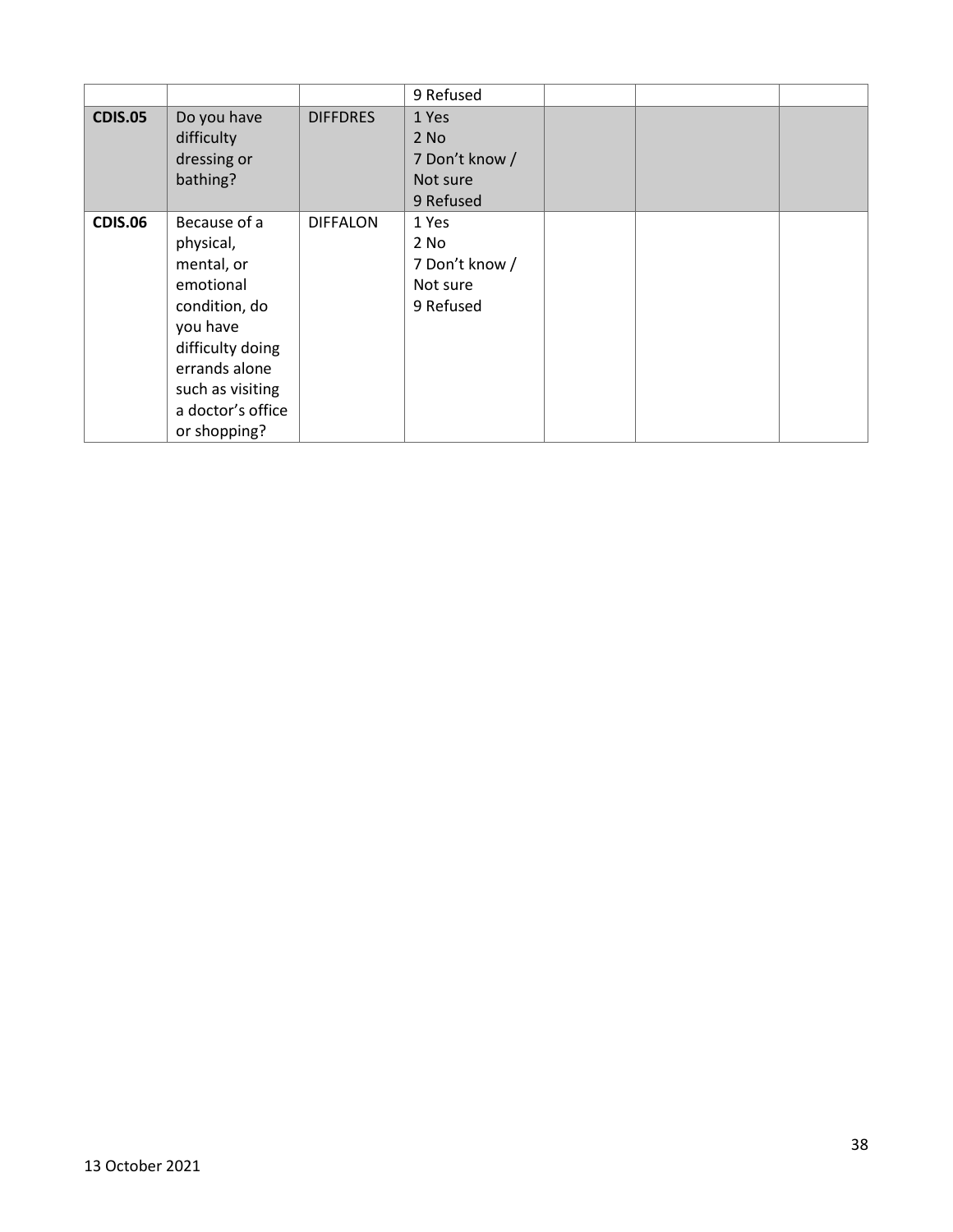### Core Section 11: Tobacco Use

| <b>Question</b><br><b>Number</b> | <b>Question text</b>                                                                                                                                 | Variable<br>names | <b>Responses</b><br>(DO NOT                                                           | <b>SKIP INFO/</b><br><b>CATI Note</b> | <b>Interviewer Note</b><br>(s)                                                                                                                                                                                                                               | Column(s) |
|----------------------------------|------------------------------------------------------------------------------------------------------------------------------------------------------|-------------------|---------------------------------------------------------------------------------------|---------------------------------------|--------------------------------------------------------------------------------------------------------------------------------------------------------------------------------------------------------------------------------------------------------------|-----------|
|                                  |                                                                                                                                                      |                   | <b>READ UNLESS</b><br><b>OTHERWISE</b><br><b>NOTED)</b>                               |                                       |                                                                                                                                                                                                                                                              |           |
| <b>CTOB.01</b>                   | Have you<br>smoked at<br>least 100<br>cigarettes in<br>your entire<br>life?                                                                          | SMOKE100          | 1 Yes<br>2 No                                                                         | Go to                                 | Do not include:<br>electronic<br>cigarettes (e-<br>cigarettes, njoy,<br>bluetip, JUUL),<br>herbal cigarettes,<br>cigars, cigarillos,<br>little cigars, pipes,<br>bidis, kreteks, water<br>pipes (hookahs) or<br>marijuana.<br>5 packs = $100$<br>cigarettes. |           |
|                                  |                                                                                                                                                      |                   | 7 Don't<br>know/Not<br>Sure<br>9 Refused                                              | CTOB <sub>.03</sub>                   |                                                                                                                                                                                                                                                              |           |
| <b>CTOB.02</b>                   | Do you now<br>smoke<br>cigarettes<br>every day,<br>some days, or<br>not at all?                                                                      | SMOKDAY2          | 1 Every day<br>2 Some days<br>3 Not at all<br>7 Don't know<br>/ Not sure<br>9 Refused |                                       |                                                                                                                                                                                                                                                              |           |
| <b>CTOB.03</b>                   | <b>During the</b><br>past 12<br>months, have<br>you stopped<br>smoking for<br>one day or<br>longer because<br>you were<br>trying to quit<br>smoking? | <b>STOPSMK2</b>   | $4$ Yes<br>$2$ -No<br>7-Don't know<br><b>Aot sure</b><br>9 Refused                    | Go to<br><b>CTOB.05</b>               | NOTE: Move to<br><b>Tobacco Cessation</b><br><b>Module</b>                                                                                                                                                                                                   |           |
| <b>CTOB.03</b>                   | Do you<br>currently use<br>chewing<br>tobacco, snuff,<br>or snus every                                                                               | USENOW3           | 1 Every day<br>2 Some days<br>3 Not at all<br>7 Don't know<br>/ Not sure              |                                       | Read if necessary:<br>Snus (Swedish for<br>snuff) is a moist<br>smokeless tobacco,<br>usually sold in small                                                                                                                                                  |           |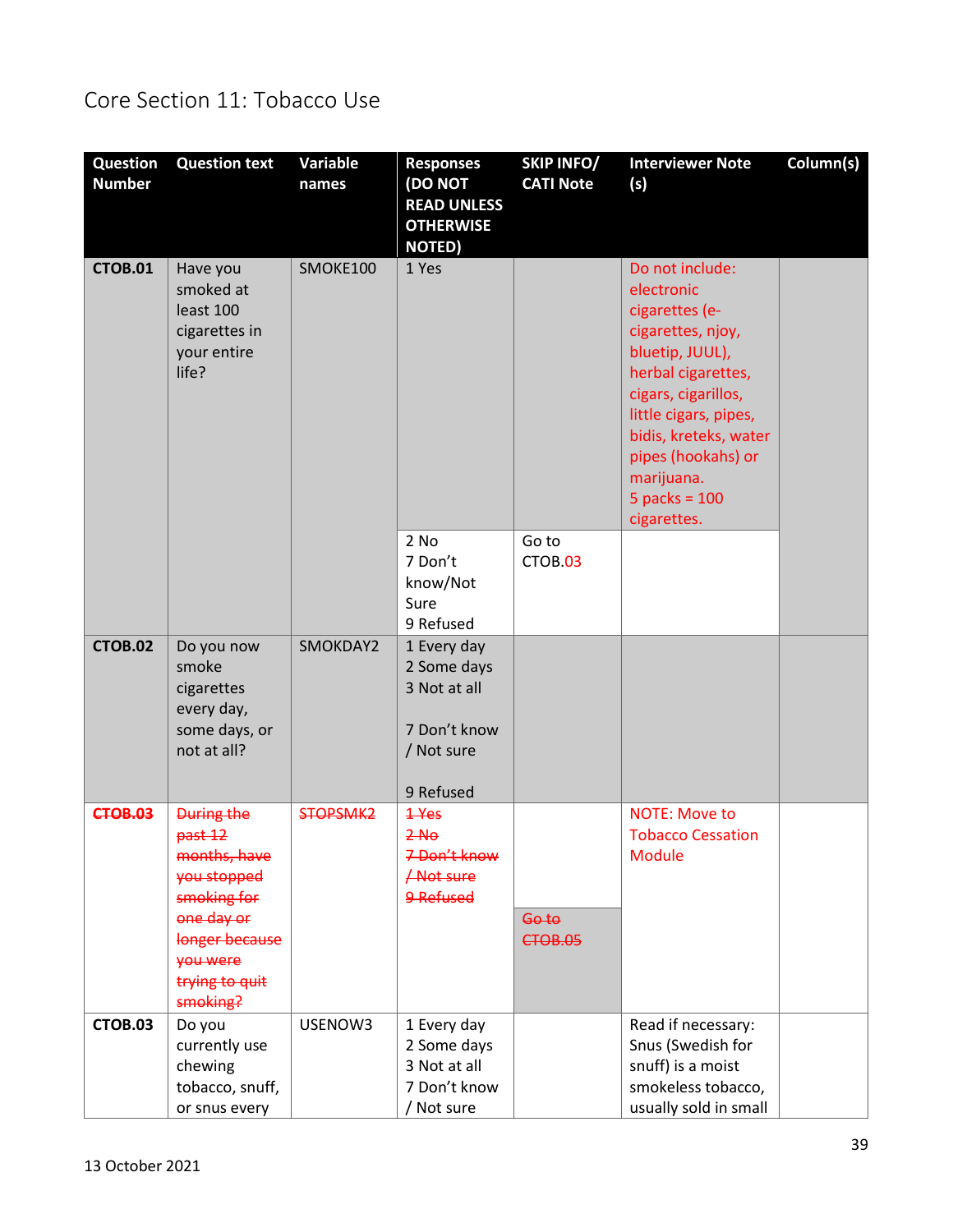|                | day, some<br>days, or not at<br>all? |                | 9 Refused    |                | pouches that are<br>placed under the lip |
|----------------|--------------------------------------|----------------|--------------|----------------|------------------------------------------|
| <b>CTOB.04</b> | Do you now                           | <b>ECIGNOW</b> | 1 Every day  | Electronic     | against the gum.                         |
|                | use e-                               |                | 2 Some days  | cigarettes (e- |                                          |
|                | cigarettes or                        |                | 3 Not at all |                | cigarettes) and                          |
|                | other                                |                | 7 Don't know |                | other electronic                         |
|                | electronic                           |                | / Not sure   |                | vaping products                          |
|                | vaping                               |                | 9 Refused    |                | include electronic                       |
|                | products every                       |                |              | hookahs (e-    |                                          |
|                | day, some                            |                |              |                | hookahs), vape                           |
|                | days or not at                       |                |              |                | pens, e-cigars, and                      |
|                | all?                                 |                |              | others. These  |                                          |
|                |                                      |                |              | products are   |                                          |
|                |                                      |                |              |                | battery-powered                          |
|                |                                      |                |              |                | and usually contain                      |
|                |                                      |                |              |                | nicotine and flavors                     |
|                |                                      |                |              |                | such as fruit, mint,                     |
|                |                                      |                |              |                | or candy. Brands                         |
|                |                                      |                |              | you may have   |                                          |
|                |                                      |                |              |                | heard of are JUUL,                       |
|                |                                      |                |              | NJOY, or blu.  |                                          |
|                |                                      |                |              |                | Interviewer note:                        |
|                |                                      |                |              |                | These questions                          |
|                |                                      |                |              |                | concern electronic                       |
|                |                                      |                |              |                | vaping products for                      |
|                |                                      |                |              |                | nicotine use. The                        |
|                |                                      |                |              |                | use of electronic                        |
|                |                                      |                |              |                | vaping products for                      |
|                |                                      |                |              |                | marijuana use is not                     |
|                |                                      |                |              |                | included in these                        |
|                |                                      |                |              | questions.     |                                          |

# Core Section 12: Alcohol Consumption

| <b>Question</b><br><b>Number</b> | <b>Question text</b>                                                                                                                                | <b>Variable</b><br>names | <b>Responses</b><br><b>(DO NOT</b><br><b>READ UNLESS</b><br><b>OTHERWISE</b><br><b>NOTED</b> ) | <b>SKIP INFO/</b><br><b>CATI Note</b> | <b>Interviewer Note</b><br>(s)                                                                                                          | Column(s) |
|----------------------------------|-----------------------------------------------------------------------------------------------------------------------------------------------------|--------------------------|------------------------------------------------------------------------------------------------|---------------------------------------|-----------------------------------------------------------------------------------------------------------------------------------------|-----------|
| <b>CALC.01</b>                   | During the past<br>30 days, how<br>many days per<br>week or per<br>month did you<br>have at least<br>one drink of any<br>alcoholic<br>beverage such | ALCDAY5                  | 1 Days per<br>week<br>$2 \_$ Days in<br>past 30 days<br>888 No drinks<br>in past 30<br>days    | Go to next<br>section                 | Read if necessary:<br>A 40-ounce beer<br>would count as 3<br>drinks, or a cocktail<br>drink with 2 shots<br>would count as 2<br>drinks. |           |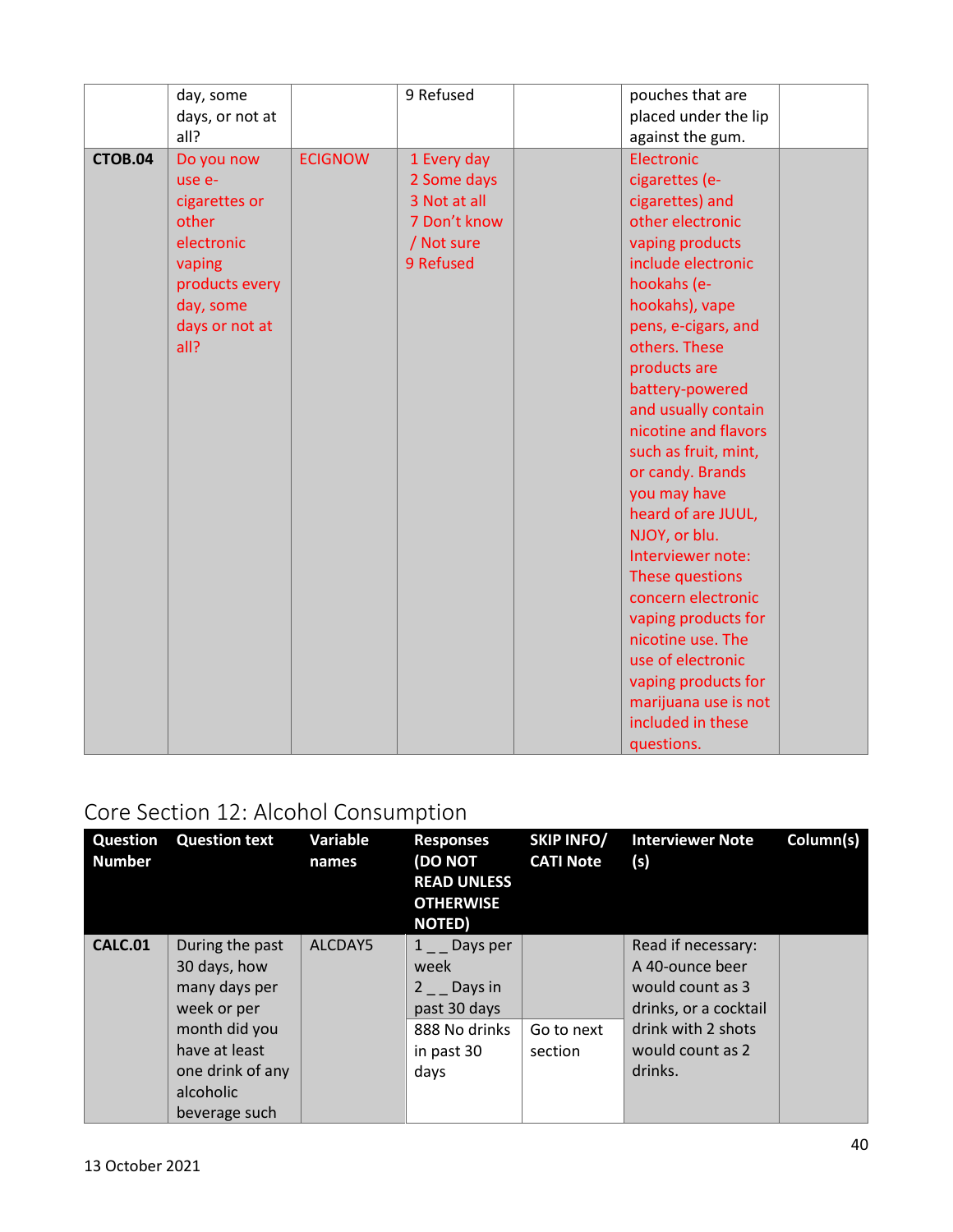|                | as beer, wine, a<br>malt beverage<br>or liquor?                                                                                                                                                                 |                 | 777 Don't<br>know / Not<br>sure                                                                                        |                                                                                                                                           |                                                                                                                                         |  |
|----------------|-----------------------------------------------------------------------------------------------------------------------------------------------------------------------------------------------------------------|-----------------|------------------------------------------------------------------------------------------------------------------------|-------------------------------------------------------------------------------------------------------------------------------------------|-----------------------------------------------------------------------------------------------------------------------------------------|--|
| <b>CALC.02</b> | One drink is<br>equivalent to a<br>12-ounce beer,<br>a 5-ounce glass<br>of wine, or a<br>drink with one<br>shot of liquor.<br>During the past<br>30 days, on the<br>days when you<br>drank, about<br>how many   | AVEDRNK3        | 999 Refused<br>$\overline{\phantom{a}}$ Number<br>of drinks<br>88 None<br>77 Don't<br>know / Not<br>sure<br>99 Refused |                                                                                                                                           | Read if necessary:<br>A 40-ounce beer<br>would count as 3<br>drinks, or a cocktail<br>drink with 2 shots<br>would count as 2<br>drinks. |  |
|                | drinks did you<br>drink on the<br>average?                                                                                                                                                                      |                 |                                                                                                                        |                                                                                                                                           |                                                                                                                                         |  |
| <b>CALC.03</b> | Considering all<br>types of<br>alcoholic<br>beverages, how<br>many times<br>during the past<br>30 days did you<br>have $X$ [CATI $X =$<br>5 for men, $X = 4$<br>for women] or<br>more drinks on<br>an occasion? | DRNK3GE5        | Number<br>of times<br>77 Don't<br>know / Not<br>sure<br>99 Refused                                                     | CATI $X = 5$<br>for men, $X =$<br>4 for<br>women<br>(states may<br>use sex at<br>birth to<br>determine<br>sex if<br>module is<br>adopted) |                                                                                                                                         |  |
| <b>CALC.04</b> | During the past<br>30 days, what is<br>the largest<br>number of<br>drinks you had<br>on any<br>occasion?                                                                                                        | <b>MAXDRNKS</b> | Number<br>of drinks<br>77 Don't<br>know / Not<br>sure<br>99 Refused                                                    |                                                                                                                                           |                                                                                                                                         |  |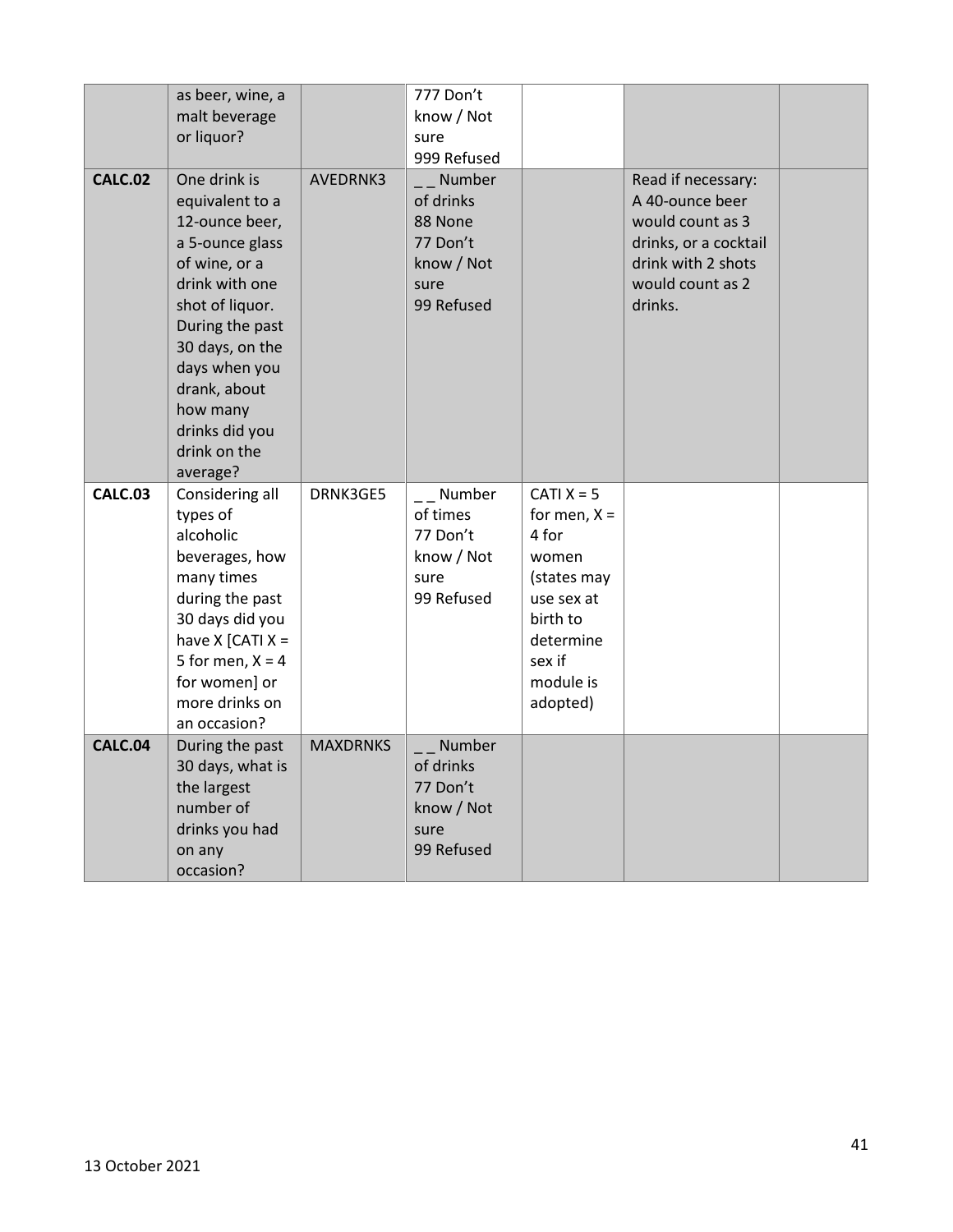#### Core Section 13: Immunization

| <b>Question</b><br><b>Number</b> | <b>Question text</b>                                                                                                                                                 | Variable<br>names | <b>Responses</b><br>(DO NOT READ<br><b>UNLESS</b><br><b>OTHERWISE</b><br><b>NOTED)</b>                                                                                                                                                                                                                                       | <b>SKIP INFO/</b><br><b>CATI Note</b> | <b>Interviewer Note</b><br>(s)                                                                                                                                                                                              | Column(s) |
|----------------------------------|----------------------------------------------------------------------------------------------------------------------------------------------------------------------|-------------------|------------------------------------------------------------------------------------------------------------------------------------------------------------------------------------------------------------------------------------------------------------------------------------------------------------------------------|---------------------------------------|-----------------------------------------------------------------------------------------------------------------------------------------------------------------------------------------------------------------------------|-----------|
| <b>CIMM.01</b>                   | During the past<br>12 months, have<br>you had either a<br>flu vaccine that<br>was sprayed in<br>your nose or a<br>flu shot injected<br>into your arm?                | <b>FLUSHOT7</b>   | 1 Yes<br>2 No<br>7 Don't know /<br>Not sure<br>9 Refused                                                                                                                                                                                                                                                                     | Go to<br>CIMM.04                      | Read if necessary:<br>A new flu shot<br>came out in 2011<br>that injects vaccine<br>into the skin with a<br>very small needle.<br>It is called Fluzone<br>Intradermal<br>vaccine. This is also<br>considered a flu<br>shot. |           |
| <b>CIMM.02</b>                   | During what<br>month and year<br>did you receive<br>your most<br>recent flu<br>vaccine that was<br>sprayed in your<br>nose or flu shot<br>injected into<br>your arm? | FLSHTMY3          | Month / Year<br>77 / 7777 Don't<br>know / Not<br>sure<br>09 / 9999<br>Refused                                                                                                                                                                                                                                                |                                       |                                                                                                                                                                                                                             |           |
| C11.03                           | At what kind of<br>place did you<br>get your last flu<br>shot or vaccine?                                                                                            | <b>IMFVPLAC</b>   | Read if<br>necessary:<br>01 A doctor's<br>office or health<br>maintenance<br>organization<br>(HMO)<br>02 A health<br>department<br>03 Another<br>type of clinic or<br>health center<br>(a community<br>health center)<br>04 A senior,<br>recreation, or<br>community<br>center<br>05 A store<br>(supermarket,<br>drug store) |                                       | Read if necessary:<br>How would you<br>describe the place<br>where you went to<br>get your most<br>recent flu vaccine?                                                                                                      |           |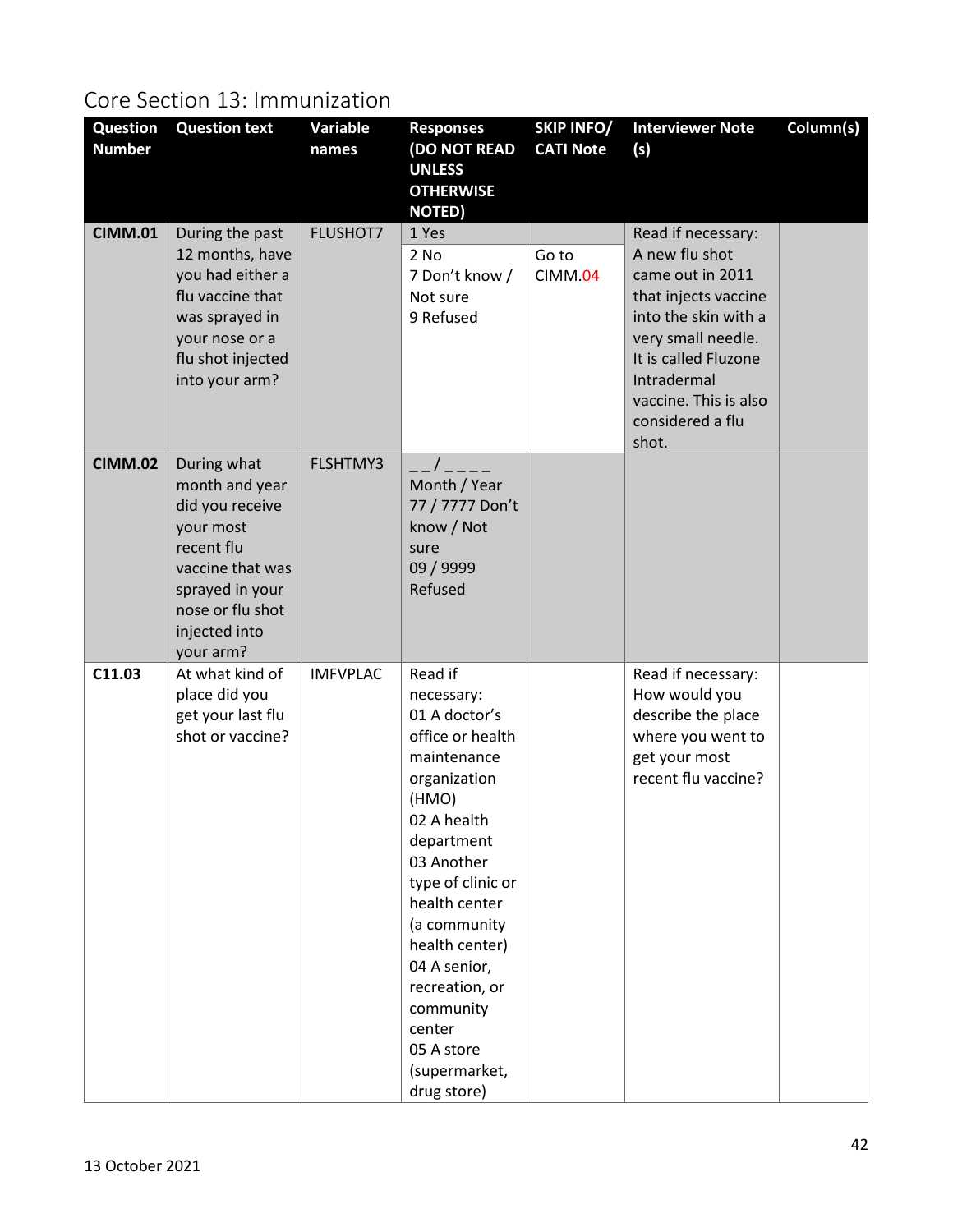|                |                                                                                         |          | 06 A hospital<br>(inpatient)<br>07 An<br>emergency<br>room<br>08 Workplace<br>09 Some other<br>kind of place<br>11 A school<br>Do not read:<br>10 Received<br>vaccination in<br>Canada/Mexico<br>77 Don't know |                                          |                                                                                                                                                                   |  |
|----------------|-----------------------------------------------------------------------------------------|----------|----------------------------------------------------------------------------------------------------------------------------------------------------------------------------------------------------------------|------------------------------------------|-------------------------------------------------------------------------------------------------------------------------------------------------------------------|--|
|                |                                                                                         |          | / Not sure<br>99 Refused                                                                                                                                                                                       |                                          |                                                                                                                                                                   |  |
|                |                                                                                         |          |                                                                                                                                                                                                                | If age $<$ 50<br><b>GOTO</b><br>CIMM.04. |                                                                                                                                                                   |  |
| <b>CIMM.04</b> | Have you ever<br>had a<br>pneumonia shot<br>also known as a<br>pneumococcal<br>vaccine? | PNEUVAC4 | 1 Yes<br>2 No<br>7 Don't know /<br>Not sure<br>9 Refused                                                                                                                                                       |                                          | Read if necessary:<br>There are two<br>types of<br>pneumonia shots:<br>polysaccharide,<br>also known as<br>Pneumovax, and<br>conjugate, also<br>known as Prevnar. |  |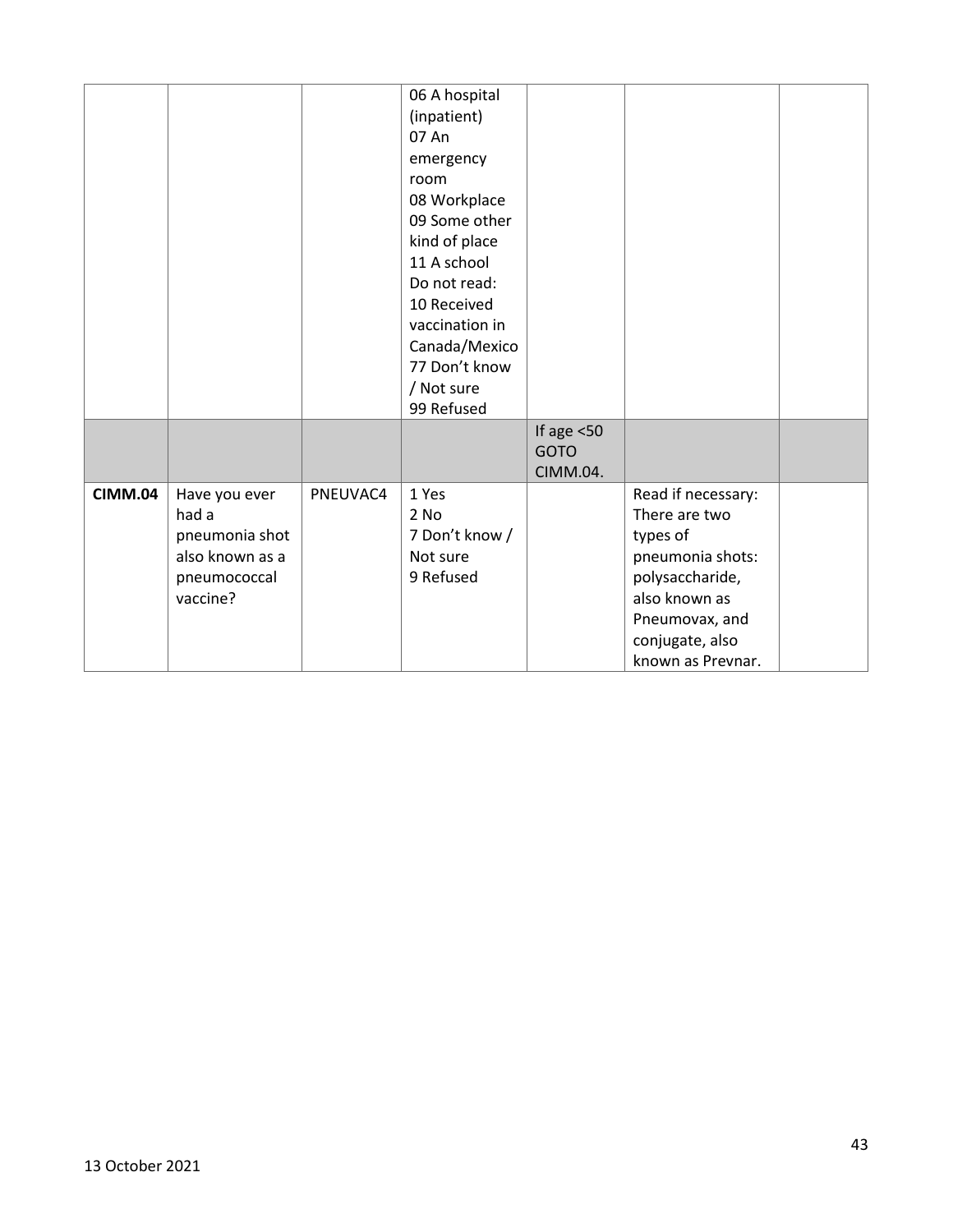#### Core Section 14: H.I.V./AIDS

| <b>Question</b><br><b>Number</b> | <b>Question text</b>                                                                                                                                                     | Variable<br>names | <b>Responses</b><br>(DO NOT<br><b>READ UNLESS</b><br><b>OTHERWISE</b><br><b>NOTED)</b> | <b>SKIP INFO/</b><br><b>CATI Note</b>                          | <b>Interviewer Note (s)</b>                                                                                                                                                                                                                                                            | Column(s) |
|----------------------------------|--------------------------------------------------------------------------------------------------------------------------------------------------------------------------|-------------------|----------------------------------------------------------------------------------------|----------------------------------------------------------------|----------------------------------------------------------------------------------------------------------------------------------------------------------------------------------------------------------------------------------------------------------------------------------------|-----------|
| <b>CHIV.01</b>                   | Including fluid<br>testing from<br>your mouth,<br>but not<br>including tests<br>you may have<br>had for blood<br>donation, have<br>you ever been<br>tested for<br>H.I.V? | HIVTST7           | 1 Yes<br>2 No<br>7 Don't<br>know/not<br>sure<br>9 Refused                              | Go to Next<br>section                                          | Please remember<br>that your answers<br>are strictly<br>confidential and that<br>you don't have to<br>answer every<br>question if you do<br>not want to.<br>Although we will ask<br>you about testing,<br>we will not ask you<br>about the results of<br>any test you may<br>have had. |           |
| <b>CHIV.02</b>                   | Not including<br>blood<br>donations, in<br>what month<br>and year was<br>your last H.I.V.<br>test?                                                                       | HIVTSTD3          | Code month<br>and year<br>77/ 7777<br>Don't know /<br>Not sure 99/<br>9999 Refused     | If response is<br>before<br>January<br>1985, code<br>"777777". | <b>INTERVIEWER NOTE:</b><br>If the respondent<br>remembers the year<br>but cannot<br>remember the<br>month, code the<br>first two digits 77<br>and the last four<br>digits for the year.                                                                                               |           |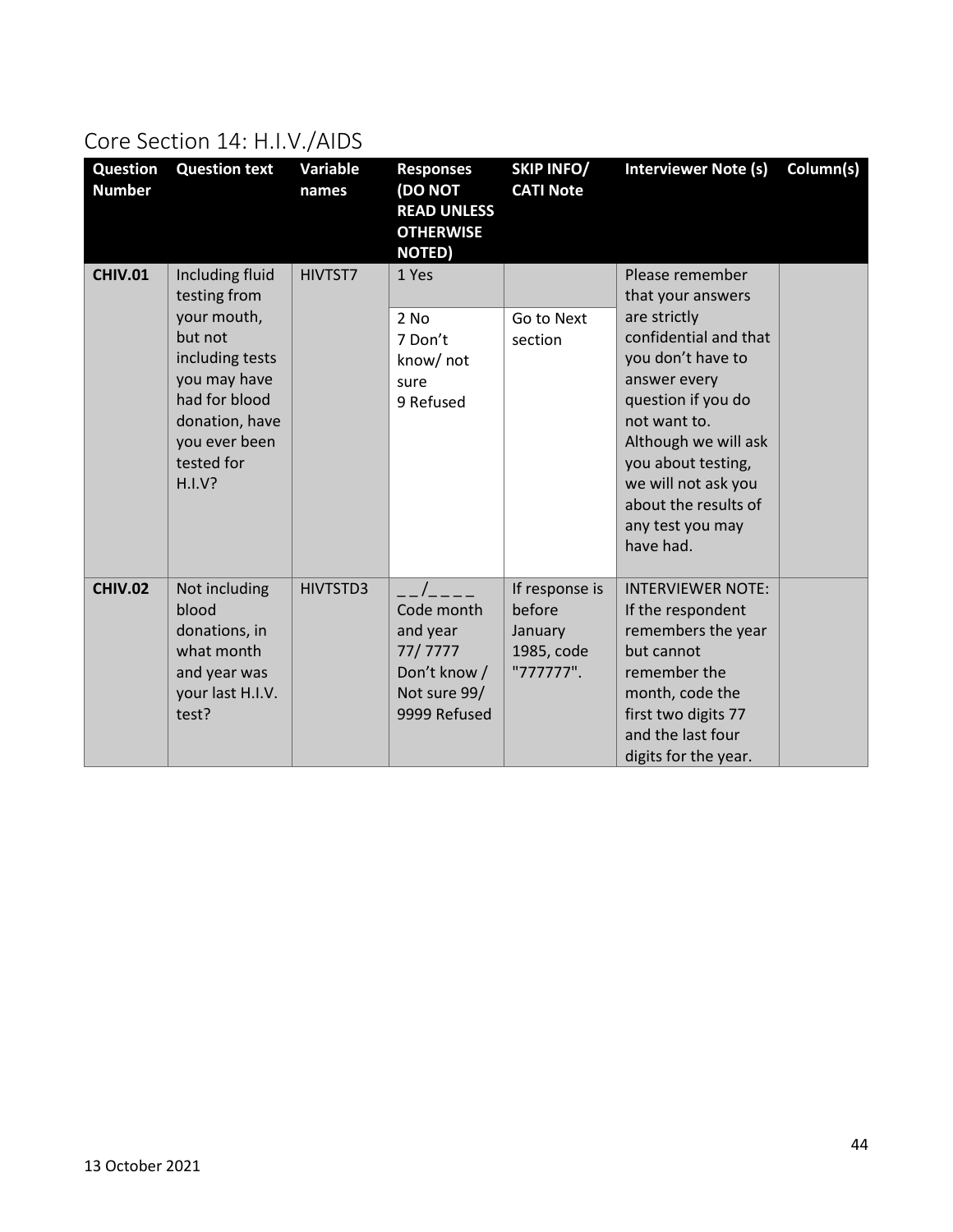### Core Section 15: Fruits and Vegetables

| Question      | <b>Question text</b>                                                                                                                                                                                                                                                                          | Variable      | Responses                                                                                                                    | SKIP INFO/       | Interviewer Note (s)                                                                                                                                                                                                                                                                                                                                                                                                                                                                                                                                                                                                                                                                                                                       | Column(s) |
|---------------|-----------------------------------------------------------------------------------------------------------------------------------------------------------------------------------------------------------------------------------------------------------------------------------------------|---------------|------------------------------------------------------------------------------------------------------------------------------|------------------|--------------------------------------------------------------------------------------------------------------------------------------------------------------------------------------------------------------------------------------------------------------------------------------------------------------------------------------------------------------------------------------------------------------------------------------------------------------------------------------------------------------------------------------------------------------------------------------------------------------------------------------------------------------------------------------------------------------------------------------------|-----------|
| Number        |                                                                                                                                                                                                                                                                                               | names         | (DO NOT<br><b>READ UNLESS</b><br><b>OTHERWISE</b><br>NOTED)                                                                  | <b>CATI Note</b> |                                                                                                                                                                                                                                                                                                                                                                                                                                                                                                                                                                                                                                                                                                                                            |           |
| <b>CFV.01</b> | Now think about<br>the foods you<br>ate or drank<br>during the past<br>month, that is,<br>the past 30 days,<br>including meals<br>and snacks.<br>Not including<br>juices, how<br>often did you<br>eat fruit? You<br>can tell me<br>times per day,<br>times per week<br>or times per<br>month. | <b>FRUIT2</b> | $1$ <sub>_</sub> Day<br>2_ Week<br>3 Month<br>300 Less than<br>once a month<br>555 Never<br>777 Don't<br>Know<br>999 Refused |                  | If a respondent<br>indicates that they<br>consume a food<br>item every day then<br>enter the number of<br>times per day. If<br>the respondent<br>indicates that they<br>eat a food less than<br>daily, then enter<br>times per week or<br>time per month. Do<br>not enter time per<br>day unless the<br>respondent reports<br>that he/she<br>consumed that food<br>item each day<br>during the past<br>month.<br>Enter quantity in<br>times per day,<br>week, or month.<br>If respondent gives<br>a number without a<br>time frame, ask<br>"was that per day,<br>week, or month?"<br>Read if respondent<br>asks what to include<br>or says 'i don't<br>know': include<br>fresh, frozen or<br>canned fruit. Do not<br>include dried fruits. |           |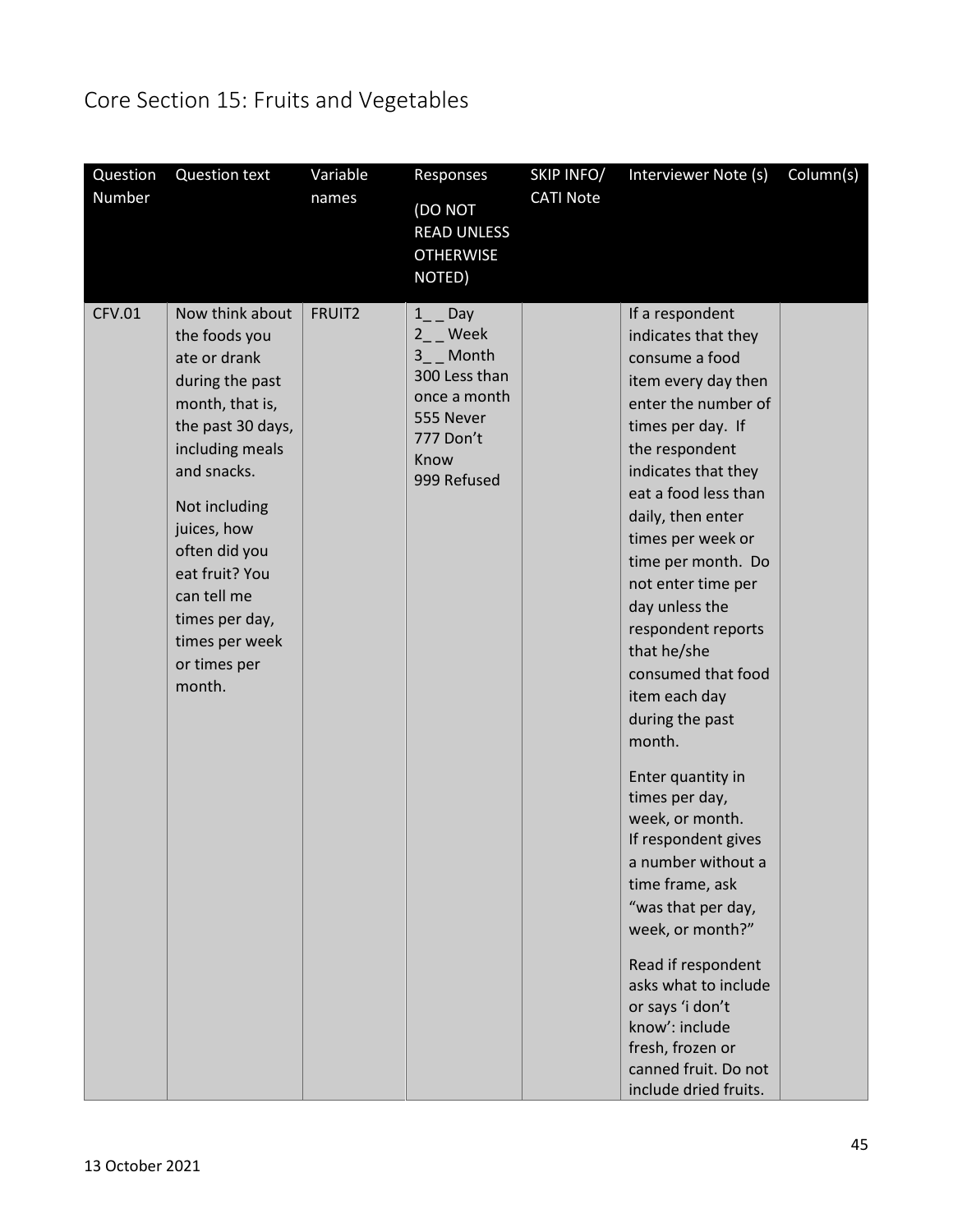| <b>CFV.02</b> | Not including<br>fruit-flavored<br>drinks or fruit<br>juices with<br>added sugar,<br>how often did<br>you drink 100%<br>fruit juice such<br>as apple or<br>orange juice? | FRUITJU2        | $1$ <sub>_</sub> Day<br>$2_{-}$ Week<br>$3$ <sub>_</sub> Month<br>300 Less than<br>once a month<br>555 Never<br>777 Don't<br>Know<br>999 Refused | Read if respondent<br>asks about<br>examples of fruit-<br>flavored drinks: "do<br>not include fruit-<br>flavored drinks with<br>added sugar like<br>cranberry cocktail,<br>Hi-C, lemonade,<br>Kool-Aid, Gatorade,<br>Tampico, and sunny<br>delight. Include only<br>100% pure juices or<br>100% juice blends."<br>Enter quantity in<br>times per day,<br>week, or month.<br>If respondent gives<br>a number without a<br>time frame, ask<br>"Was that per day,<br>week, or month?" |  |
|---------------|--------------------------------------------------------------------------------------------------------------------------------------------------------------------------|-----------------|--------------------------------------------------------------------------------------------------------------------------------------------------|------------------------------------------------------------------------------------------------------------------------------------------------------------------------------------------------------------------------------------------------------------------------------------------------------------------------------------------------------------------------------------------------------------------------------------------------------------------------------------|--|
| <b>CFV.03</b> | How often did<br>you eat a green<br>leafy or lettuce<br>salad, with or<br>without other<br>vegetables?                                                                   | <b>FVGREEN1</b> | Day<br>$1 \quad$<br>$2$ _ Week<br>Month<br>300 Less than<br>once a month<br>555 Never<br>777 Don't<br>Know<br>999 Refused                        | Enter quantity in<br>times per day,<br>week, or month.<br>If respondent gives<br>a number without a<br>time frame, ask<br>"Was that per day,<br>week, or month?"<br>Read if respondent<br>asks about spinach:<br>"Include spinach<br>salads."                                                                                                                                                                                                                                      |  |
| <b>CFV.04</b> | How often did<br>you eat any kind<br>of fried<br>potatoes,<br>including French                                                                                           | FRENCHF1        | $1$ <sub>_</sub> $\Box$ Day<br>2_ Week<br>$3_{--}$ Month<br>300 Less than<br>once a month                                                        | Enter quantity in<br>times per day,<br>week, or month.<br>If respondent gives<br>a number without a                                                                                                                                                                                                                                                                                                                                                                                |  |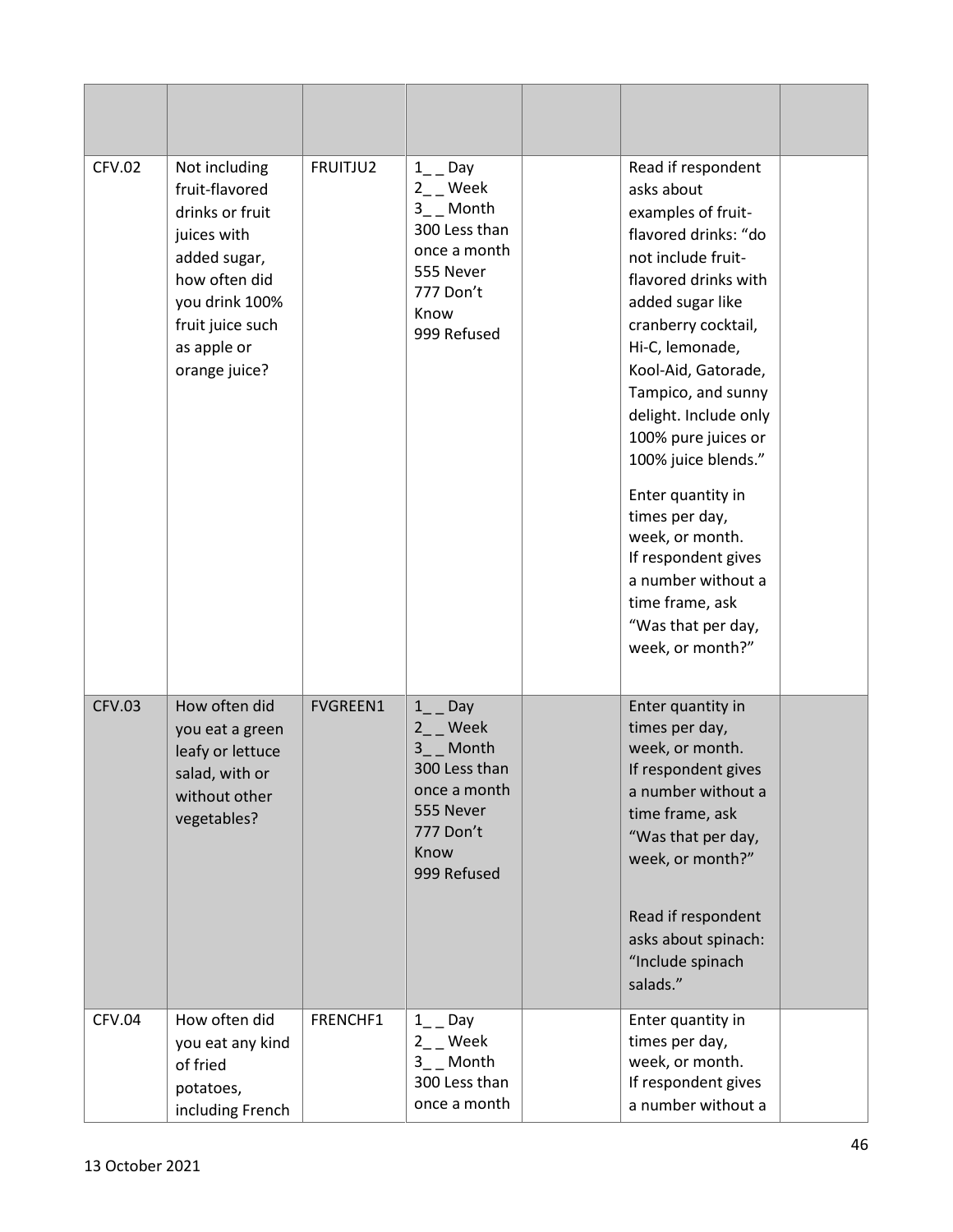|               | fries, home fries,<br>or hash browns?                                                                                                                 |          | 555 Never<br>777 Don't<br>Know<br>999 Refused                                                                                      | time frame, ask<br>"Was that per day,<br>week, or month?"<br>Read if respondent<br>asks about potato<br>chips: "Do not<br>include potato<br>chips."                                                                                                                                                                                                                                         |  |
|---------------|-------------------------------------------------------------------------------------------------------------------------------------------------------|----------|------------------------------------------------------------------------------------------------------------------------------------|---------------------------------------------------------------------------------------------------------------------------------------------------------------------------------------------------------------------------------------------------------------------------------------------------------------------------------------------------------------------------------------------|--|
| <b>CFV.05</b> | How often did<br>you eat any<br>other kind of<br>potatoes, or<br>sweet potatoes,<br>such as baked,<br>boiled, mashed<br>potatoes, or<br>potato salad? | POTATOE1 | $1$ <sub>_</sub> Day<br>$2_{-}$ Week<br>3_ Month<br>300 Less than<br>once a month<br>555 Never<br>777 Don't<br>Know<br>999 Refused | Enter quantity in<br>times per day,<br>week, or month.<br>If respondent gives<br>a number without a<br>time frame, ask<br>"Was that per day,<br>week, or month?"<br>Read if respondent<br>asks about what<br>types of potatoes to<br>include: "Include all<br>types of potatoes<br>except fried. Include<br>potatoes au gratin,<br>scalloped<br>potatoes."                                  |  |
| CFV.06        | Not including<br>lettuce salads<br>and potatoes,<br>how often did<br>you eat other<br>vegetables?                                                     | VEGETAB2 | $1$ <sub>_</sub> Day<br>2 Week<br>3_ Month<br>300 Less than<br>once a month<br>555 Never<br>777 Don't<br>Know<br>999 Refused       | Enter quantity in<br>times per day,<br>week, or month.<br>If respondent gives<br>a number without a<br>time frame, ask<br>"Was that per day,<br>week, or month?"<br>Read if respondent<br>asks about what to<br>include: "Include<br>tomatoes, green<br>beans, carrots, corn,<br>cabbage, bean<br>sprouts, collard<br>greens, and<br>broccoli. Include<br>raw, cooked,<br>canned, or frozen |  |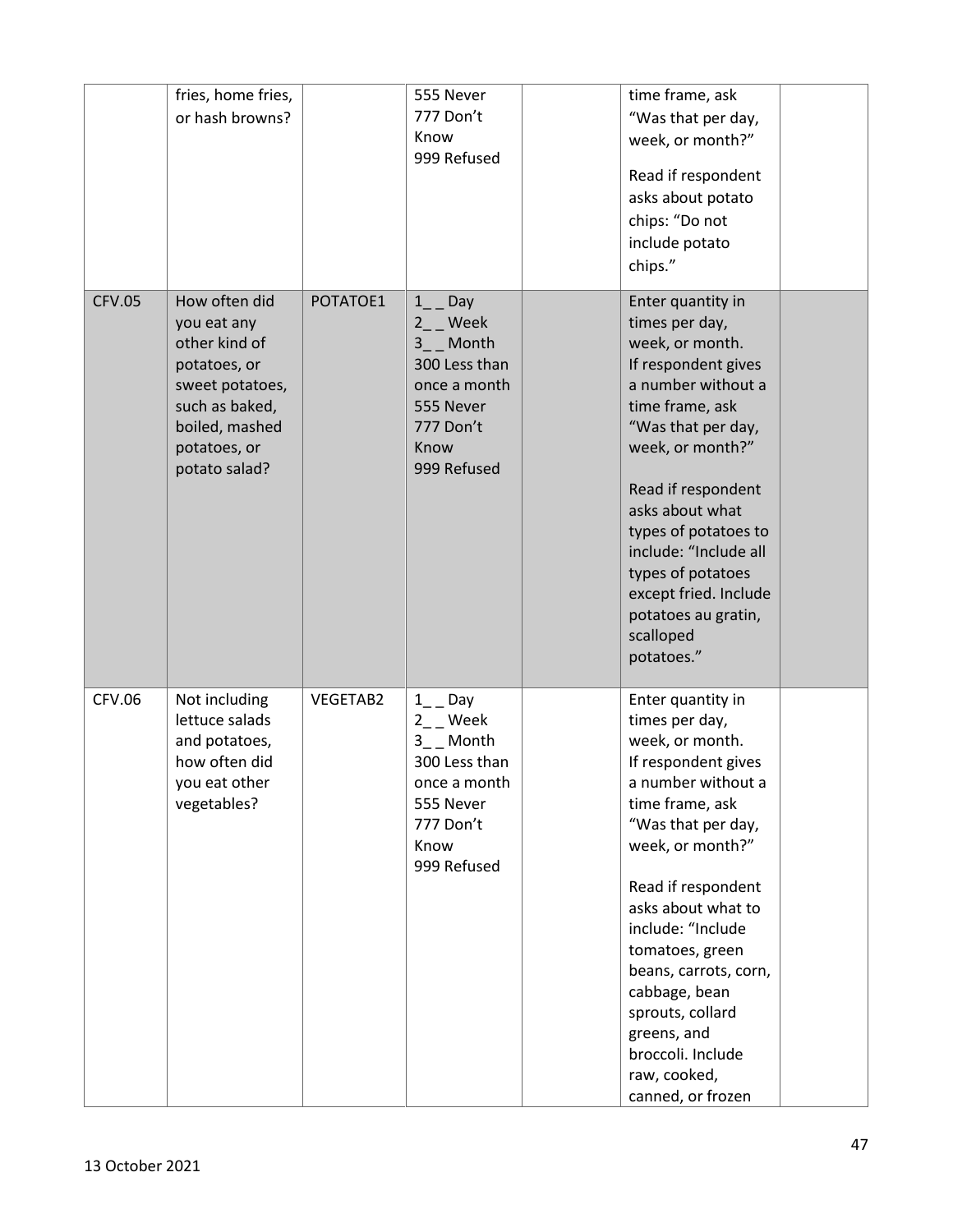|  |  | vegetables. Do not |  |
|--|--|--------------------|--|
|  |  | include rice."     |  |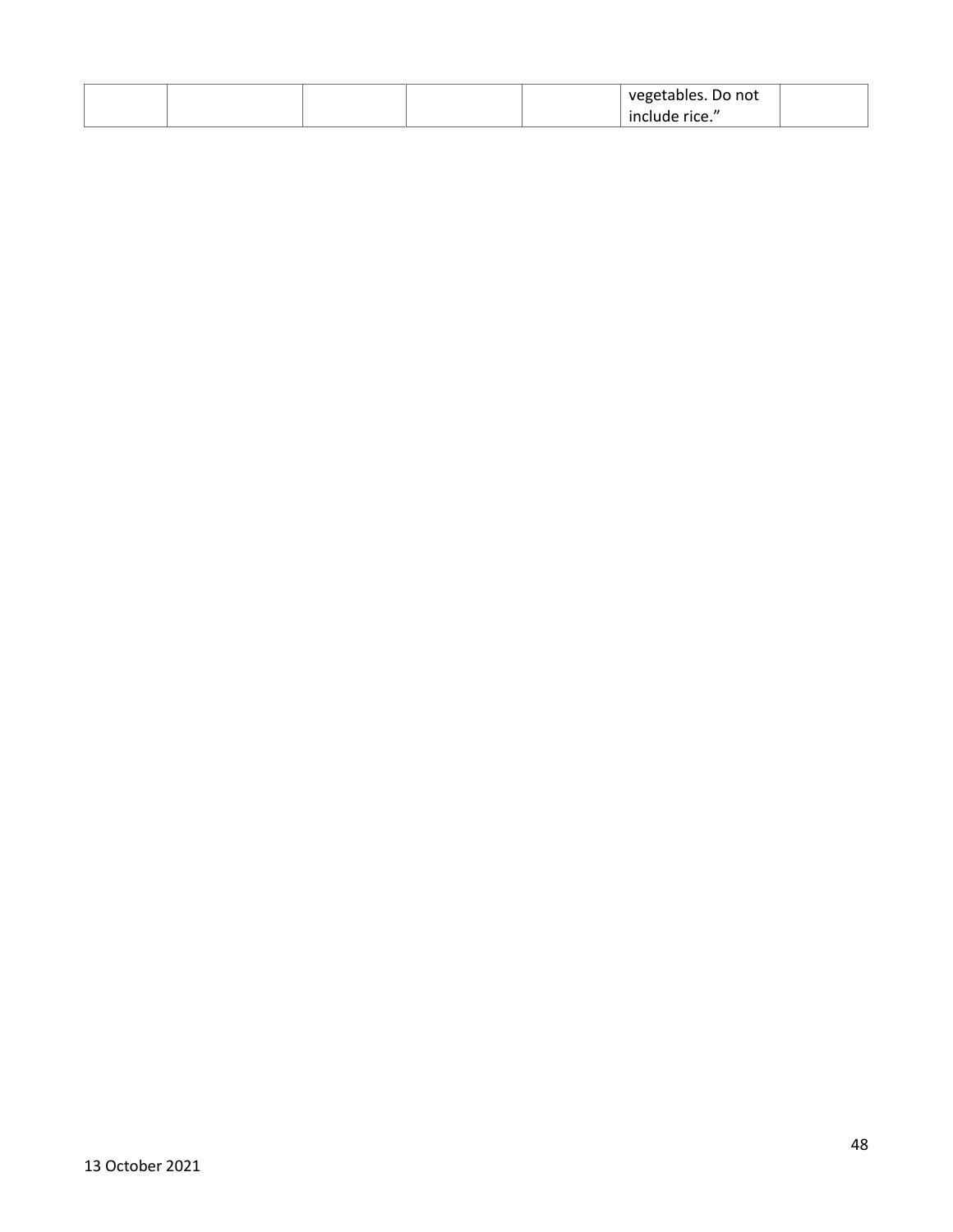### Closing Statement/ Transition to Modules

| <b>Read if necessary</b>                                                             | Read | <b>CATI instructions</b><br>(not read)                                         |
|--------------------------------------------------------------------------------------|------|--------------------------------------------------------------------------------|
| That was my last question. Everyone's<br>answers will be combined to help us provide |      | Read if no optional modules follow, otherwise<br>continue to optional modules. |
| information about the health practices of                                            |      |                                                                                |
| people in this state. Thank you very much                                            |      |                                                                                |
| for your time and cooperation.                                                       |      |                                                                                |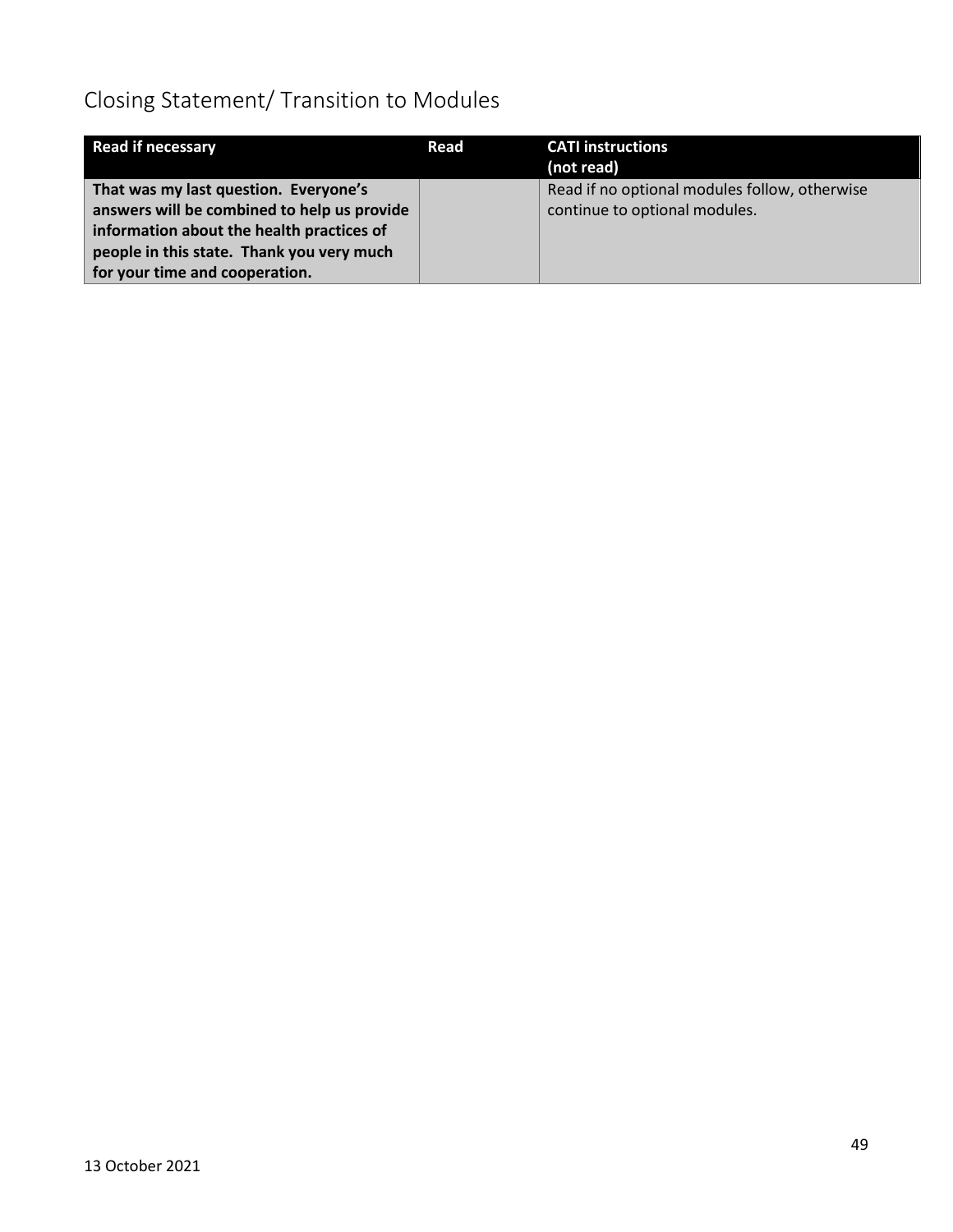Optional Modules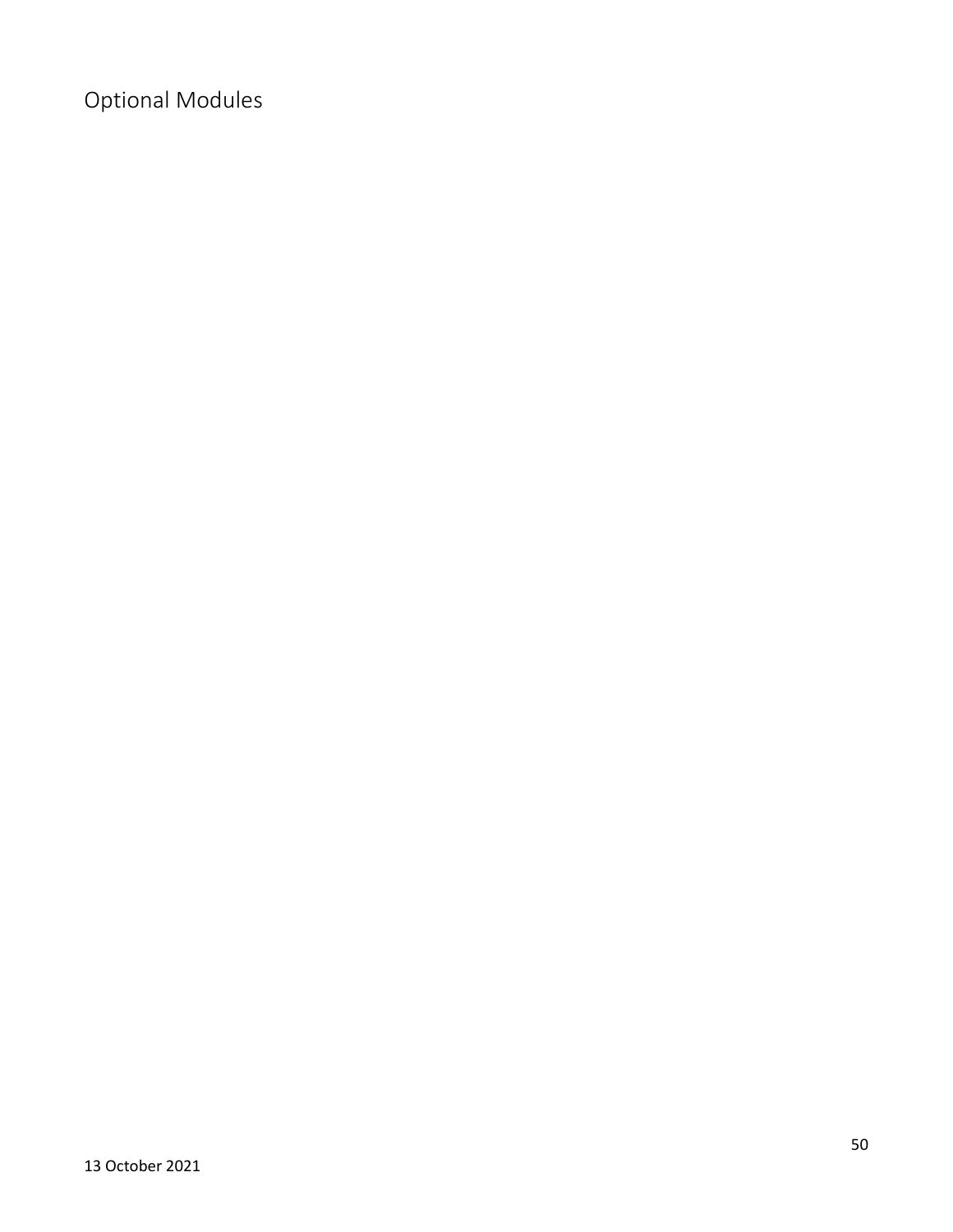#### Module 1: Prediabetes

| <b>Question</b><br><b>Number</b> | <b>Question text</b>                                                                                                                        | Variable<br>names | <b>Responses</b><br>(DO NOT<br><b>READ</b><br><b>UNLESS</b><br><b>OTHERWISE</b><br><b>NOTED)</b> | <b>SKIP INFO/</b><br><b>CATI Note</b>                                                                                                                                              | <b>Interviewer Note</b><br>(s)                                                             | Column(s) |
|----------------------------------|---------------------------------------------------------------------------------------------------------------------------------------------|-------------------|--------------------------------------------------------------------------------------------------|------------------------------------------------------------------------------------------------------------------------------------------------------------------------------------|--------------------------------------------------------------------------------------------|-----------|
| M01.01                           | Have you had a<br>test for high<br>blood sugar or<br>diabetes within<br>the past three<br>years?                                            | <b>PDIABTST</b>   | 1 Yes<br>2 No<br>7 Don't<br>know/ not<br>sure<br>9 Refused                                       | Skip if Section<br><b>CCHC.12,</b><br>DIABETE4, is<br>coded 1                                                                                                                      |                                                                                            |           |
| M01.02                           | Have you ever<br>been told by a<br>doctor or other<br>health<br>professional<br>that you have<br>pre-diabetes or<br>borderline<br>diabetes? | PREDIAB1          | 1 Yes<br>2 Yes, during<br>pregnancy<br>3 No<br>7 Don't know<br>/ Not sure<br>9 Refused           | Skip if Section<br><b>CCHC.12,</b><br>DIABETE4, is<br>coded 1; If<br><b>CCHC.12,</b><br>DIABETE4, is<br>coded 4<br>automatically<br>code M01.02,<br>PREDIAB1,<br>equal to 1 (yes); | If Yes and<br>respondent is<br>female, ask: Was<br>this only when<br>you were<br>pregnant? |           |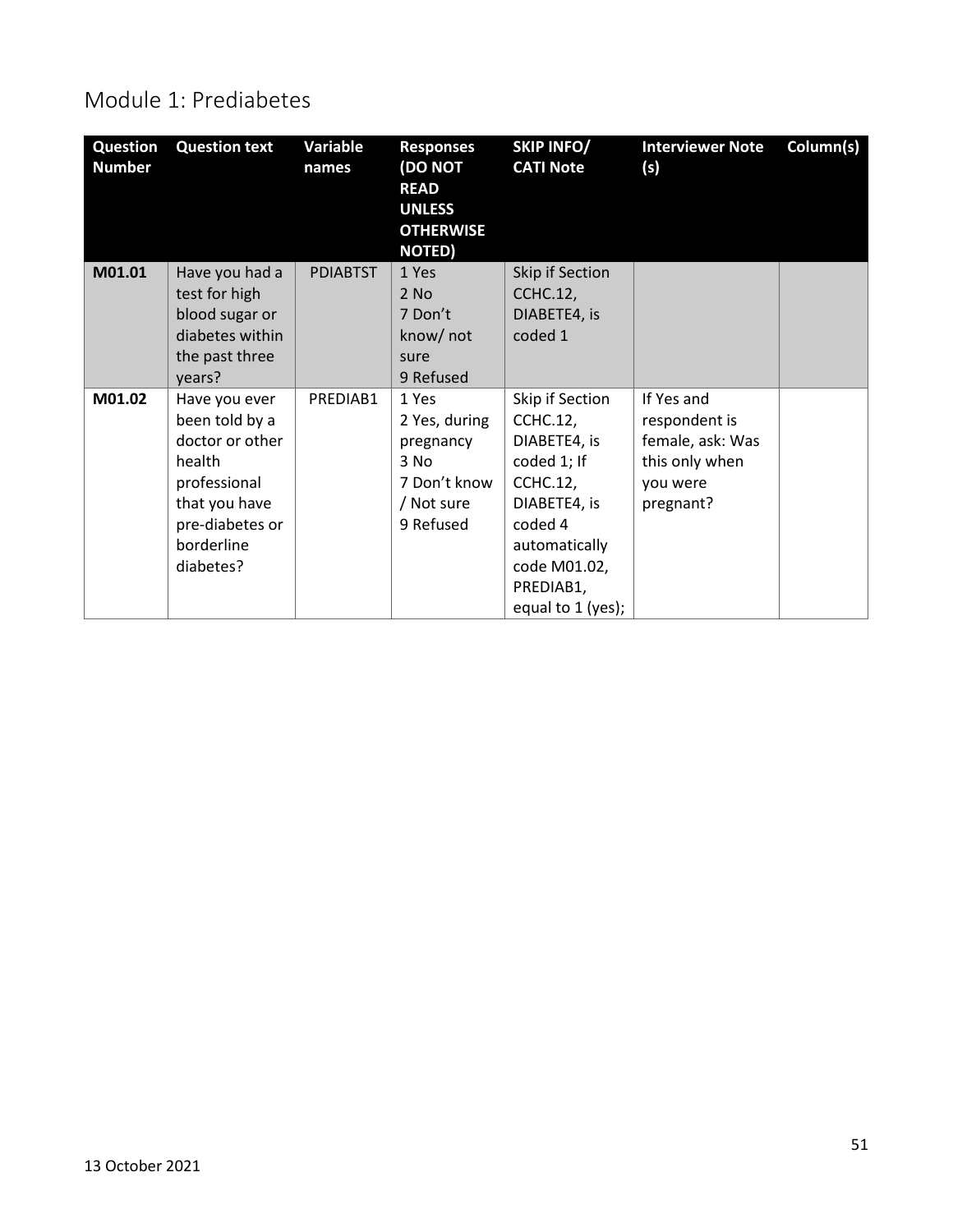#### Module 2: Diabetes

| <b>Question</b><br><b>Number</b> | <b>Question text</b>                                                                                                           | Variable<br>names | <b>Responses</b><br>(DO NOT<br><b>READ</b><br><b>UNLESS</b><br><b>OTHERWISE</b><br><b>NOTED)</b>                                                                        | <b>SKIP INFO/</b><br><b>CATI Note</b>                                                               | <b>Interviewer Note</b><br>(s)                                                                                                                                                                                                                                                                                                                                              | Column(s) |
|----------------------------------|--------------------------------------------------------------------------------------------------------------------------------|-------------------|-------------------------------------------------------------------------------------------------------------------------------------------------------------------------|-----------------------------------------------------------------------------------------------------|-----------------------------------------------------------------------------------------------------------------------------------------------------------------------------------------------------------------------------------------------------------------------------------------------------------------------------------------------------------------------------|-----------|
|                                  |                                                                                                                                |                   |                                                                                                                                                                         | To be asked<br>following<br>Core<br>CCHC.12; if<br>response to<br>CCHC.11 is<br>Yes (code $=$<br>1) |                                                                                                                                                                                                                                                                                                                                                                             |           |
| M02.01                           | Are you now<br>taking insulin?                                                                                                 | <b>INSULIN</b>    | 1 Yes<br>2 No<br>7 Don't<br>know/ not<br>sure<br>9 Refused                                                                                                              |                                                                                                     |                                                                                                                                                                                                                                                                                                                                                                             |           |
| M02.02                           | About how<br>often do you<br>check your<br>blood for<br>glucose or<br>sugar?                                                   | <b>BLDSUGAR</b>   | $1 -$ Times<br>per day<br>$2 -$ Times<br>per week<br>$3 -$ Times<br>per month<br>$4 -$ Times<br>per year<br>888 Never<br>777 Don't<br>know / Not<br>sure<br>999 Refused |                                                                                                     | Read if necessary:<br>Include times when<br>checked by a family<br>member or friend,<br>but do not include<br>times when<br>checked by a health<br>professional.<br>Do not read: If the<br>respondent uses a<br>continuous glucose<br>monitoring system<br>(a sensor inserted<br>under the skin to<br>check glucose levels<br>continuously), fill in<br>'98 times per day.' |           |
| M02.03                           | Including times<br>when checked<br>by a family<br>member or<br>friend, about<br>how often do<br>you check your<br>feet for any | FEETCHK3          | $1 -$ Times<br>per day<br>$2 -$ Times<br>per week<br>$3 - $ Times<br>per month<br>$4 -$ Times<br>per year                                                               |                                                                                                     |                                                                                                                                                                                                                                                                                                                                                                             |           |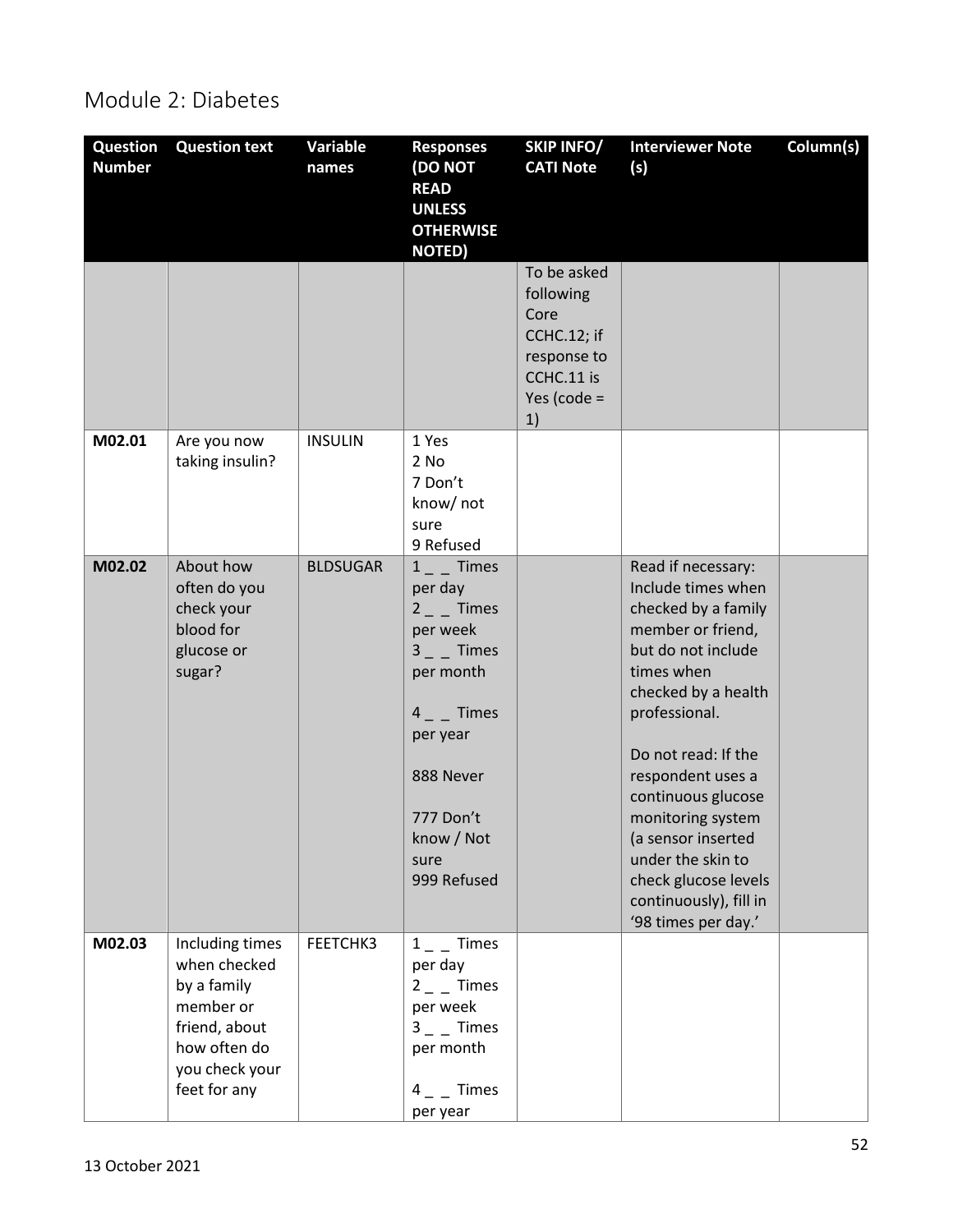|        | sores or                     |                 | 555 No feet                   |               |                                          |  |
|--------|------------------------------|-----------------|-------------------------------|---------------|------------------------------------------|--|
|        | irritations?                 |                 |                               |               |                                          |  |
|        |                              |                 | 888 Never                     |               |                                          |  |
|        |                              |                 | 777 Don't                     |               |                                          |  |
|        |                              |                 | know / Not                    |               |                                          |  |
|        |                              |                 | sure                          |               |                                          |  |
|        |                              |                 | 999 Refused                   |               |                                          |  |
| M02.04 | About how                    | <b>DOCTDIAB</b> | Number                        |               |                                          |  |
|        | many times in                |                 | of times $[76 =$              |               |                                          |  |
|        | the past 12                  |                 | 76 or more]                   |               |                                          |  |
|        | months have                  |                 | 88 None                       |               |                                          |  |
|        | you seen a                   |                 | 77 Don't                      |               |                                          |  |
|        | doctor, nurse,               |                 | know / Not                    |               |                                          |  |
|        | or other health              |                 | sure                          |               |                                          |  |
|        | professional for             |                 | 99 Refused                    |               |                                          |  |
| M02.05 | your diabetes?<br>About how  | CHKHEMO3        |                               |               |                                          |  |
|        | many times in                |                 | __ Number<br>of times $[76 =$ |               | Read if necessary: A<br>test for A-one-C |  |
|        | the past 12                  |                 | 76 or more]                   |               | measures the                             |  |
|        | months has a                 |                 | 88 None                       |               | average level of                         |  |
|        | doctor, nurse,               |                 | 98 Never                      |               | blood sugar over                         |  |
|        | or other health              |                 | heard of A-                   |               | the past three                           |  |
|        | professional                 |                 | one-C test                    |               | months.                                  |  |
|        | checked you for              |                 | 77 Don't                      |               |                                          |  |
|        | A-one-C?                     |                 | know / Not                    |               |                                          |  |
|        |                              |                 | sure                          |               |                                          |  |
|        |                              |                 | 99 Refused                    |               |                                          |  |
| M02.06 | About how                    | <b>FEETCHK</b>  | Number                        | If $M02.03 =$ |                                          |  |
|        | many times in                |                 | of times $[76 =$              | 555 (No       |                                          |  |
|        | the past 12                  |                 | 76 or more]                   | feet), go to  |                                          |  |
|        | months has a                 |                 | 88 None                       | M02.07        |                                          |  |
|        | health                       |                 | 77 Don't                      |               |                                          |  |
|        | professional                 |                 | know / Not                    |               |                                          |  |
|        | checked your<br>feet for any |                 | sure<br>99 Refused            |               |                                          |  |
|        | sores or                     |                 |                               |               |                                          |  |
|        | irritations?                 |                 |                               |               |                                          |  |
| M02.07 | When was the                 | EYEEXAM1        | Read if                       |               |                                          |  |
|        | last time you                |                 | necessary:                    |               |                                          |  |
|        | had an eye                   |                 | 1 Within the                  |               |                                          |  |
|        | exam in which                |                 | past month                    |               |                                          |  |
|        | the pupils were              |                 | (anytime less                 |               |                                          |  |
|        | dilated, making              |                 | than 1 month                  |               |                                          |  |
|        | you temporarily              |                 | ago)                          |               |                                          |  |
|        | sensitive to                 |                 | 2 Within the                  |               |                                          |  |
|        | bright light?                |                 | past year (1                  |               |                                          |  |
|        |                              |                 | month but                     |               |                                          |  |
|        |                              |                 | less than 12                  |               |                                          |  |
|        |                              |                 | months ago)                   |               |                                          |  |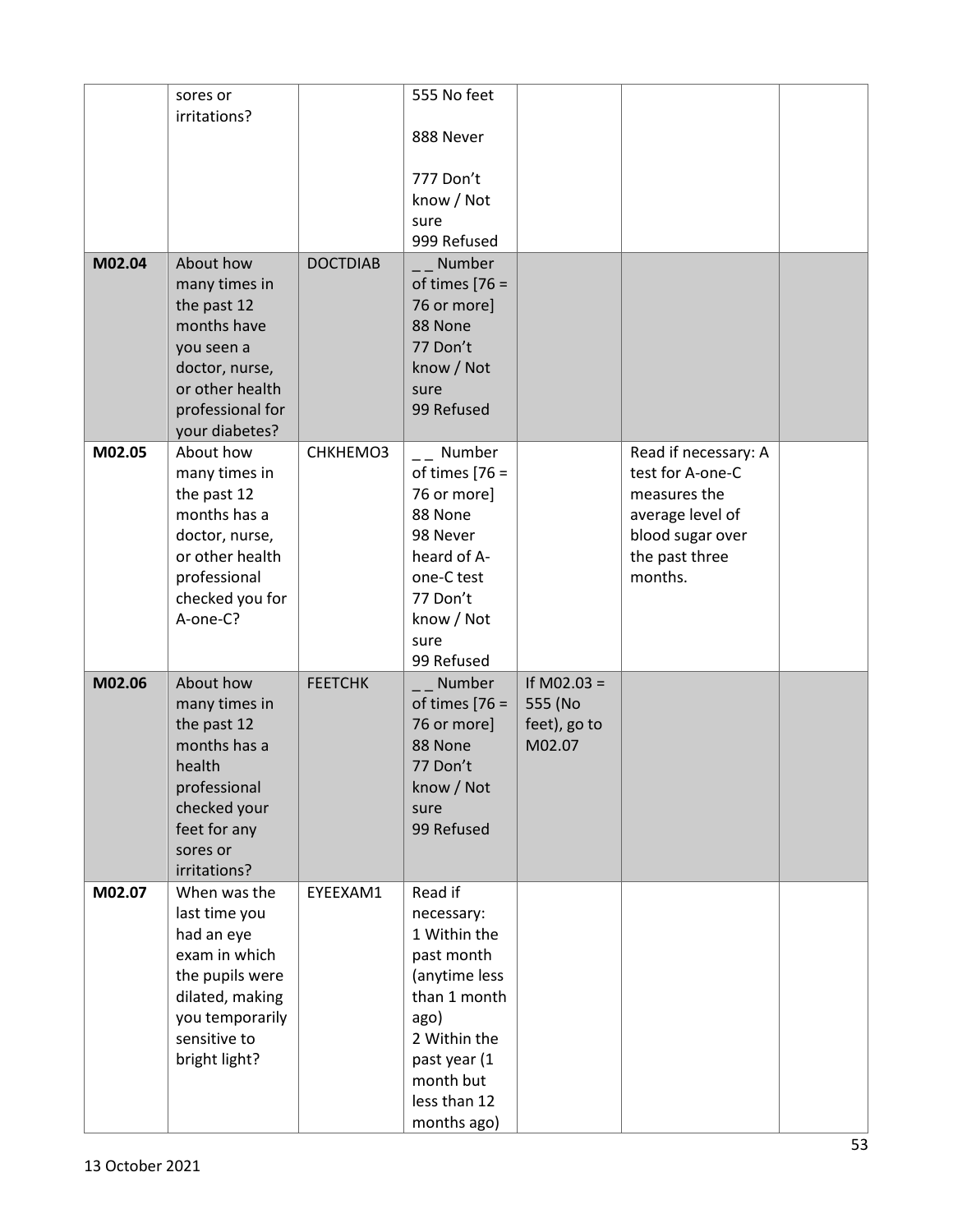| M02.08 | Has a doctor<br>ever told you<br>that diabetes<br>has affected<br>your eyes or<br>that you had | <b>DIABEYE</b> | 3 Within the<br>past 2 years<br>(1 year but<br>less than 2<br>years ago)<br>4 2 or more<br>years ago<br>Do not read:<br>7 Don't know<br>/ Not sure<br>8 Never<br>9 Refused<br>1 Yes<br>$2$ No<br>7 Don't<br>know/ not<br>sure<br>9 Refused |  |  |
|--------|------------------------------------------------------------------------------------------------|----------------|--------------------------------------------------------------------------------------------------------------------------------------------------------------------------------------------------------------------------------------------|--|--|
|        | retinopathy?                                                                                   |                |                                                                                                                                                                                                                                            |  |  |
| M02.09 | Have you ever<br>taken a course<br>or class in how<br>to manage your<br>diabetes<br>yourself?  | <b>DIABEDU</b> | 1 Yes<br>2 No<br>7 Don't<br>know/ not<br>sure<br>9 Refused                                                                                                                                                                                 |  |  |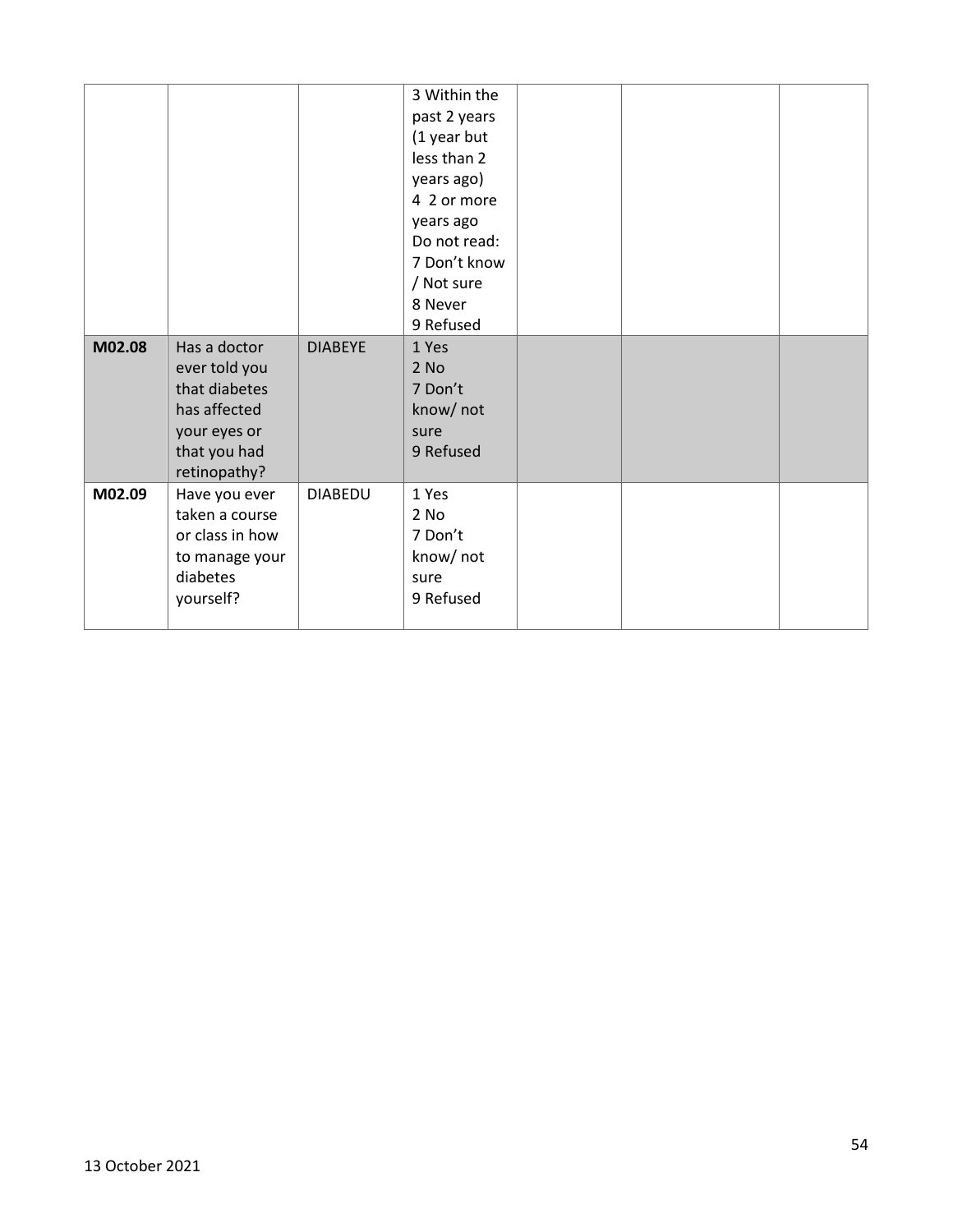# Module 19: Caregiver

| <b>Question</b><br><b>Number</b> | <b>Question text</b>                                                                                                                                       | <b>Variable</b><br>names | <b>Responses</b><br><b>(DO NOT READ</b><br><b>UNLESS</b><br><b>OTHERWISE</b><br><b>NOTED)</b>                                                                                                                                                                                                                                                            | <b>SKIP INFO/</b><br><b>CATI Note</b>                | <b>Interviewer</b><br>Note (s)                                                                                            | Column(s) |
|----------------------------------|------------------------------------------------------------------------------------------------------------------------------------------------------------|--------------------------|----------------------------------------------------------------------------------------------------------------------------------------------------------------------------------------------------------------------------------------------------------------------------------------------------------------------------------------------------------|------------------------------------------------------|---------------------------------------------------------------------------------------------------------------------------|-----------|
| M19.01                           | During the<br>past 30 days,<br>did you<br>provide<br>regular care or<br>assistance to a<br>friend or<br>family<br>member who<br>has a health<br>problem or | CAREGIV1                 | 1 Yes<br>2 No<br>7 Don't know/Not<br>sure<br>8 Caregiving<br>recipient died in<br>past 30 days<br>9 Refused                                                                                                                                                                                                                                              | Go to M19.09<br>Go to next<br>module<br>Go to M19.09 | If caregiving<br>recipient has<br>died in the past<br>30 days, code 8<br>and say: I'm so<br>sorry to hear of<br>your loss |           |
| M19.02                           | disability?<br>What is his or<br>her<br>relationship to<br>you?                                                                                            | <b>CRGVREL3</b>          | 01 Mother<br>02 Father<br>03 Mother-in-law<br>04 Father-in-law<br>05 Child<br>06 Husband<br>07 Wife<br>08 Live-in partner<br>09 Brother or<br>brother-in-law<br>10 Sister or sister-<br>in-law<br>11 Grandmother<br>12 Grandfather<br>13 Grandchild<br>14 Other relative<br>15 Non-relative/<br>Family friend<br>77 Don't<br>know/Not sure<br>99 Refused |                                                      | If more than<br>one person,<br>say: Please<br>refer to the<br>person to<br>whom you are<br>giving the most<br>care.       |           |
| M19.03                           | For how long<br>have you<br>provided care<br>for that<br>person?                                                                                           | CRGVLNG1                 | Read if necessary:<br>1 Less than 30<br>days<br>21 month to less<br>than 6 months<br>3 6 months to less<br>than 2 years<br>4 2 years to less<br>than 5 years                                                                                                                                                                                             |                                                      |                                                                                                                           |           |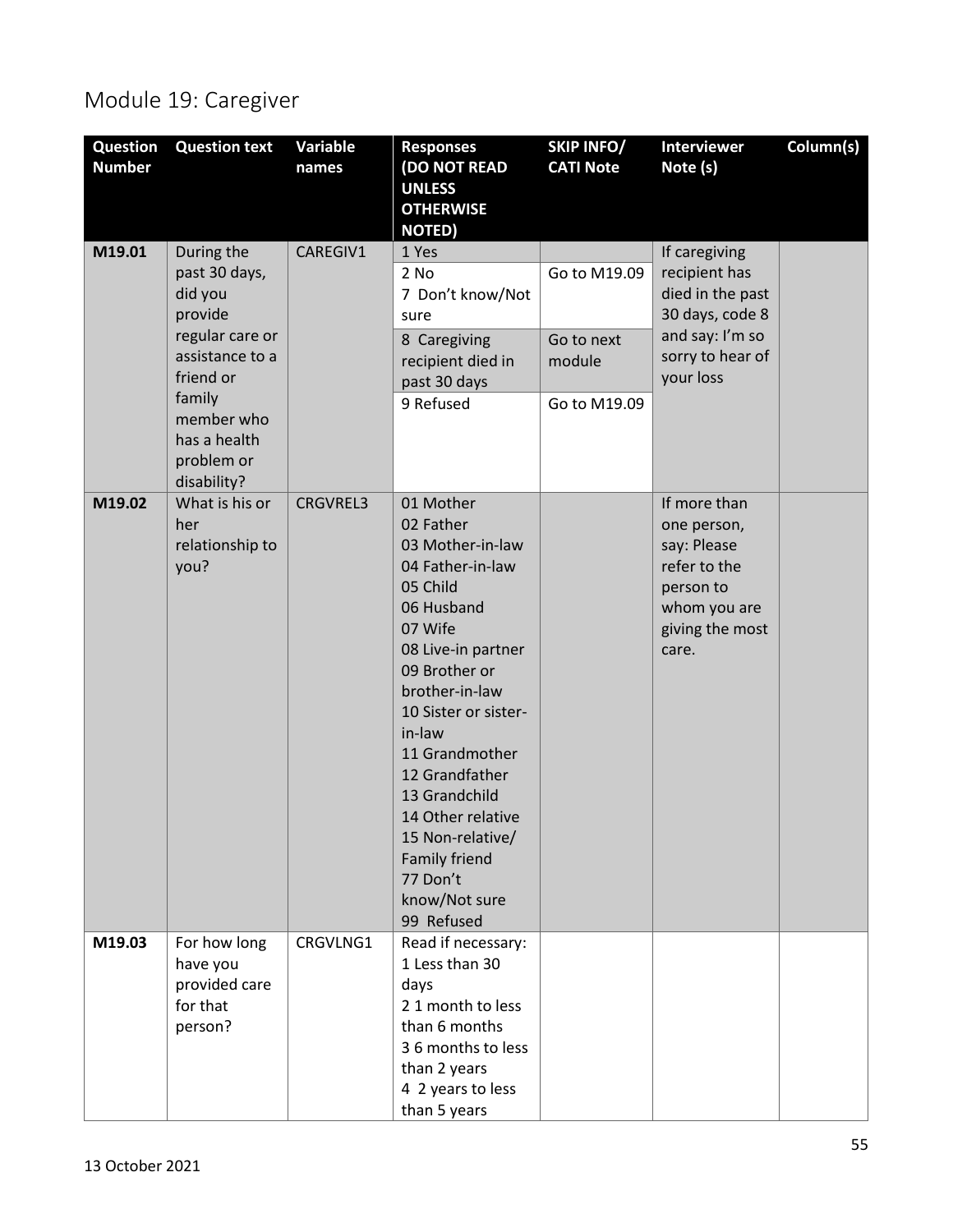|        |                  |          | 5 More than 5                            |                 |  |
|--------|------------------|----------|------------------------------------------|-----------------|--|
|        |                  |          | years                                    |                 |  |
|        |                  |          | Do not read:                             |                 |  |
|        |                  |          | 7 Don't Know/                            |                 |  |
|        |                  |          | Not Sure                                 |                 |  |
|        |                  |          | Refused<br>9                             |                 |  |
| M19.04 | In an average    | CRGVHRS1 | Read if necessary:                       |                 |  |
|        | week, how        |          | 1 Up to 8 hours                          |                 |  |
|        | many hours       |          | per week                                 |                 |  |
|        | do you           |          | 29 to 19 hours                           |                 |  |
|        | provide care     |          | per week                                 |                 |  |
|        | or assistance?   |          | 3 20 to 39 hours                         |                 |  |
|        |                  |          | per week                                 |                 |  |
|        |                  |          | 4 40 hours or                            |                 |  |
|        |                  |          |                                          |                 |  |
|        |                  |          | more                                     |                 |  |
|        |                  |          | Do not read:                             |                 |  |
|        |                  |          | 7 Don't know/Not                         |                 |  |
|        |                  |          | sure<br>9 Refused                        |                 |  |
|        |                  |          |                                          |                 |  |
| M19.05 | What is the      | CRGVPRB3 | 01 Arthritis/                            | If $M19.05 = 5$ |  |
|        | main health      |          | rheumatism                               | (Alzheimer's    |  |
|        | problem, long-   |          | 02 Asthma                                | disease,        |  |
|        | term illness, or |          | 03 Cancer                                | dementia or     |  |
|        | disability that  |          | 04 Chronic                               | other           |  |
|        | the person       |          | respiratory                              | cognitive       |  |
|        | you care for     |          | conditions such as                       | impairment      |  |
|        | has?             |          | emphysema or                             | disorder), go   |  |
|        |                  |          | <b>COPD</b>                              | to M19.07.      |  |
|        |                  |          | 05 Alzheimer's                           | Otherwise,      |  |
|        |                  |          | disease, dementia                        | continue        |  |
|        |                  |          | or other cognitive                       |                 |  |
|        |                  |          | impairment                               |                 |  |
|        |                  |          | disorder                                 |                 |  |
|        |                  |          | 06 Developmental<br>disabilities such as |                 |  |
|        |                  |          | autism, Down's                           |                 |  |
|        |                  |          |                                          |                 |  |
|        |                  |          | Syndrome, and<br>spina bifida            |                 |  |
|        |                  |          | 07 Diabetes                              |                 |  |
|        |                  |          | 08 Heart disease,                        |                 |  |
|        |                  |          | hypertension,                            |                 |  |
|        |                  |          | stroke                                   |                 |  |
|        |                  |          | 09 Human                                 |                 |  |
|        |                  |          | Immunodeficiency                         |                 |  |
|        |                  |          | Virus Infection                          |                 |  |
|        |                  |          | (H.I.V.)                                 |                 |  |
|        |                  |          | 10 Mental                                |                 |  |
|        |                  |          | illnesses, such as                       |                 |  |
|        |                  |          |                                          |                 |  |
|        |                  |          | anxiety,                                 |                 |  |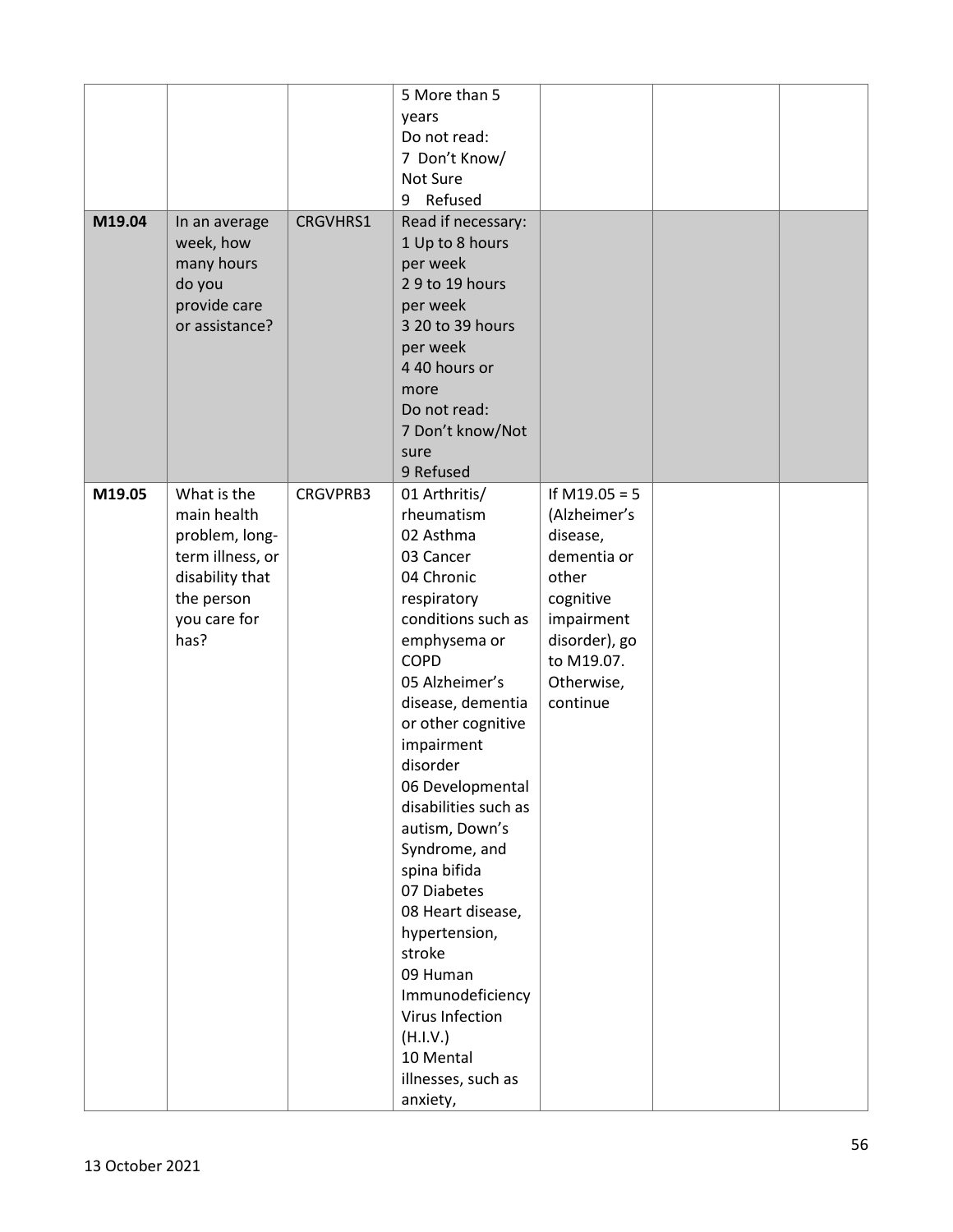|        |                                                                                                                                                                              |          | depression, or<br>schizophrenia<br>11 Other organ<br>failure or diseases<br>such as kidney or<br>liver problems<br>12 Substance<br>abuse or addiction<br>disorders<br>13 Injuries,<br>including broken<br>bones<br>14 Old age/<br>infirmity/frailty<br>15 Other<br>77 Don't<br>know/Not sure<br>99 Refused |  |  |
|--------|------------------------------------------------------------------------------------------------------------------------------------------------------------------------------|----------|------------------------------------------------------------------------------------------------------------------------------------------------------------------------------------------------------------------------------------------------------------------------------------------------------------|--|--|
| M19.06 | Does the<br>person you<br>care for also<br>have<br>Alzheimer's<br>disease,<br>dementia or<br>other<br>cognitive<br>impairment<br>disorder?                                   | CRGVALZD | 1 Yes<br>2 No<br>7 Don't know/ Not<br>sure<br>9 Refused                                                                                                                                                                                                                                                    |  |  |
| M19.07 | In the past 30<br>days, did you<br>provide care<br>for this person<br>by managing<br>personal care<br>such as giving<br>medications,<br>feeding,<br>dressing, or<br>bathing? | CRGVPER1 | 1 Yes<br>2 No<br>7 Don't know/ not<br>sure<br>9 Refused                                                                                                                                                                                                                                                    |  |  |
| M19.08 | In the past 30<br>days, did you<br>provide care<br>for this person<br>by managing<br>household<br>tasks such as<br>cleaning,<br>managing<br>money, or                        | CRGVHOU1 | 1 Yes<br>2 No<br>7 Don't know/ not<br>sure<br>9 Refused                                                                                                                                                                                                                                                    |  |  |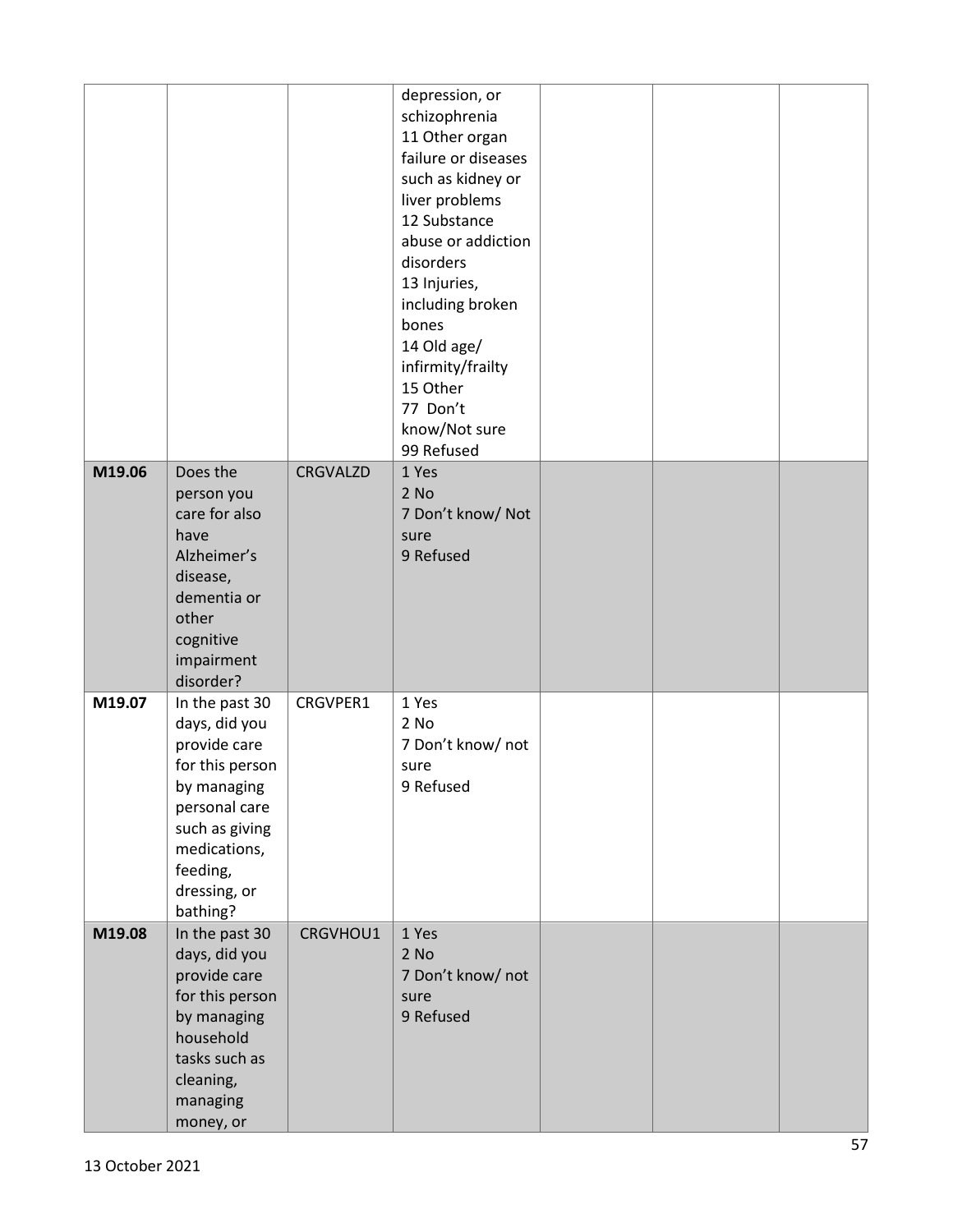|        | preparing<br>meals?                                                                                                                                                 |                 |                                                           |                                               |  |
|--------|---------------------------------------------------------------------------------------------------------------------------------------------------------------------|-----------------|-----------------------------------------------------------|-----------------------------------------------|--|
|        |                                                                                                                                                                     |                 |                                                           | If $M19.01 = 1$<br>or 8, go to<br>next module |  |
| M19.09 | In the next 2<br>years, do you<br>expect to<br>provide care<br>or assistance<br>to a friend or<br>family<br>member who<br>has a health<br>problem or<br>disability? | <b>CRGVEXPT</b> | 1 Yes<br>$2$ No<br>7 Don't know/ not<br>sure<br>9 Refused |                                               |  |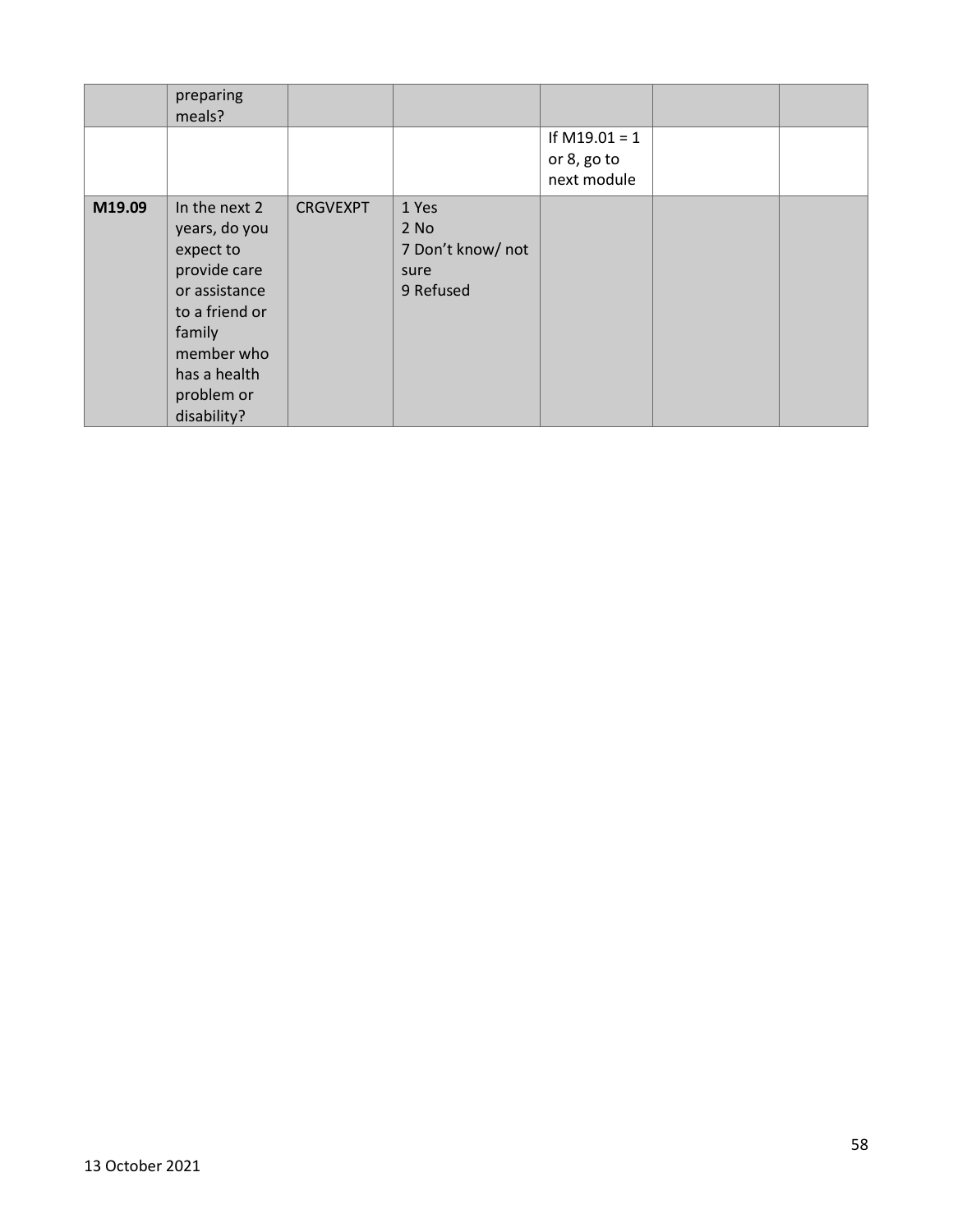| <b>Question</b><br><b>Number</b> | <b>Question text</b>                                                                                                                                                                                                                                                                                                                                                                                                                                                                                                                                                                                                                                                                        | Variable<br>names | <b>Responses</b><br>(DO NOT<br><b>READ</b><br><b>UNLESS</b><br><b>OTHERWISE</b><br><b>NOTED)</b> | <b>SKIP</b><br>INFO/<br><b>CATI</b><br><b>Note</b> | <b>Interviewer</b><br>Note (s)                                                                                                        | Column(s) |
|----------------------------------|---------------------------------------------------------------------------------------------------------------------------------------------------------------------------------------------------------------------------------------------------------------------------------------------------------------------------------------------------------------------------------------------------------------------------------------------------------------------------------------------------------------------------------------------------------------------------------------------------------------------------------------------------------------------------------------------|-------------------|--------------------------------------------------------------------------------------------------|----------------------------------------------------|---------------------------------------------------------------------------------------------------------------------------------------|-----------|
| Prologue                         | I'd like to ask you some<br>questions about events<br>that happened during<br>your childhood. This<br>information will allow us<br>to better understand<br>problems that may occur<br>early in life and may help<br>others in the future. This<br>is a sensitive topic and<br>some people may feel<br>uncomfortable with these<br>questions. At the end of<br>this section, I will give you<br>a phone number for an<br>organization that can<br>provide information and<br>referral for these issues.<br>Please keep in mind that<br>you can ask me to skip any<br>question you do not want<br>to answer. All questions<br>refer to the time period<br>before you were 18 years<br>of age. |                   |                                                                                                  |                                                    | Be aware of<br>the level of<br>stress<br>introduced by<br>questions in<br>this section<br>and be familiar<br>with the crisis<br>plan. |           |
| M20.01                           | Now, looking back before<br>you were 18 years of age--<br>1) Did you live with<br>anyone who was<br>depressed, mentally ill, or<br>suicidal?                                                                                                                                                                                                                                                                                                                                                                                                                                                                                                                                                | <b>ACEDEPRS</b>   | 1 Yes<br>2 No<br>7 Don't<br>Know/Not<br>Sure<br>9 Refused                                        |                                                    |                                                                                                                                       |           |
| M20.02                           | Did you live with anyone<br>who was a problem<br>drinker or alcoholic?                                                                                                                                                                                                                                                                                                                                                                                                                                                                                                                                                                                                                      | <b>ACEDRINK</b>   | 1 Yes<br>2 No<br>7 Don't<br>Know/Not<br>Sure<br>9 Refused                                        |                                                    |                                                                                                                                       |           |
| M20.03                           | Did you live with anyone<br>who used illegal street                                                                                                                                                                                                                                                                                                                                                                                                                                                                                                                                                                                                                                         | <b>ACEDRUGS</b>   | 1 Yes<br>2 No                                                                                    |                                                    |                                                                                                                                       |           |

# Module 20: Adverse Childhood Experiences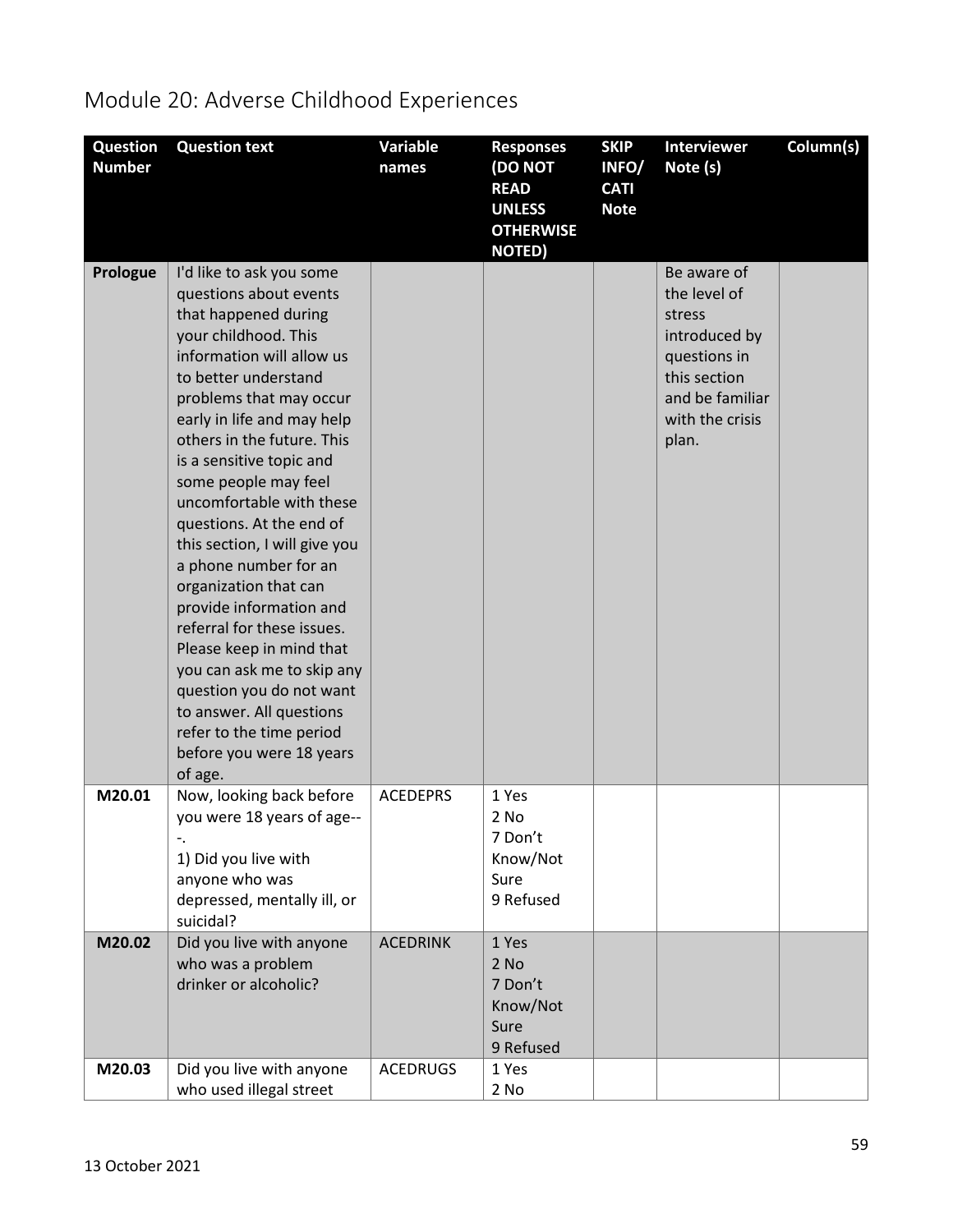|        | drugs or who abused<br>prescription medications?                                                                                                                           |                 | 7 Don't<br>Know/Not<br>Sure<br>9 Refused                                                                     |  |  |
|--------|----------------------------------------------------------------------------------------------------------------------------------------------------------------------------|-----------------|--------------------------------------------------------------------------------------------------------------|--|--|
| M20.04 | Did you live with anyone<br>who served time or was<br>sentenced to serve time in<br>a prison, jail, or other<br>correctional facility?                                     | <b>ACEPRISN</b> | 1 Yes<br>$2$ No<br>7 Don't<br>Know/Not<br>Sure<br>9 Refused                                                  |  |  |
| M20.05 | Were your parents<br>separated or divorced?                                                                                                                                | <b>ACEDIVRC</b> | 1 Yes<br>$2$ No<br>8 Parents not<br>married<br>7 Don't<br>Know/Not<br>Sure<br>9 Refused                      |  |  |
| M20.06 | How often did your<br>parents or adults in your<br>home ever slap, hit, kick,<br>punch or beat each other<br>up?<br>Was it                                                 | <b>ACEPUNCH</b> | Read:<br>1 Never<br>2 Once<br>3 More than<br>once<br>Don't Read:<br>7 Don't<br>know/Not<br>Sure<br>9 Refused |  |  |
| M20.07 | Not including spanking,<br>(before age 18), how<br>often did a parent or adult<br>in your home ever hit,<br>beat, kick, or physically<br>hurt you in any way? Was<br>$it-$ | ACEHURT1        | Read:<br>1 Never<br>2 Once<br>3 More than<br>once<br>Don't Read:<br>7 Don't<br>know/Not<br>Sure<br>9 Refused |  |  |
| M20.08 | How often did a parent or<br>adult in your home ever<br>swear at you, insult you,<br>or put you down? Was it                                                               | <b>ACESWEAR</b> | Read:<br>1 Never<br>2 Once<br>3 More than<br>once<br>Don't Read:<br>7 Don't<br>know/Not<br>Sure<br>9 Refused |  |  |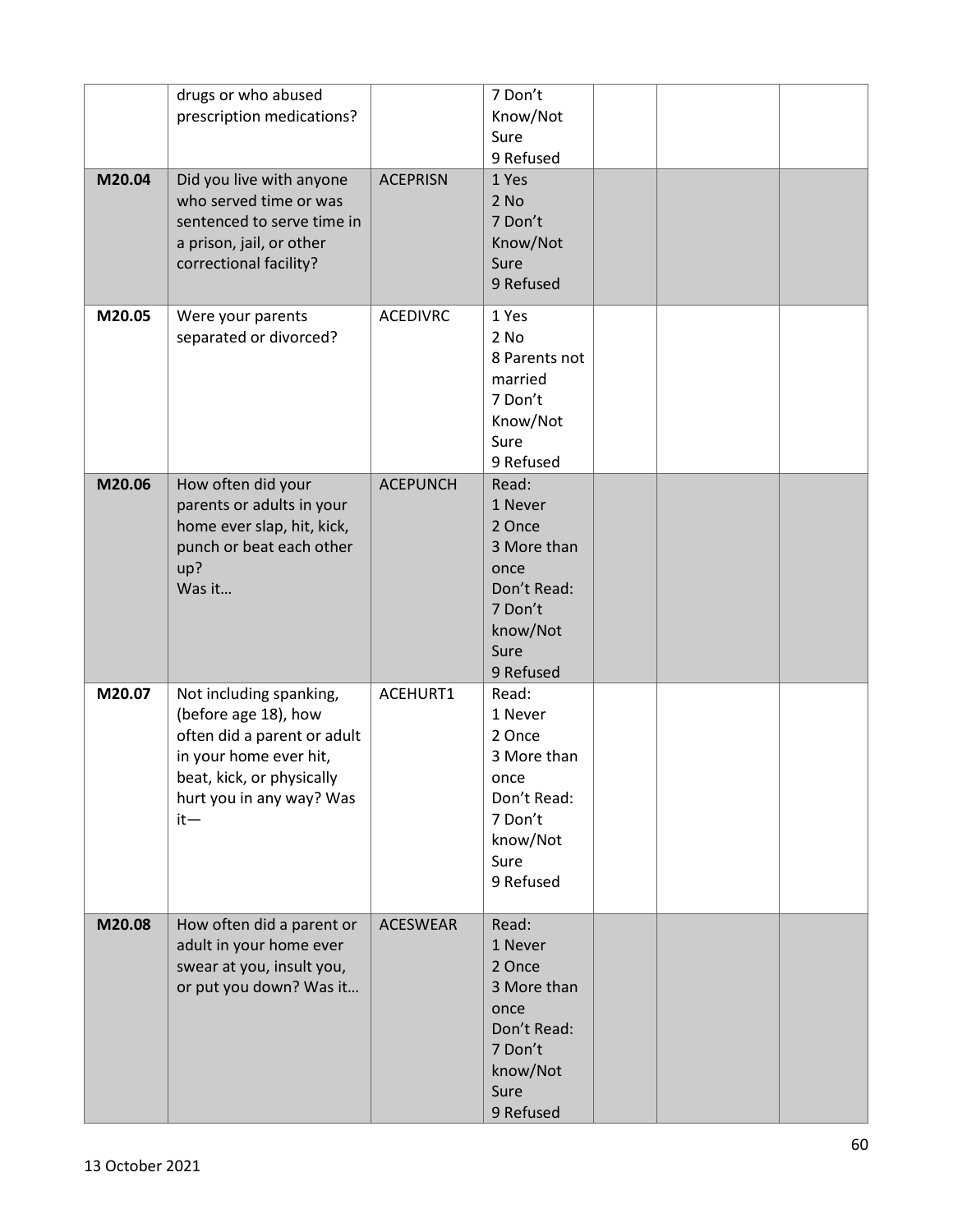| M20.09 | How often did anyone at<br>least 5 years older than<br>you or an adult, ever<br>touch you sexually? Was<br>it                                                                                                                        | <b>ACETOUCH</b> | Read:<br>1 Never<br>2 Once<br>3 More than<br>once<br>Don't Read:<br>7 Don't<br>know/Not<br>Sure<br>9 Refused                                                                  |  |  |
|--------|--------------------------------------------------------------------------------------------------------------------------------------------------------------------------------------------------------------------------------------|-----------------|-------------------------------------------------------------------------------------------------------------------------------------------------------------------------------|--|--|
| M20.10 | How often did anyone at<br>least 5 years older than<br>you or an adult, try to<br>make you touch them<br>sexually? Was it                                                                                                            | <b>ACETTHEM</b> | Read:<br>1 Never<br>2 Once<br>3 More than<br>once<br>Don't Read:<br>7 Don't<br>know/Not<br>Sure<br>9 Refused                                                                  |  |  |
| M20.11 | How often did anyone at<br>least 5 years older than<br>you or an adult, force you<br>to have sex? Was it                                                                                                                             | <b>ACEHVSEX</b> | Read:<br>1 Never<br>2 Once<br>3 More than<br>once<br>Don't Read:<br>7 Don't<br>know/Not<br>Sure<br>9 Refused                                                                  |  |  |
| M20.12 | For how much of your<br>childhood was there an<br>adult in your household<br>who made you feel safe<br>and protected? Would<br>you say never, a little of<br>the time, some of the<br>time, most of the time,<br>or all of the time? | ***NEW***       | 1. Never<br>2. A little of<br>the time<br>3. Some of<br>the time<br>4. Most of<br>the time<br>5. All of the<br>time<br>7 Don't<br><b>Know/Not</b><br>sure<br><b>9 Refused</b> |  |  |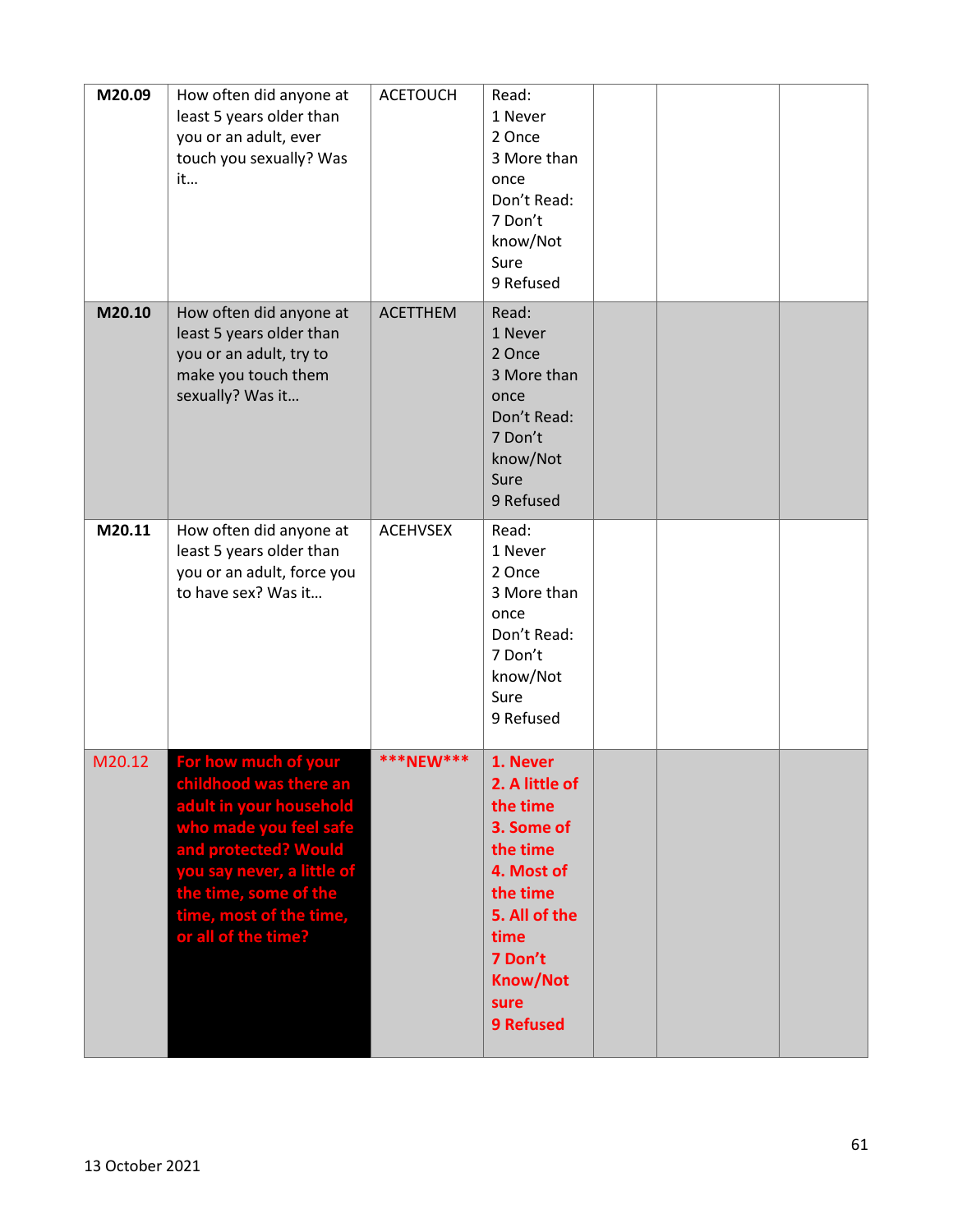| M20.13 | For how much of your<br>childhood was there an<br>adult in your household<br>who tried hard to make<br>sure your basic needs<br>were met? Would you<br>say never, a little of the<br>time, some of the time,<br>most of the time, or all<br>of the time? | ***NEW**** | 1. Never<br>2. A little of<br>the time<br>3. Some of<br>the time<br>4. Most of<br>the time<br>5. All of the<br>time<br>7 Don't<br><b>Know/Not</b><br>sure<br><b>9 Refused</b> |                                                                                        |  |
|--------|----------------------------------------------------------------------------------------------------------------------------------------------------------------------------------------------------------------------------------------------------------|------------|-------------------------------------------------------------------------------------------------------------------------------------------------------------------------------|----------------------------------------------------------------------------------------|--|
|        | Would you like for me to<br>provide a toll-free number<br>for an organization that<br>can provide information<br>and referral for the issues<br>in the last few questions.                                                                               |            |                                                                                                                                                                               | If yes provide<br>number<br><b>STATE TO</b><br><b>INSERT</b><br><b>NUMBER</b><br>HERE] |  |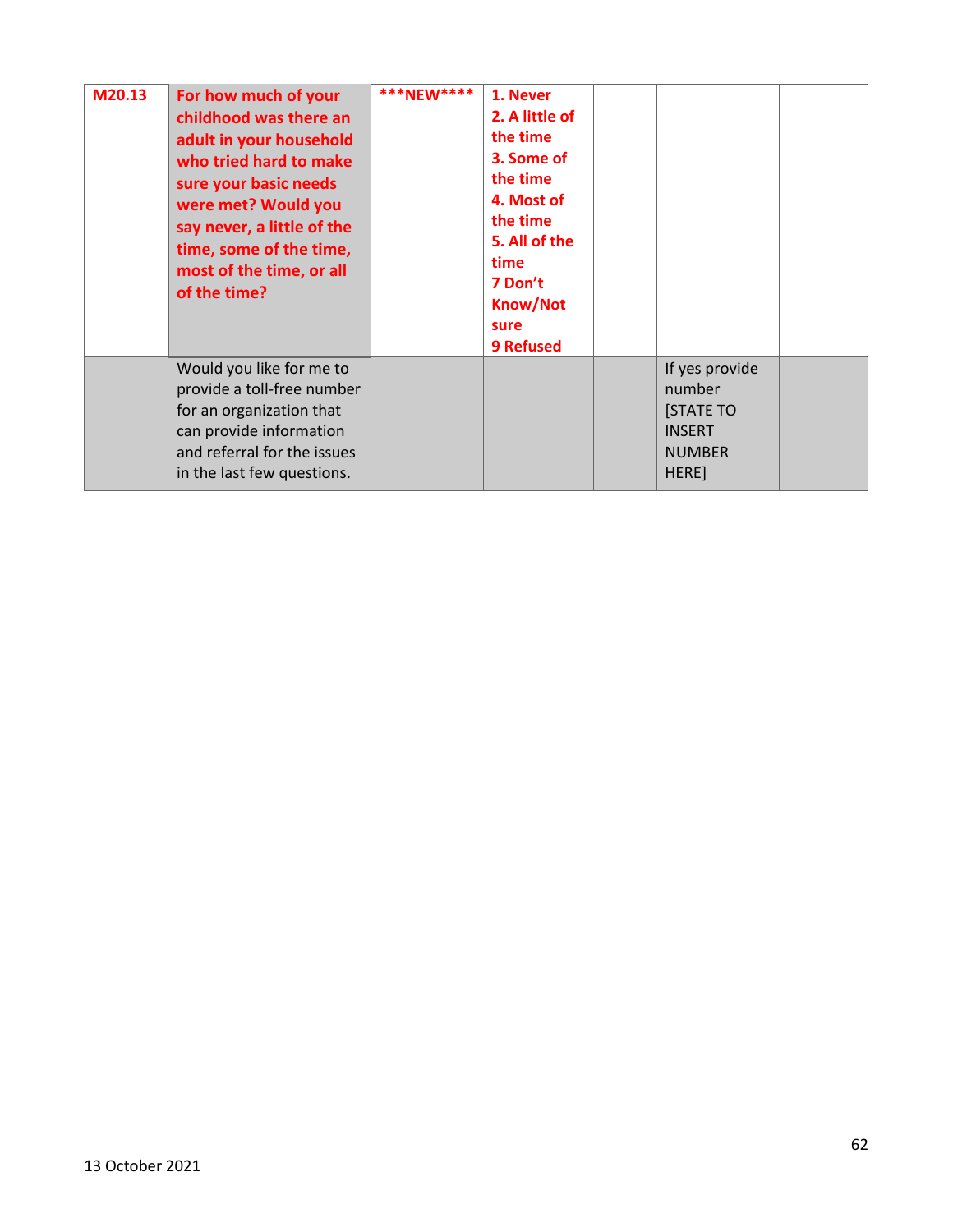### Module 21: Marijuana Use

| <b>Question</b><br><b>Number</b> | <b>Question text</b>                                                                                                                   | Variable<br>names | <b>Responses</b><br><b>(DO NOT</b><br><b>READ UNLESS</b><br><b>OTHERWISE</b><br><b>NOTED)</b>                                                                                                                                                                                                                                                                                                                                            | <b>SKIP INFO/</b><br><b>CATI Note</b> | <b>Interviewer Note (s)</b>                                                                                                                                               | Column(s) |
|----------------------------------|----------------------------------------------------------------------------------------------------------------------------------------|-------------------|------------------------------------------------------------------------------------------------------------------------------------------------------------------------------------------------------------------------------------------------------------------------------------------------------------------------------------------------------------------------------------------------------------------------------------------|---------------------------------------|---------------------------------------------------------------------------------------------------------------------------------------------------------------------------|-----------|
| M21.01                           | During the<br>past 30 days,<br>on how many<br>days did you<br>use marijuana<br>or cannabis?                                            | MARIJAN1          | $01 - 30$<br>Number of<br>days<br>88 None<br>77 Don't<br>know/not<br>sure<br>99 Refused                                                                                                                                                                                                                                                                                                                                                  | Go to next<br>module                  | If asked, participants<br>should be advised<br><b>NOT to include</b><br>hemp-based CBD<br>products.                                                                       |           |
| M21.02                           | During the<br>past 30 days,<br>which one of<br>the following<br>ways did you<br>use marijuana<br>the most<br>often? Did you<br>usually | USEMRJN2          | Read:<br>1 Smoke it<br>(for example,<br>in a joint,<br>bong, pipe,<br>or blunt).<br>2 Eat it (for<br>example, in<br>brownies,<br>cakes,<br>cookies, or<br>candy)<br>3 Drink it (for<br>example, in<br>tea, cola, or<br>alcohol)<br>4 Vaporize it<br>(for example,<br>in an e-<br>cigarette-like<br>vaporizer or<br>another<br>vaporizing<br>device)<br>5 Dab it (for<br>example,<br>using a<br>dabbing rig,<br>knife, or dab<br>pen), or |                                       | Select one. If<br>respondent provides<br>more than one say:<br>Which way did you<br>use it most often?<br><b>Read parentheticals</b><br>only if asked for<br>more detail. |           |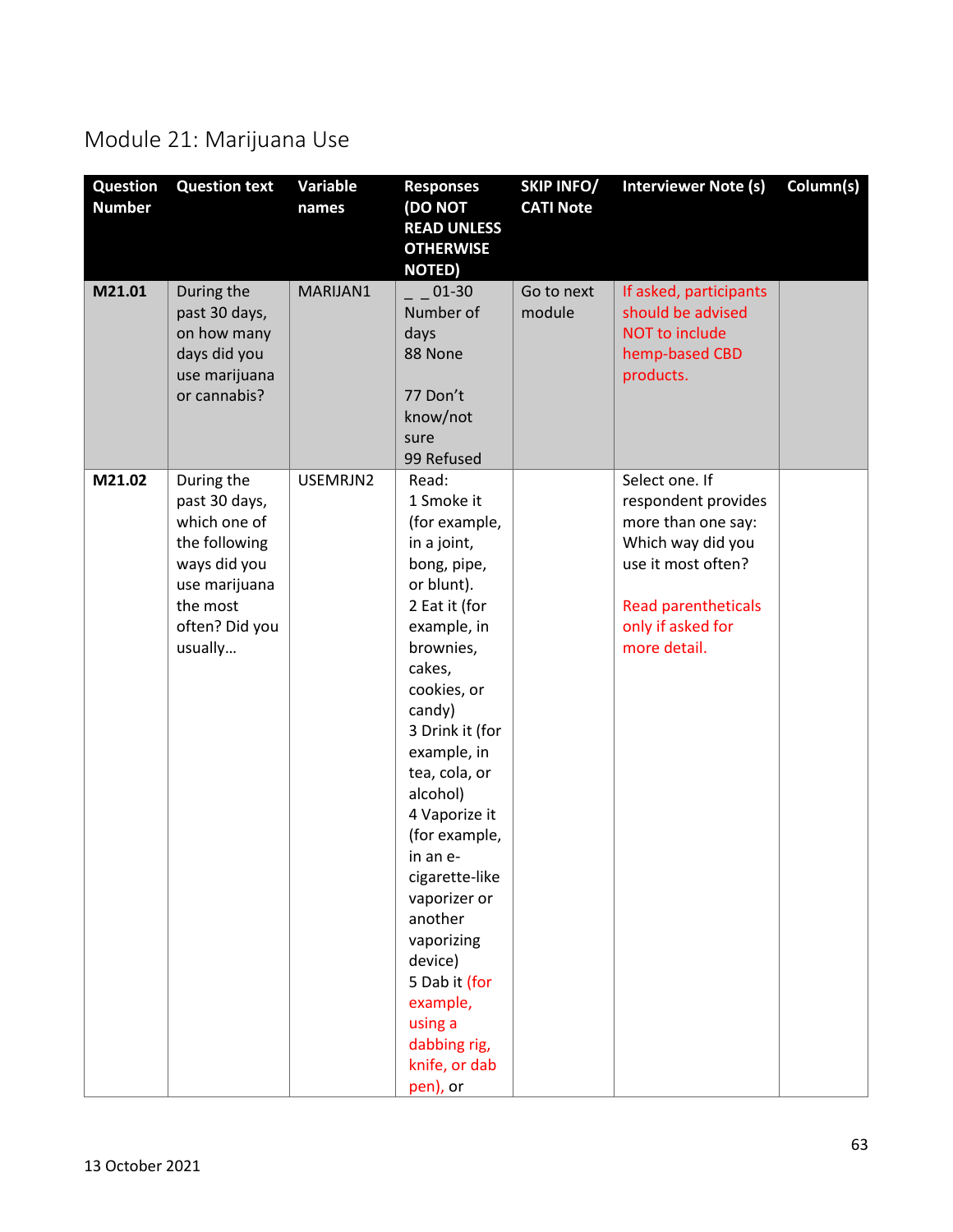|        |                 |          | 6 Use it some  |  |  |
|--------|-----------------|----------|----------------|--|--|
|        |                 |          | other way.     |  |  |
|        |                 |          | Do not read:   |  |  |
|        |                 |          | 7 Don't        |  |  |
|        |                 |          | know/not       |  |  |
|        |                 |          | sure           |  |  |
|        |                 |          | 9 Refused      |  |  |
| M21.03 | When you        | RSNMRJN1 | Read:          |  |  |
|        | used            |          | 1 For medical  |  |  |
|        | marijuana or    |          | reasons Hike   |  |  |
|        | cannabis        |          | to treat or    |  |  |
|        | during the      |          | decrease       |  |  |
|        | past 30 days,   |          | symptoms of    |  |  |
|        | was it usually: |          | a health       |  |  |
|        |                 |          | condition);    |  |  |
|        |                 |          | 2 For non-     |  |  |
|        |                 |          | medical        |  |  |
|        |                 |          | reasons (like  |  |  |
|        |                 |          | to have fun    |  |  |
|        |                 |          | or fit in), or |  |  |
|        |                 |          | 3 For both     |  |  |
|        |                 |          | medical and    |  |  |
|        |                 |          | non-medical    |  |  |
|        |                 |          | reasons.       |  |  |
|        |                 |          | Do not read:   |  |  |
|        |                 |          | 7 Don't        |  |  |
|        |                 |          |                |  |  |
|        |                 |          | know/Not       |  |  |
|        |                 |          | sure           |  |  |
|        |                 |          | 9 Refused      |  |  |
|        |                 |          |                |  |  |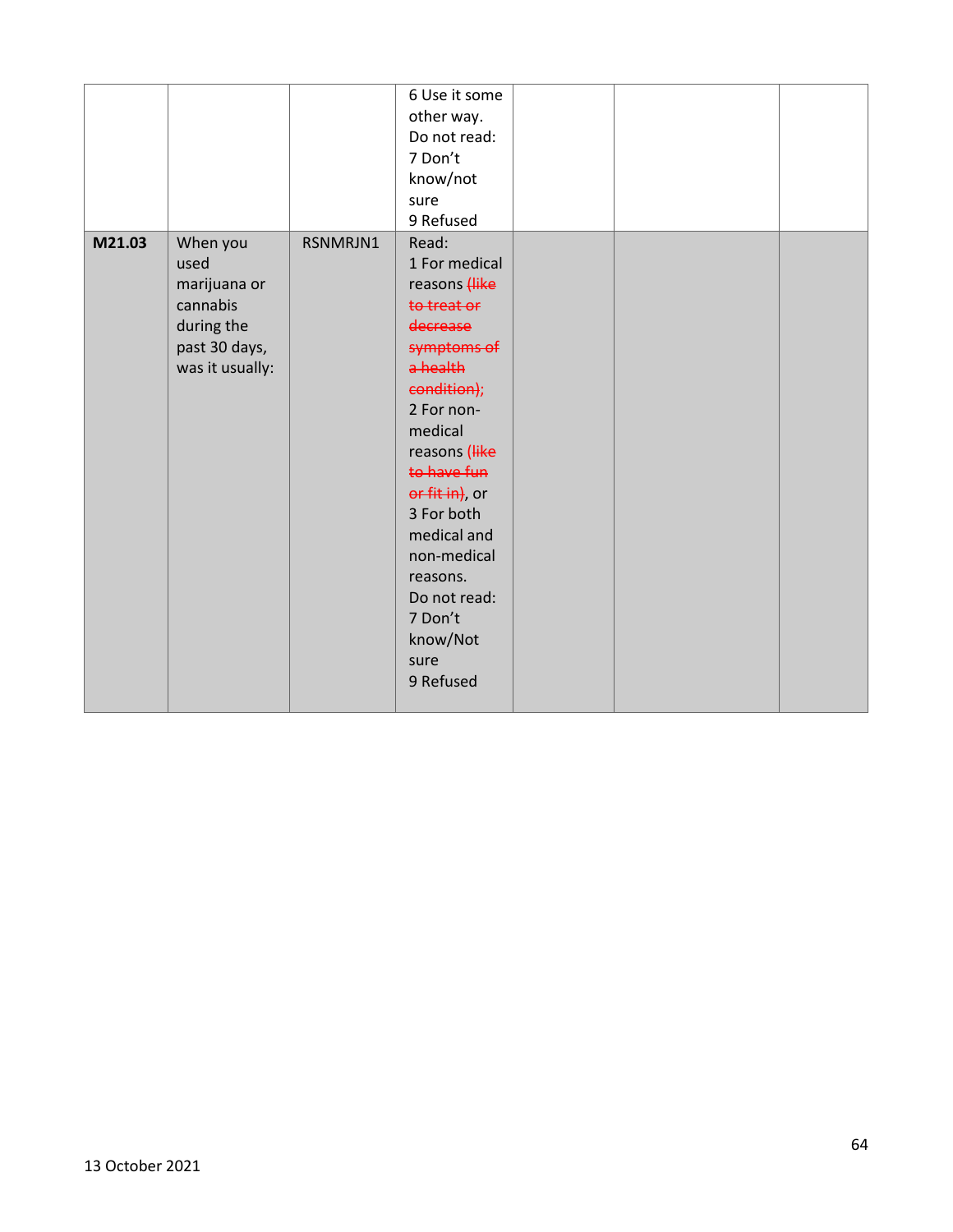### Module 24: Industry and Occupation

| <b>Question</b><br><b>Number</b> | <b>Question text</b>                                                                                              | <b>Variable</b><br>names | <b>Responses</b>                                                          | <b>SKIP INFO/ CATI</b><br><b>Note</b>                                                                                                                                                                                                                                                                                                                                                                                                                                                                                | <b>Interviewer</b><br>Note (s)                                                                                                                    | Column(s) |
|----------------------------------|-------------------------------------------------------------------------------------------------------------------|--------------------------|---------------------------------------------------------------------------|----------------------------------------------------------------------------------------------------------------------------------------------------------------------------------------------------------------------------------------------------------------------------------------------------------------------------------------------------------------------------------------------------------------------------------------------------------------------------------------------------------------------|---------------------------------------------------------------------------------------------------------------------------------------------------|-----------|
|                                  |                                                                                                                   |                          | <b>(DO NOT READ</b><br><b>UNLESS</b><br><b>OTHERWISE</b><br><b>NOTED)</b> |                                                                                                                                                                                                                                                                                                                                                                                                                                                                                                                      |                                                                                                                                                   |           |
| M24.01                           | What kind of<br>work do you<br>do? For<br>example,<br>registered<br>nurse, janitor,<br>cashier, auto<br>mechanic. | <b>TYPEWORK</b>          | Record<br>answer<br>99 Refused                                            | To be asked<br>following<br>CDEM.14; if<br>response to<br>$CDEM.14 = 1 OR$<br>$= 2$ OR 4)<br>If CDEM. $14 = 1$<br>(Employed for<br>wages) or 2<br>(Self-employed)<br>or 4 (Employed<br>for wages or out<br>of work for less<br>than 1 year),<br>continue, else go<br>to next<br>module/section.<br>If CDEM. $14 = 4$<br>(Out of work for<br>less than 1 year)<br>ask, "What kind<br>of work did you<br>do? For<br>example,<br>registered nurse,<br>janitor, cashier,<br>auto mechanic."<br>Else go to next<br>module | If respondent<br>is unclear,<br>ask: What is<br>your job title?<br>If respondent<br>has more<br>than one job<br>ask: What is<br>your main<br>job? |           |
| M24.02                           | What kind of<br>business or<br>industry do you<br>work in? For<br>example,<br>hospital,                           | <b>TYPEINDS</b>          | Record<br>answer<br>99 Refused                                            | If Core CDEM.14<br>$= 4$ (Out of work<br>for less than 1<br>year) ask, "What<br>kind of business<br>or industry did                                                                                                                                                                                                                                                                                                                                                                                                  |                                                                                                                                                   |           |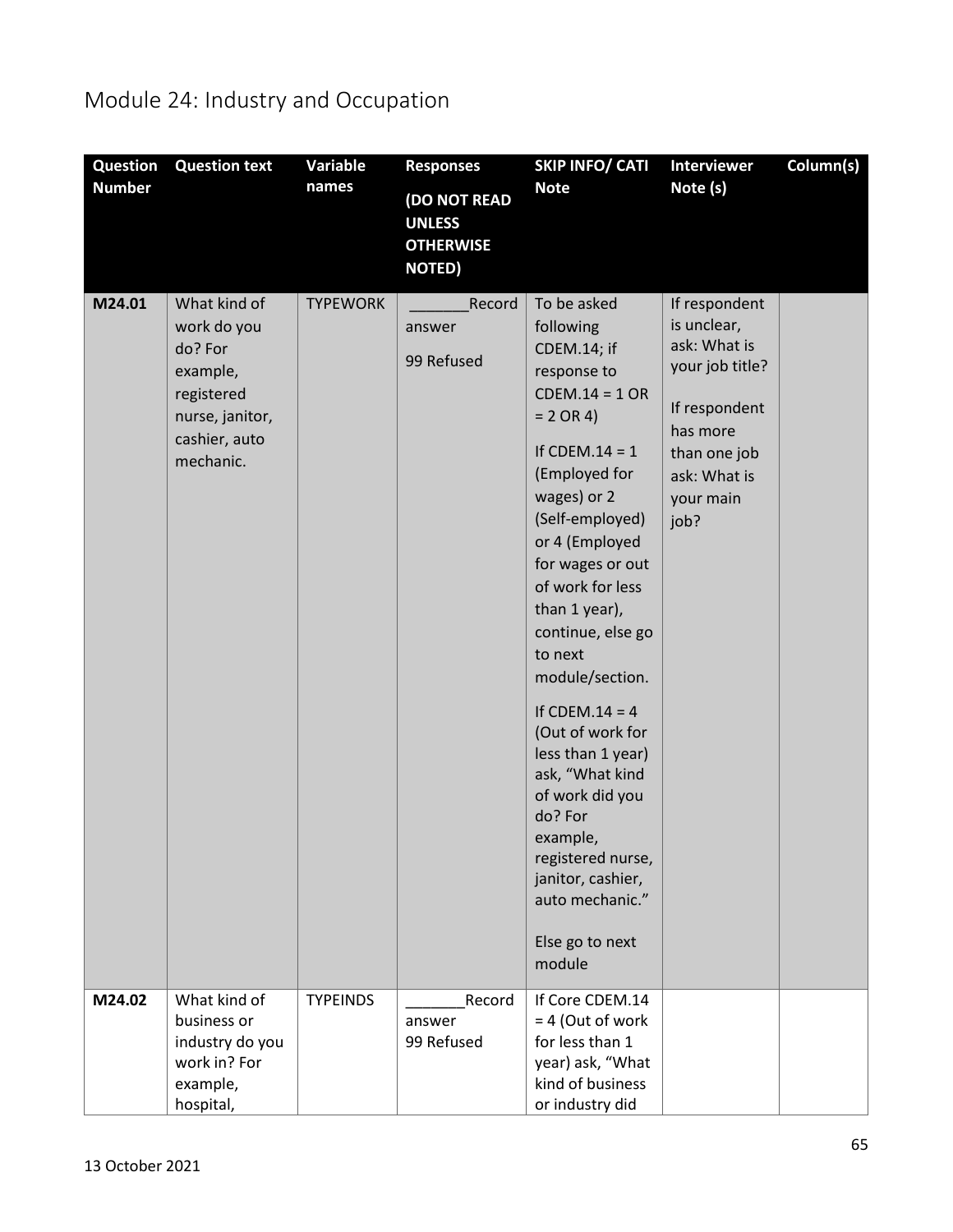| elementary       | you work in? For |
|------------------|------------------|
| school, clothing | example,         |
| manufacturing,   | hospital,        |
| restaurant       | elementary       |
|                  | school, clothing |
|                  | manufacturing,   |
|                  | restaurant."     |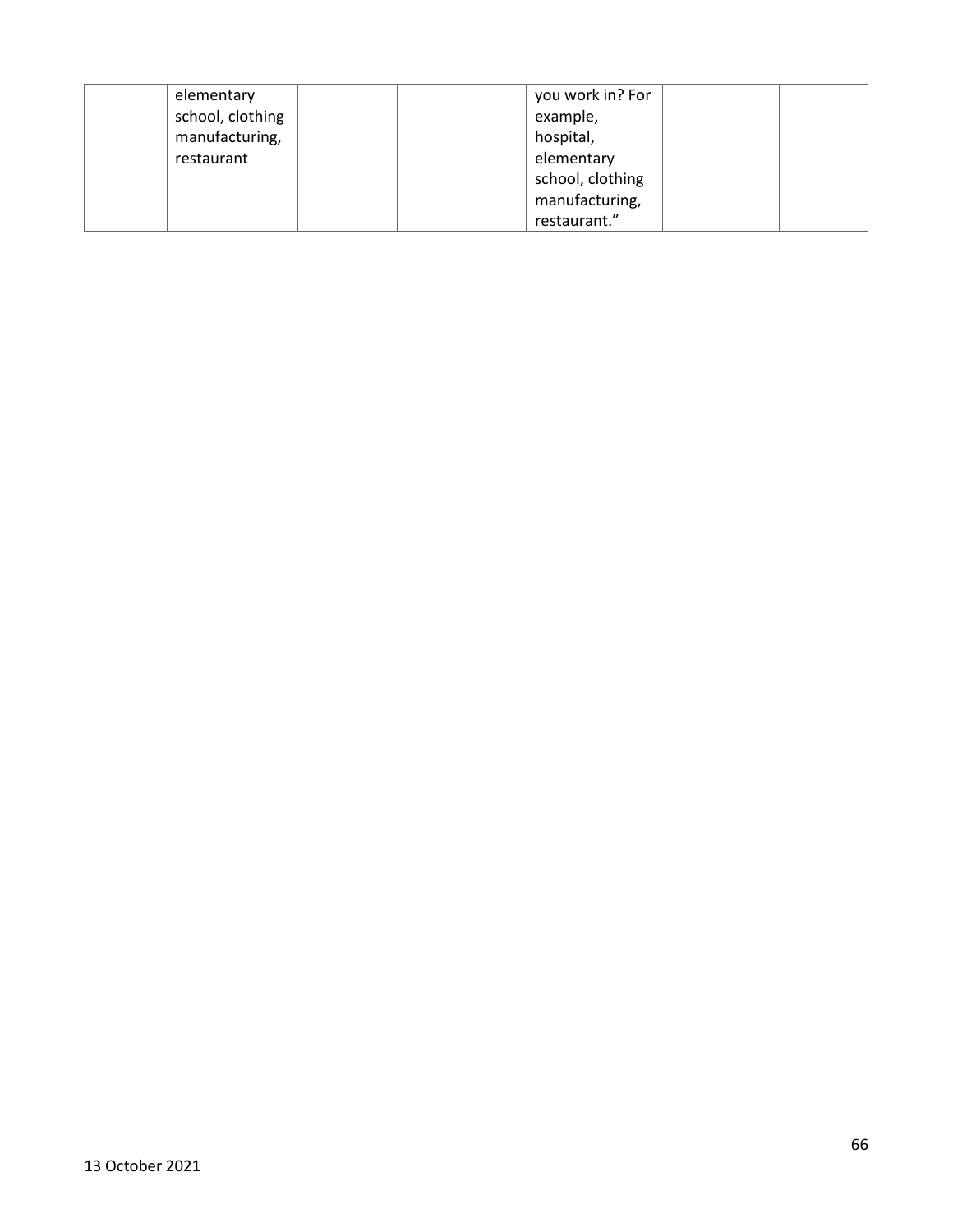State Added Questions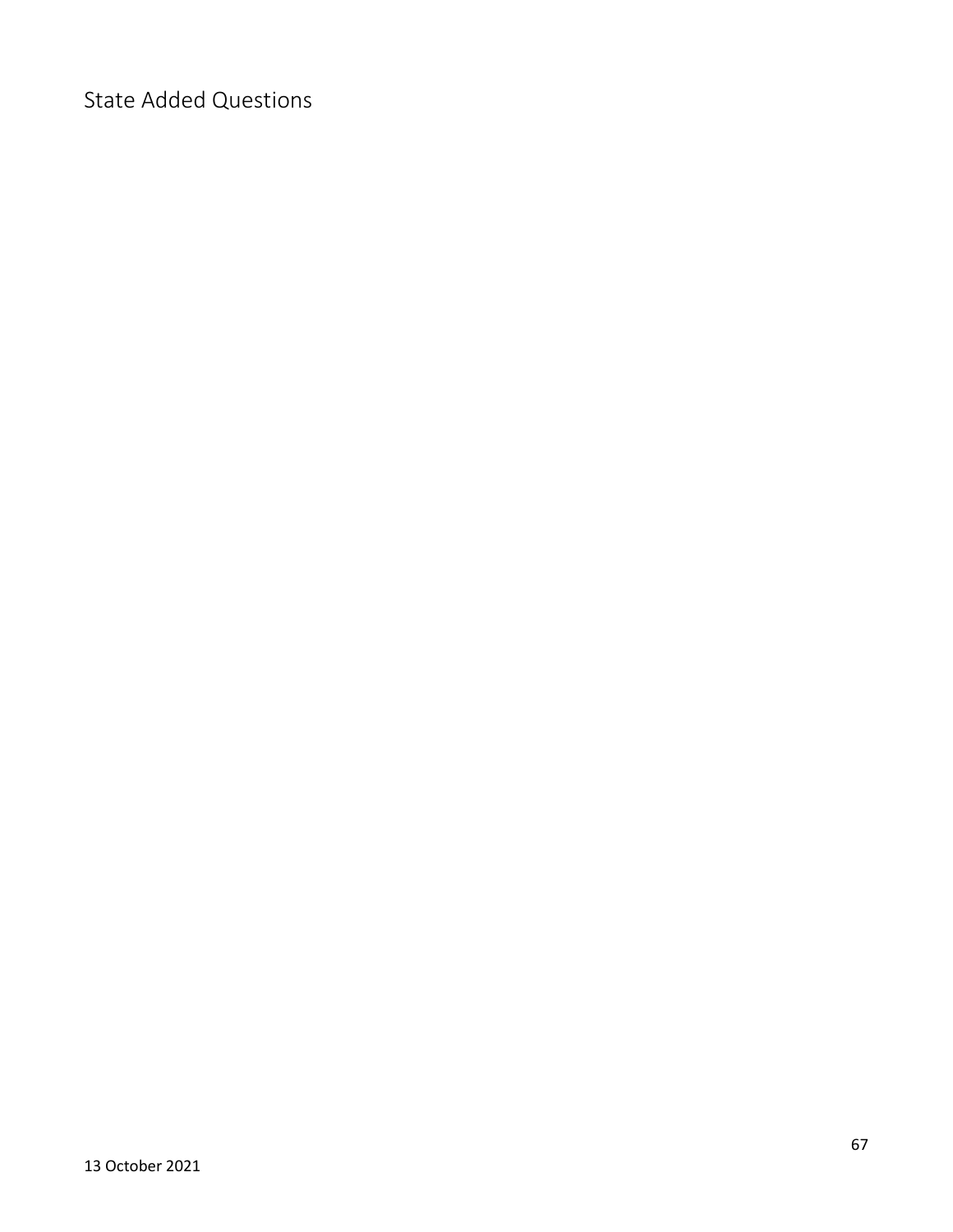#### State Added 1: Residence

| <b>Question</b><br><b>Number</b> | <b>Question text</b> | Variable<br>names | <b>Responses</b><br>(DO NOT<br><b>READ</b><br><b>UNLESS</b><br><b>OTHERWISE</b><br><b>NOTED)</b> | <b>SKIP INFO/</b><br><b>CATI Note</b> | <b>Interviewer Note</b><br>(s) | Column(s) |
|----------------------------------|----------------------|-------------------|--------------------------------------------------------------------------------------------------|---------------------------------------|--------------------------------|-----------|
| <b>ND0101</b>                    | How long have        | <b>RESLONG</b>    | <b>ENTER</b>                                                                                     |                                       | <b>INTERVIEWER</b>             |           |
|                                  | you lived in         |                   | AMOUNT OF                                                                                        |                                       | <b>NOTE: THIS</b>              |           |
|                                  | North Dakota?        |                   | <b>TIME</b>                                                                                      |                                       | <b>QUESTION REFERS</b>         |           |
|                                  |                      |                   | <b>555 ALL MY</b>                                                                                |                                       | <b>TO CONSECUTIVE</b>          |           |
|                                  |                      |                   | <b>LIFE</b>                                                                                      |                                       | TIME. IF                       |           |
|                                  |                      |                   | 888 DO NOT                                                                                       |                                       | <b>RESPONDENT WAS</b>          |           |
|                                  |                      |                   | LIVE IN                                                                                          |                                       | A RESIDENT, LEFT               |           |
|                                  |                      |                   | <b>NORTH</b>                                                                                     |                                       | AND HAS NOW                    |           |
|                                  |                      |                   | <b>DAKOTA</b>                                                                                    |                                       | COME BACK, WE                  |           |
|                                  |                      |                   | <b>FULL TIME</b>                                                                                 |                                       | <b>ARE INTERESTED</b>          |           |
|                                  |                      |                   | <b>777 DON'T</b>                                                                                 |                                       | IN HOW LONG                    |           |
|                                  |                      |                   | KNOW/NOT                                                                                         |                                       | THEY HAVE BEEN                 |           |
|                                  |                      |                   | <b>SURE</b>                                                                                      |                                       | BACK.                          |           |
|                                  |                      |                   | 999 REFUSED                                                                                      |                                       | 101-199 NUMBER                 |           |
|                                  |                      |                   | 101<br><b>MIN</b>                                                                                |                                       | OF DAYS 201-299                |           |
|                                  |                      |                   | 499<br><b>MAX</b>                                                                                |                                       | <b>NUMBER OF</b>               |           |
|                                  |                      |                   |                                                                                                  |                                       | <b>WEEKS</b>                   |           |
|                                  |                      |                   |                                                                                                  |                                       | 301-399 NUMBER                 |           |
|                                  |                      |                   |                                                                                                  |                                       | OF MONTHS 401-                 |           |
|                                  |                      |                   |                                                                                                  |                                       | 499 NUMBER OF                  |           |
|                                  |                      |                   |                                                                                                  |                                       | <b>YEARS</b>                   |           |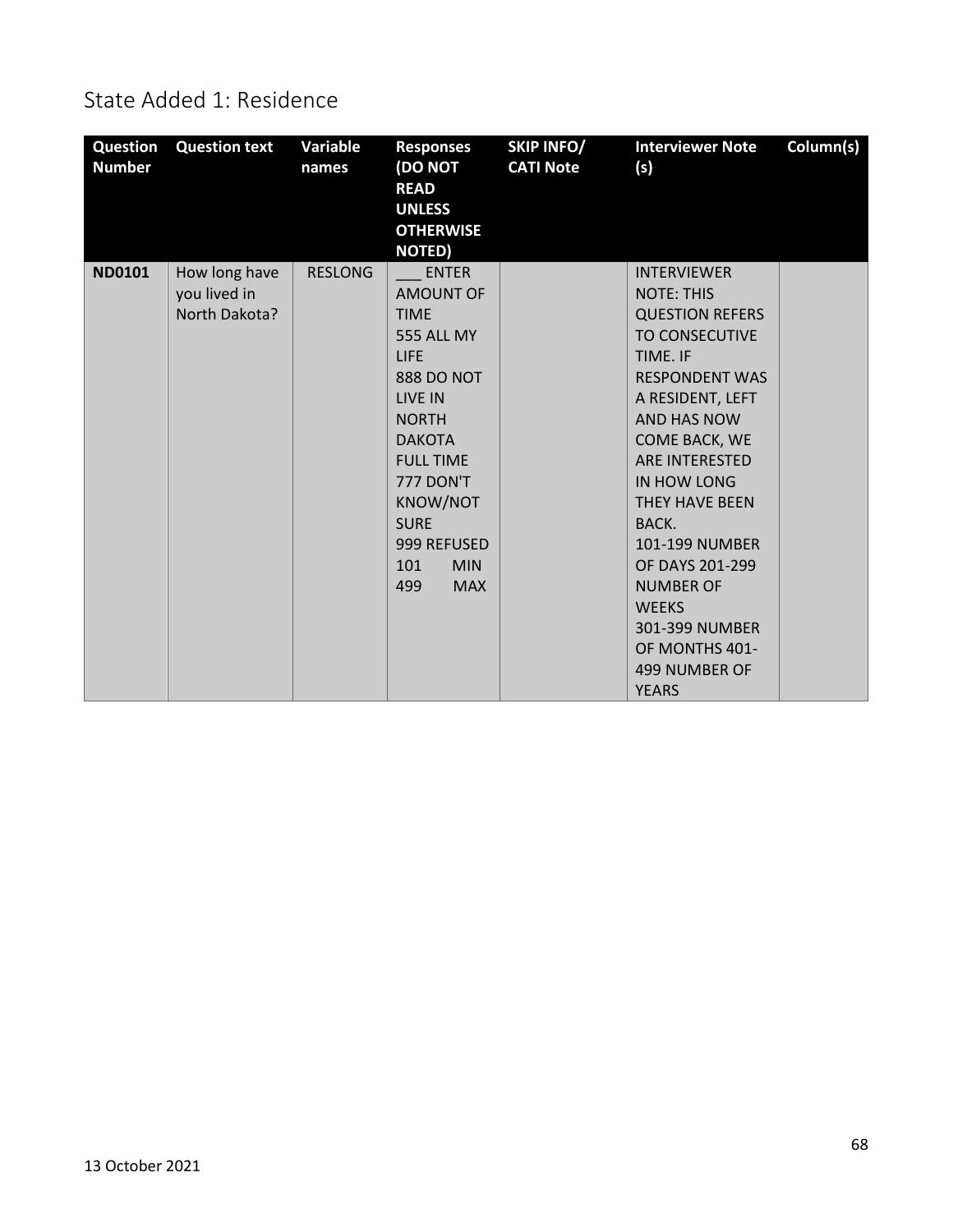### State Added 2: Occupation

| <b>Question</b><br><b>Number</b> | <b>Question text</b>                                                                                                                                                                                                                                                  | Variable<br>names | <b>Responses</b><br>(DO NOT<br><b>READ</b>                                                                                                                                                            | <b>SKIP INFO/</b><br><b>CATI Note</b>      | <b>Interviewer Note</b><br>(s)                                                                                                                                                                                  | Column(s) |
|----------------------------------|-----------------------------------------------------------------------------------------------------------------------------------------------------------------------------------------------------------------------------------------------------------------------|-------------------|-------------------------------------------------------------------------------------------------------------------------------------------------------------------------------------------------------|--------------------------------------------|-----------------------------------------------------------------------------------------------------------------------------------------------------------------------------------------------------------------|-----------|
|                                  |                                                                                                                                                                                                                                                                       |                   | <b>UNLESS</b><br><b>OTHERWISE</b><br><b>NOTED)</b>                                                                                                                                                    |                                            |                                                                                                                                                                                                                 |           |
| <b>ND0201</b>                    | In what county<br>do you work?                                                                                                                                                                                                                                        | <b>OCCNTY</b>     | <b>ANSI</b><br><b>COUNTY</b><br><b>CODE</b><br>(FORMERLY<br><b>FIPS COUNTY</b><br>CODE)<br>888 OTHER<br>777 DON'T<br>KNOW/NOT<br><b>SURE</b><br>999 REFUSED<br>001<br><b>MIN</b><br>775<br><b>MAX</b> | To be asked<br>following<br>Core<br>M24.02 | <b>INTERVIEWER</b><br><b>NOTE: IF SOMEONE</b><br><b>WORKS FROM</b><br>HOME, WE ARE<br><b>INTERESTED IN</b><br><b>THEIR HOME</b><br><b>COUNTY RATHER</b><br><b>THAN THE</b><br><b>COMPANY'S</b><br><b>COUNTY</b> |           |
| <b>ND0202</b>                    | Do you work for<br>an oil and gas<br>company or an<br>oil and gas<br>supporting<br>business? This<br>would include<br>for example<br>providing water<br>for fracking or<br>truckers who<br>primarily haul<br>products or<br>waste for the oil<br>and gas<br>industry? | <b>OCCOIL</b>     | 1 Yes<br>2 No<br>7 Don't<br>know/Not<br>sure<br>9 Refused                                                                                                                                             |                                            |                                                                                                                                                                                                                 |           |
| <b>ND0203</b>                    | About how<br>many hours do<br>you work per<br>week at all of<br>your jobs and<br>businesses<br>combined?                                                                                                                                                              | <b>OCCHOURS</b>   | Number<br>of hours<br>worked $(1 -$<br>96 or more)<br>97 DON'T<br><b>KNOW/NOT</b><br><b>SURE</b><br>99 REFUSED<br>96<br><b>MAX</b>                                                                    |                                            |                                                                                                                                                                                                                 |           |
| <b>ND0204</b>                    | During the past<br>12 months,<br>were you                                                                                                                                                                                                                             | <b>OCCINJ</b>     | 1 Yes<br>2 No                                                                                                                                                                                         |                                            |                                                                                                                                                                                                                 |           |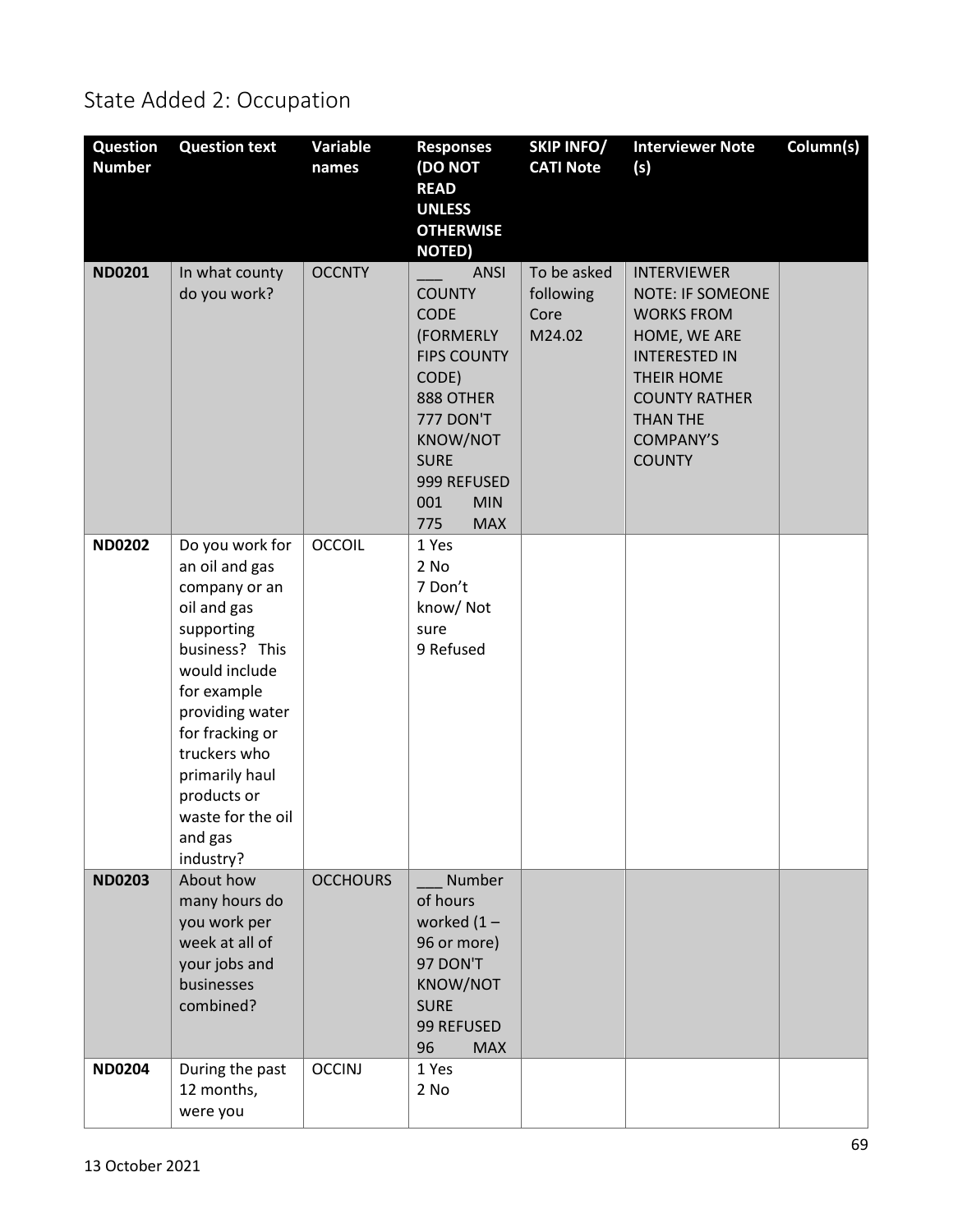| injured seriously | 7 Don't   |  |  |
|-------------------|-----------|--|--|
| enough at your    | know/Not  |  |  |
| job that you      | sure      |  |  |
| received          | 9 Refused |  |  |
| medical           |           |  |  |
| treatment from    |           |  |  |
| a doctor, nurse   |           |  |  |
| or other health   |           |  |  |
| care              |           |  |  |
| professional?     |           |  |  |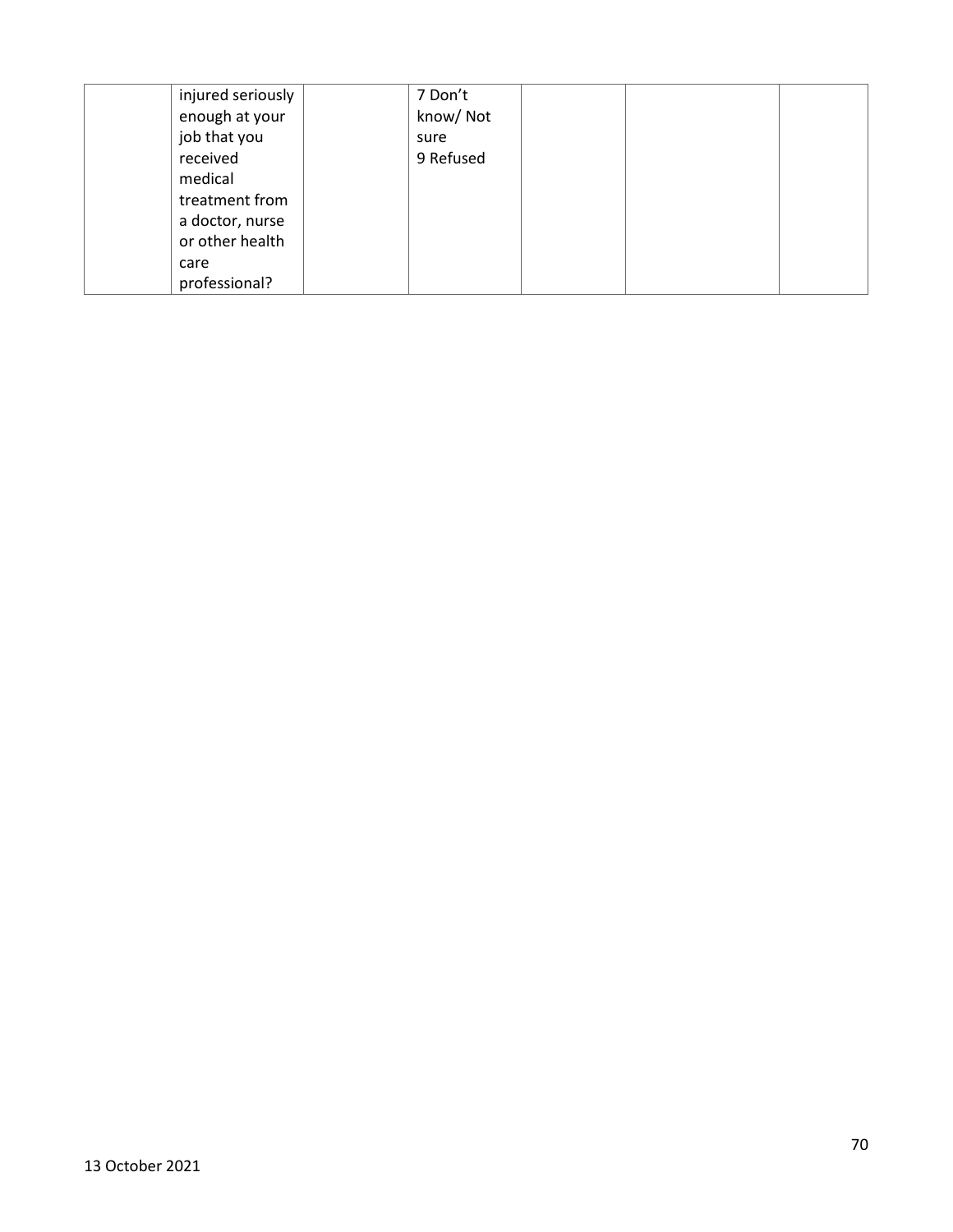State Added 3: Indian Health

| <b>Question</b> | <b>Question text</b>            | <b>Variable</b> | <b>Responses</b>                  | <b>SKIP INFO/</b>         | <b>Interviewer Note</b>                        | Column(s) |
|-----------------|---------------------------------|-----------------|-----------------------------------|---------------------------|------------------------------------------------|-----------|
| <b>Number</b>   |                                 | names           | <b>DO NOT</b>                     | <b>CATI Note</b>          | (s)                                            |           |
|                 |                                 |                 | <b>READ</b>                       |                           |                                                |           |
|                 |                                 |                 | <b>UNLESS</b><br><b>OTHERWISE</b> |                           |                                                |           |
|                 |                                 |                 | <b>NOTED)</b>                     |                           |                                                |           |
| <b>ND03Q01</b>  | Do you live on a                | <b>MEMTRIBE</b> | 1 Yes,                            | To be asked               |                                                |           |
|                 | reservation or                  |                 | reservation                       | following                 |                                                |           |
|                 | <b>Indian Service</b>           |                 | 2 Yes, Indian                     | Core                      |                                                |           |
|                 | Area?                           |                 | Service Area                      | CDEM.04; if               |                                                |           |
|                 |                                 |                 | 3 No, neither<br>7 Don't          | response to<br>CDEM.03 is |                                                |           |
|                 |                                 |                 | know/Not                          | 30 American               |                                                |           |
|                 |                                 |                 | sure                              | Indian or                 |                                                |           |
|                 |                                 |                 | 9 Refused                         | Alaska                    |                                                |           |
|                 |                                 |                 |                                   | Native                    |                                                |           |
| <b>ND03Q02</b>  | Are you                         | <b>MEMTRIBE</b> | 1 Yes                             |                           |                                                |           |
|                 | currently an<br>enrolled tribal |                 | 2 No<br>7 Don't                   |                           |                                                |           |
|                 | member?                         |                 | know/Not                          |                           |                                                |           |
|                 |                                 |                 | sure                              |                           |                                                |           |
|                 |                                 |                 | 9 Refused                         |                           |                                                |           |
| <b>ND03Q03</b>  | Which tribe?                    | <b>TRIBE</b>    | 01 Mandan                         |                           | <b>INTERVIEWER</b>                             |           |
|                 |                                 |                 | 02 Arikara<br>03 Hidatsa          |                           | <b>NOTE: THREE</b><br><b>AFFILIATED TRIBES</b> |           |
|                 |                                 |                 | 04 Three                          |                           | $=$ MANDAN +                                   |           |
|                 |                                 |                 | Affiliated                        |                           | ARIKARA+                                       |           |
|                 |                                 |                 | <b>Tribes</b>                     |                           | HIDATSA. CODE                                  |           |
|                 |                                 |                 | 05 Spirit Lake                    |                           | <b>INDIVIDUAL TRIBE</b>                        |           |
|                 |                                 |                 | <b>Sioux</b>                      |                           | IF PROVIDED.                                   |           |
|                 |                                 |                 | 06 Standing<br><b>Rock Sioux</b>  |                           | <b>READ IF</b><br>NECESSARY                    |           |
|                 |                                 |                 | 07 Other                          |                           |                                                |           |
|                 |                                 |                 | <b>Sioux</b>                      |                           |                                                |           |
|                 |                                 |                 | 08 Chippewa                       |                           |                                                |           |
|                 |                                 |                 | 09 Other                          |                           |                                                |           |
|                 |                                 |                 | 77 DON'T                          |                           |                                                |           |
|                 |                                 |                 | KNOW/NOT<br><b>SURE</b>           |                           |                                                |           |
|                 |                                 |                 | 99 REFUSED                        |                           |                                                |           |
| <b>ND03Q04</b>  | How much of                     | <b>IHS</b>      | 1 All                             |                           |                                                |           |
|                 | your health                     |                 | 2 Most                            |                           |                                                |           |
|                 | care do you                     |                 | 3 Some                            |                           |                                                |           |
|                 | obtain from an                  |                 | 4 Little                          |                           |                                                |           |
|                 | Indian Health<br>Service, IHS   |                 | 5 None                            |                           |                                                |           |
|                 | clinic?                         |                 |                                   |                           |                                                |           |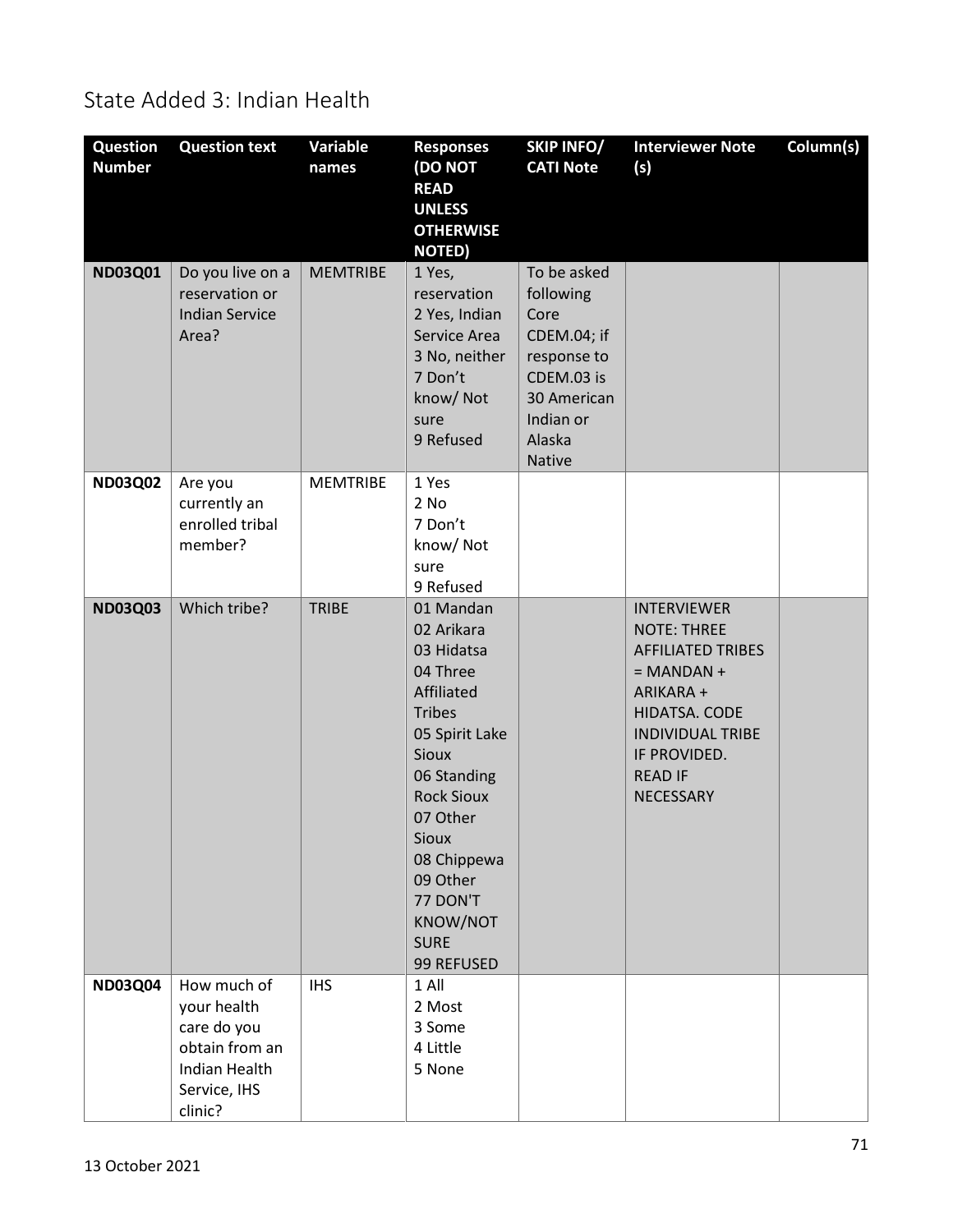|  | 7 DON'T     |  |  |
|--|-------------|--|--|
|  | KNOW/NOT    |  |  |
|  | <b>SURE</b> |  |  |
|  | 9 REFUSED   |  |  |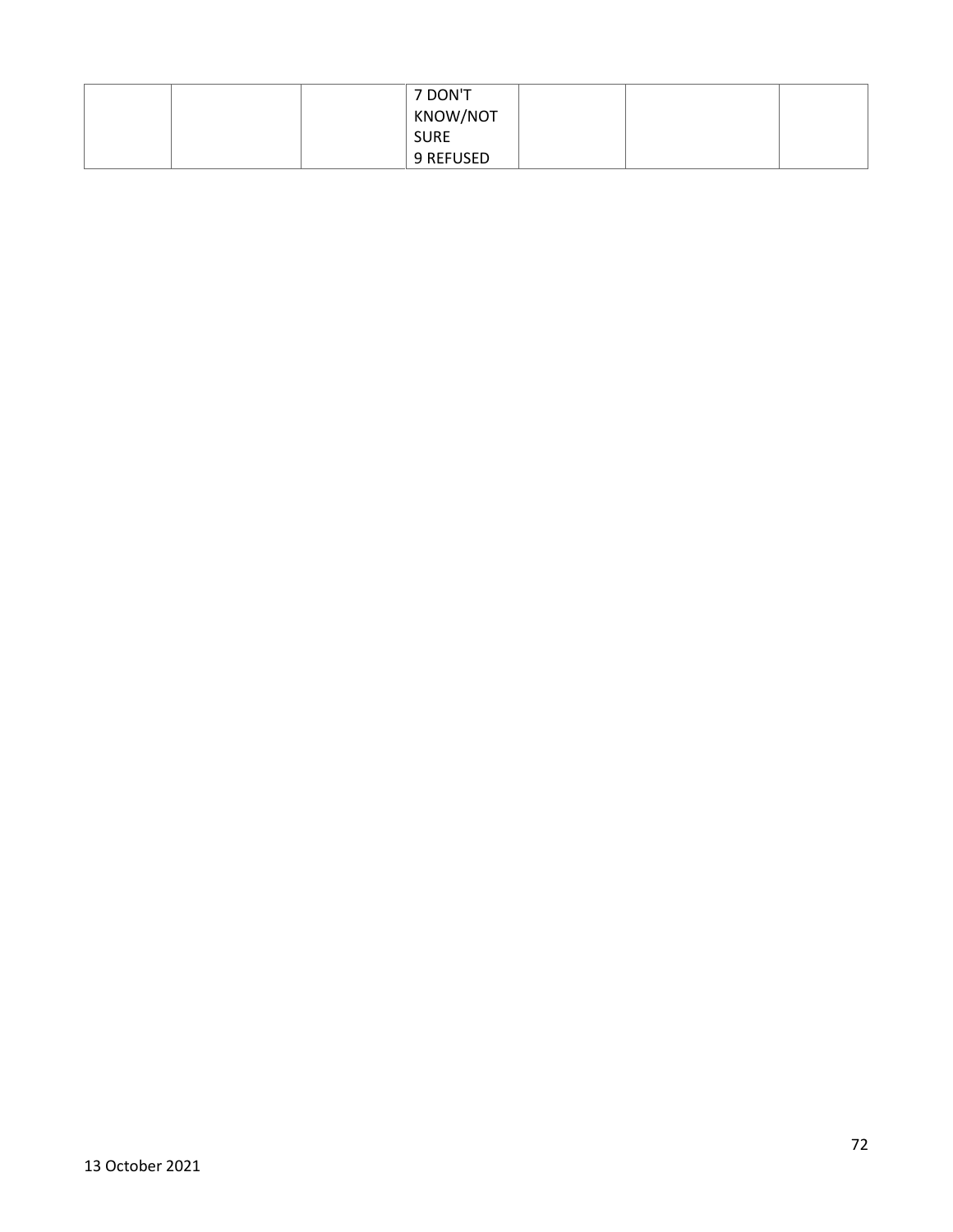State Added 4: Social Context

| <b>Question</b> | <b>Question text</b> | <b>Variable</b>   | <b>Responses</b>  | <b>SKIP INFO/</b> | <b>Interviewer Note</b> | Column(s) |
|-----------------|----------------------|-------------------|-------------------|-------------------|-------------------------|-----------|
| <b>Number</b>   |                      | names             | (DO NOT READ      | <b>CATI Note</b>  | (s)                     |           |
|                 |                      |                   | <b>UNLESS</b>     |                   |                         |           |
|                 |                      |                   | <b>OTHERWISE</b>  |                   |                         |           |
|                 |                      |                   | <b>NOTED)</b>     |                   |                         |           |
| <b>ND04Q01</b>  | If you needed        | <b>NOEMGCHC</b>   | 1 Clinic by       |                   |                         |           |
|                 | to see a             |                   | appointment       |                   |                         |           |
|                 | healthcare           |                   | 2 Urgent          |                   |                         |           |
|                 | provider for a       |                   | Care/Walk in      |                   |                         |           |
|                 | problem that         |                   | Clinic            |                   |                         |           |
|                 | was not an           |                   | 3 Emergency       |                   |                         |           |
|                 | emergency,           |                   | Room at a         |                   |                         |           |
|                 | where would          |                   | Hospital          |                   |                         |           |
|                 | you go?              |                   | 4 Telehealth      |                   |                         |           |
|                 |                      |                   | 5. Other          |                   |                         |           |
|                 |                      |                   | 7 Don't know/     |                   |                         |           |
|                 |                      |                   | not sure          |                   |                         |           |
|                 |                      |                   | 9 Refused         |                   |                         |           |
| <b>ND04Q02</b>  | How long do          | <b>HCWAITIME</b>  | 101-199           |                   | IF RESPONDENT           |           |
|                 | you have to          |                   | <b>NUMBER OF</b>  |                   | <b>STATES LESS THAN</b> |           |
|                 | wait for an          |                   | <b>DAYS</b>       |                   | ONE DAY, ENTER          |           |
|                 | appointment if       |                   | 201-299           |                   | 101                     |           |
|                 | you want to be       |                   | <b>NUMBER OF</b>  |                   |                         |           |
|                 | seen in the          |                   | <b>WEEKS</b>      |                   |                         |           |
|                 | clinic?              |                   | 301-399           |                   |                         |           |
|                 |                      |                   | <b>NUMBER OF</b>  |                   |                         |           |
|                 |                      |                   | <b>MONTHS</b>     |                   |                         |           |
|                 |                      |                   | <b>ENTER</b>      |                   |                         |           |
|                 |                      |                   | <b>AMOUNT OF</b>  |                   |                         |           |
|                 |                      |                   | <b>TIME</b>       |                   |                         |           |
|                 |                      |                   | 555 NEVER GO      |                   |                         |           |
|                 |                      |                   | TO CLINIC         |                   |                         |           |
|                 |                      |                   | 888 CANNOT        |                   |                         |           |
|                 |                      |                   | <b>GET AN</b>     |                   |                         |           |
|                 |                      |                   | APPOINTMENT       |                   |                         |           |
|                 |                      |                   | 777 DON'T         |                   |                         |           |
|                 |                      |                   | KNOW/NOT          |                   |                         |           |
|                 |                      |                   | <b>SURE</b>       |                   |                         |           |
|                 |                      |                   | 999 REFUSED       |                   |                         |           |
|                 |                      |                   | 101<br><b>MIN</b> |                   |                         |           |
|                 |                      |                   | <b>MAX</b><br>399 |                   |                         |           |
| <b>ND04Q03</b>  | What is the          | <b>STRESSCOPE</b> | 01 Support        |                   |                         |           |
|                 | main                 |                   | from family       |                   |                         |           |
|                 | mechanism you        |                   | and friends       |                   |                         |           |
|                 | use to cope          |                   | 02 Clergy or      |                   |                         |           |
|                 | with stress?         |                   | Spiritual         |                   |                         |           |
|                 |                      |                   | leaders           |                   |                         |           |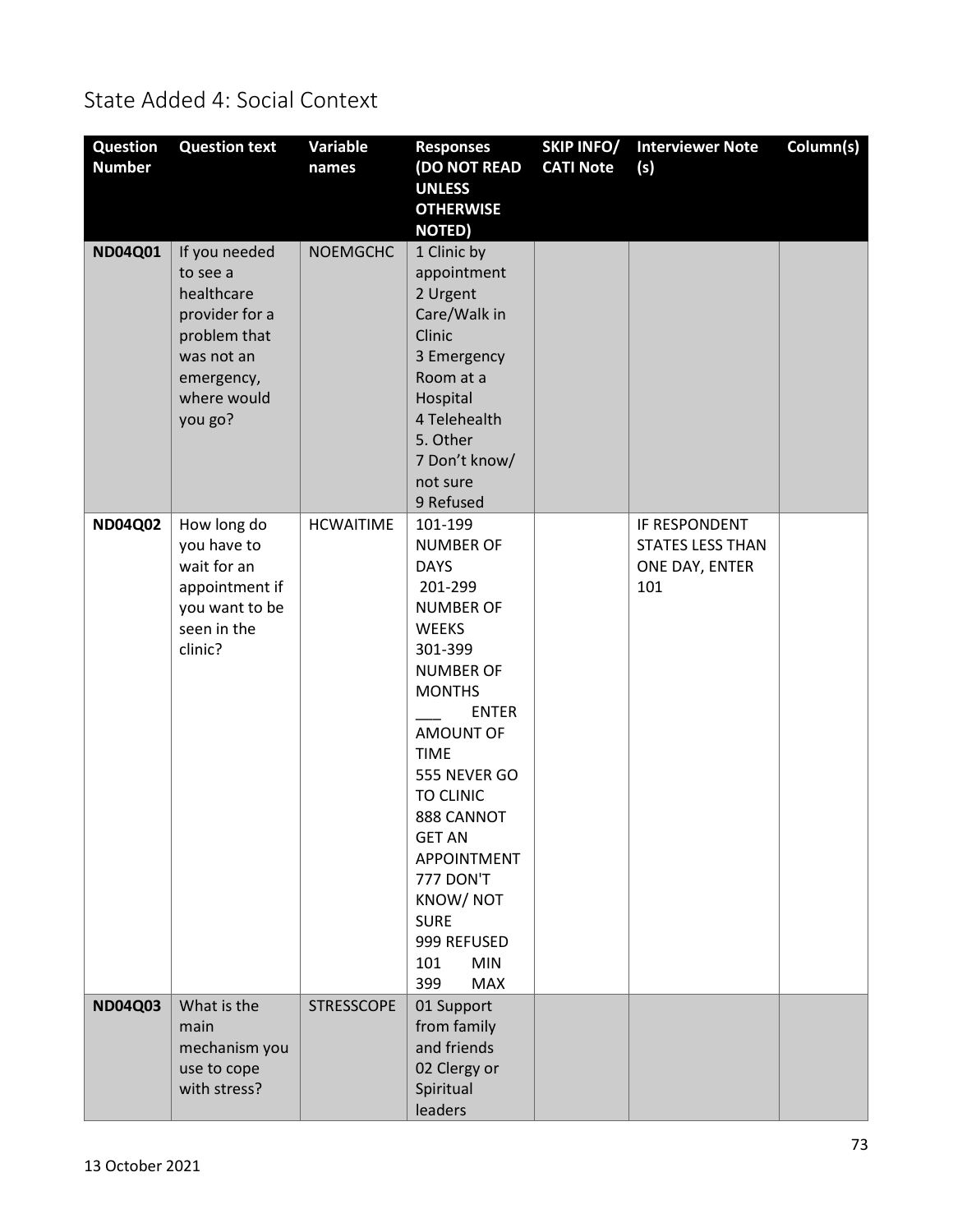|                |                  |                | 03 Professional |  |  |
|----------------|------------------|----------------|-----------------|--|--|
|                |                  |                | Counseling      |  |  |
|                |                  |                | 04 Physical     |  |  |
|                |                  |                | Exercise        |  |  |
|                |                  |                | 05 Alcohol      |  |  |
|                |                  |                | 06 Prescription |  |  |
|                |                  |                | <b>Drugs</b>    |  |  |
|                |                  |                | 07 Non-         |  |  |
|                |                  |                | prescription    |  |  |
|                |                  |                | <b>Drugs</b>    |  |  |
|                |                  |                | 08 Other        |  |  |
|                |                  |                | 09 Does not     |  |  |
|                |                  |                | apply           |  |  |
|                |                  |                | 10 None         |  |  |
|                |                  |                | 77 Don't        |  |  |
|                |                  |                | know/Not sure   |  |  |
|                |                  |                | 99 Refused      |  |  |
| <b>ND04Q04</b> | In the past 12   | <b>PHYABUS</b> | 1 Yes           |  |  |
|                | months, have     |                | 2 No            |  |  |
|                | you been         |                | 7 Don't know/   |  |  |
|                | intentionally    |                | not sure        |  |  |
|                | harmed or hurt   |                | 9 Refused       |  |  |
|                | by another       |                |                 |  |  |
|                | person? This     |                |                 |  |  |
|                | might include    |                |                 |  |  |
|                | minor physical   |                |                 |  |  |
|                | injuries such as |                |                 |  |  |
|                | bruises, welts   |                |                 |  |  |
|                | or small cuts?   |                |                 |  |  |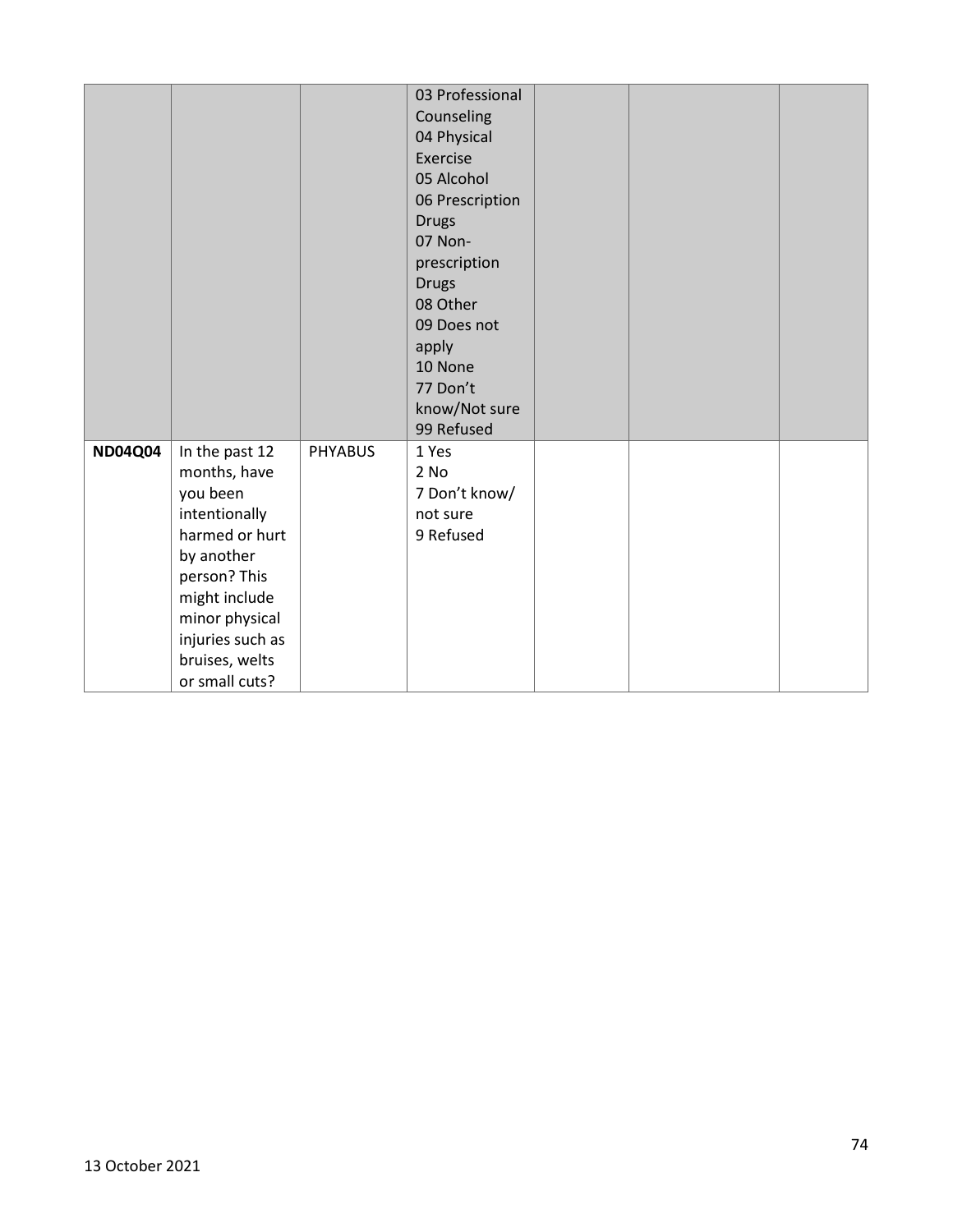| <b>Question</b><br><b>Number</b> | <b>Question text</b>                                                                                                                          | Variable<br>names | <b>Responses</b><br><b>(DO NOT READ</b><br><b>UNLESS</b><br><b>OTHERWISE</b><br><b>NOTED)</b> | <b>SKIP INFO/</b><br><b>CATI Note</b> | <b>Interviewer Note</b><br>(s)                                                                                                                                                                                                                                                                                                                                                       | Column(s) |
|----------------------------------|-----------------------------------------------------------------------------------------------------------------------------------------------|-------------------|-----------------------------------------------------------------------------------------------|---------------------------------------|--------------------------------------------------------------------------------------------------------------------------------------------------------------------------------------------------------------------------------------------------------------------------------------------------------------------------------------------------------------------------------------|-----------|
| <b>ND05Q01</b>                   | Have you ever<br>used an e-<br>cigarette or<br>other<br>electronic<br>vaping<br>product, even<br>just one time,<br>in your entire<br>life?    | NDECIGARET        | 1 Yes<br>$2$ No<br>7 Don't<br>know/Not sure<br>9 Refused                                      |                                       | Electronic<br>cigarettes (e-<br>cigarettes) and<br>other electronic<br>vaping products<br>include electronic<br>hookahs (e-<br>hookahs), vape<br>pens, e-cigars,<br>and others.<br>These products<br>are battery-<br>powered and<br>usually contain<br>nicotine and<br>flavors such as<br>fruit, mint, or<br>candy. Brands<br>you may have<br>heard of are<br>JUUL, NJOY, or<br>blu. |           |
| <b>ND05Q02</b>                   | During the past<br>12 months,<br>have you<br>stopped<br>smoking for<br>one day or<br>longer because<br>you were<br>trying to quit<br>smoking? | NDSTOPSMK2        | 1 Yes<br>2 No<br>7 Don't know /<br>Not sure<br>9 Refused                                      | Ask if<br>SMOKDAY2<br>$= 1$ or 2.     |                                                                                                                                                                                                                                                                                                                                                                                      |           |

## State Added 5: Other Tobacco Items (Modified)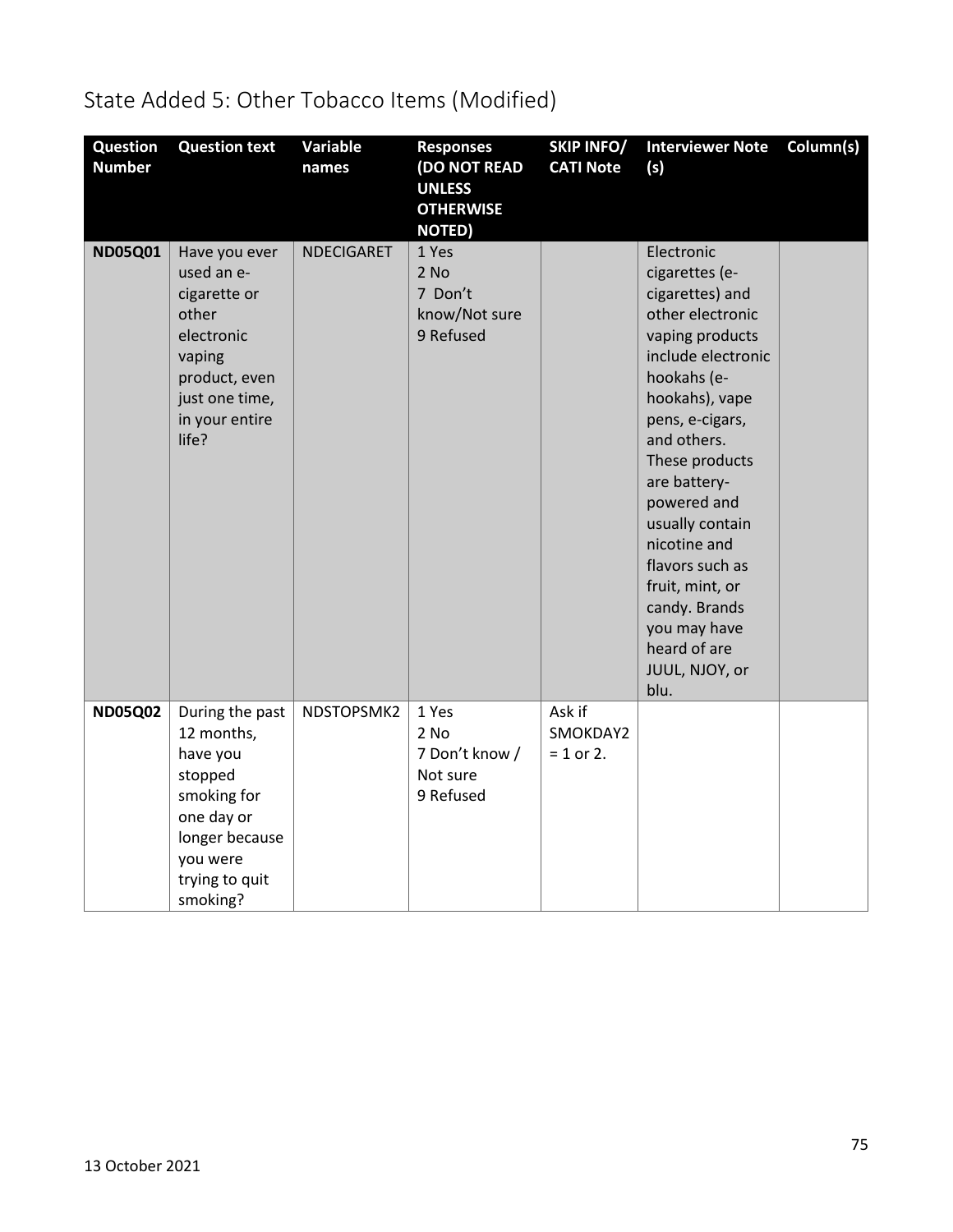## State Added 6: Opioids Attitudes

| <b>Question</b><br><b>Number</b> | <b>Question text</b>                                                                                                                                                             | Variable<br>names | <b>Responses</b><br>(DO NOT READ<br><b>UNLESS</b><br><b>OTHERWISE</b><br><b>NOTED)</b>                                     | <b>SKIP</b><br>INFO/<br><b>CATI Note</b> | <b>Interviewer Note</b><br>(s)                                      | Column(s) |
|----------------------------------|----------------------------------------------------------------------------------------------------------------------------------------------------------------------------------|-------------------|----------------------------------------------------------------------------------------------------------------------------|------------------------------------------|---------------------------------------------------------------------|-----------|
|                                  |                                                                                                                                                                                  |                   |                                                                                                                            |                                          |                                                                     |           |
| ND06Q01                          | 1. In your local<br>community,<br>would you say<br>substance use<br>addiction is<br>increasing,<br>decreasing, or<br>would you say<br>addiction is<br>staying about<br>the same? | <b>OPLEVEL</b>    | 1 Increasing<br>2 Decreasing<br>3 Staying the<br>same<br>7 Don't know/<br>not sure<br>9 Refused                            |                                          |                                                                     |           |
| <b>ND06Q02</b>                   | 2. From the<br>following list,<br>which<br>addiction do<br>you think is<br>most<br>negatively<br>affecting your<br>local<br>community?                                           | <b>OPAFFCT</b>    | 1 Crystal meth 2<br>Alcohol<br>3 Opioids<br>4 Marijuana<br>5<br>Tobacco/Nicotine<br>7 Don't know/<br>not sure<br>9 Refused |                                          |                                                                     |           |
| <b>ND06Q03</b>                   | 3. Do you know<br>anyone<br>suffering from<br>addiction?                                                                                                                         | <b>OPSUF</b>      | 1 Yes<br>2 No<br>7 Don't know/<br>not sure<br>9 Refused                                                                    |                                          |                                                                     |           |
| <b>ND06Q04</b>                   | 4.If YES, who is<br>the person?                                                                                                                                                  | <b>OPWHO</b>      | 1 You<br>2 Family Member<br>3 Friend<br>4 Coworker<br>5 Other<br>7 Don't know/<br>not sure<br>9 Refused                    |                                          | <b>CAN PICK</b><br><b>MULTIPLE</b><br>ANSWERS-DO<br><b>NOT READ</b> |           |